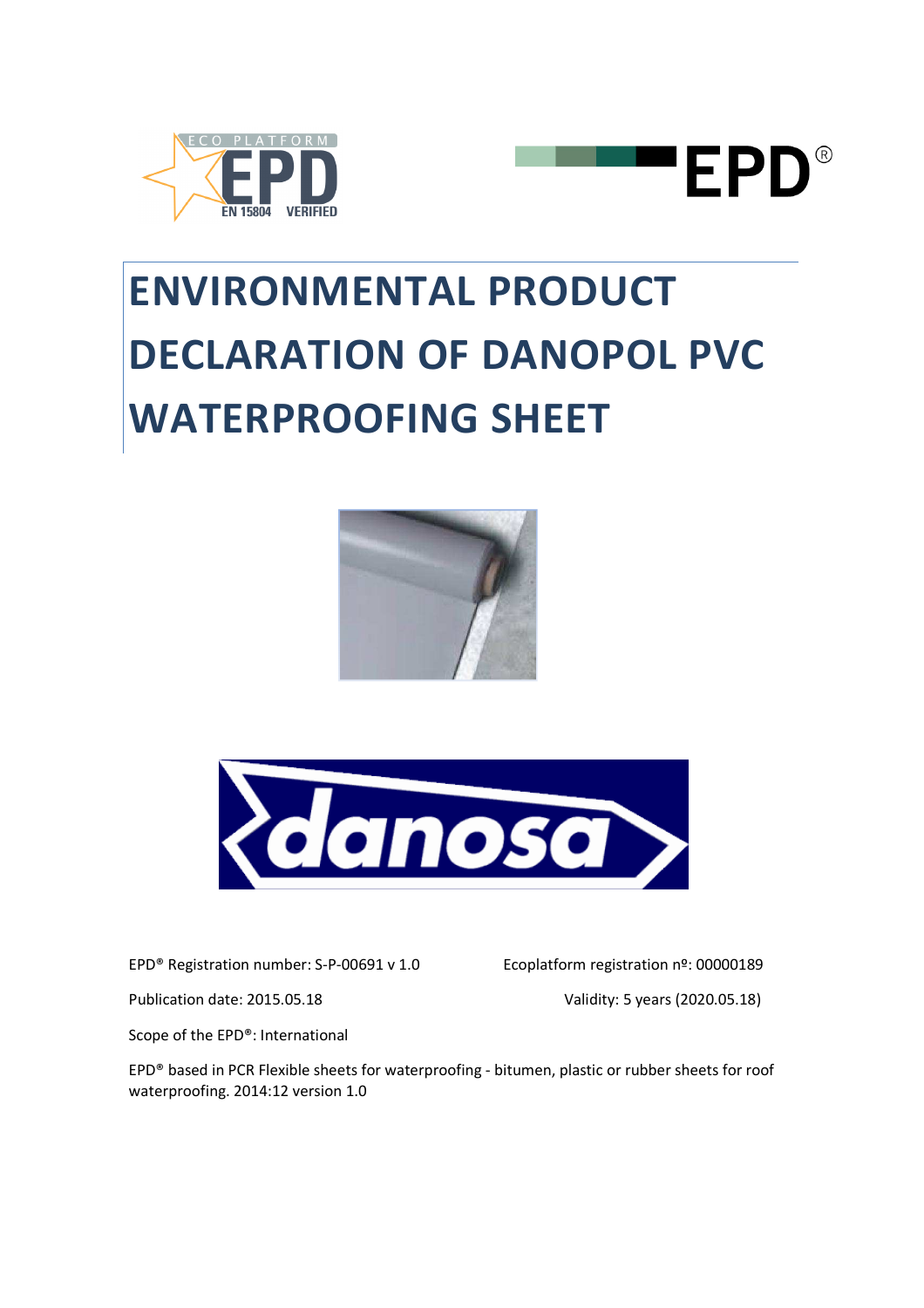# **INDEX**

| 1-PROGRAMME RELATED INFORMATION                     | PAGE. 3  |
|-----------------------------------------------------|----------|
| 2-PRODUCT RELATED INFORMATION                       | PAGF 3   |
| 3-ENVIRONMENTAL PERFORMANCE-RELATED INFORMATION     | PAGE, 18 |
| 4-INTERPRETATION OF RESULTS                         | PAGF. 22 |
| 5-DIFFERENCES VERSUS PREVIOUS VERSIONS OF THE EPD   | PAGF. 24 |
| 6-VERIFICATION                                      | PAGF. 24 |
| 7-REFERENCES                                        | PAGF, 24 |
| 8-ENVIRONMENTAL PERFORMANCE OF OTHER DANOPOL RANGES | PAGF. 26 |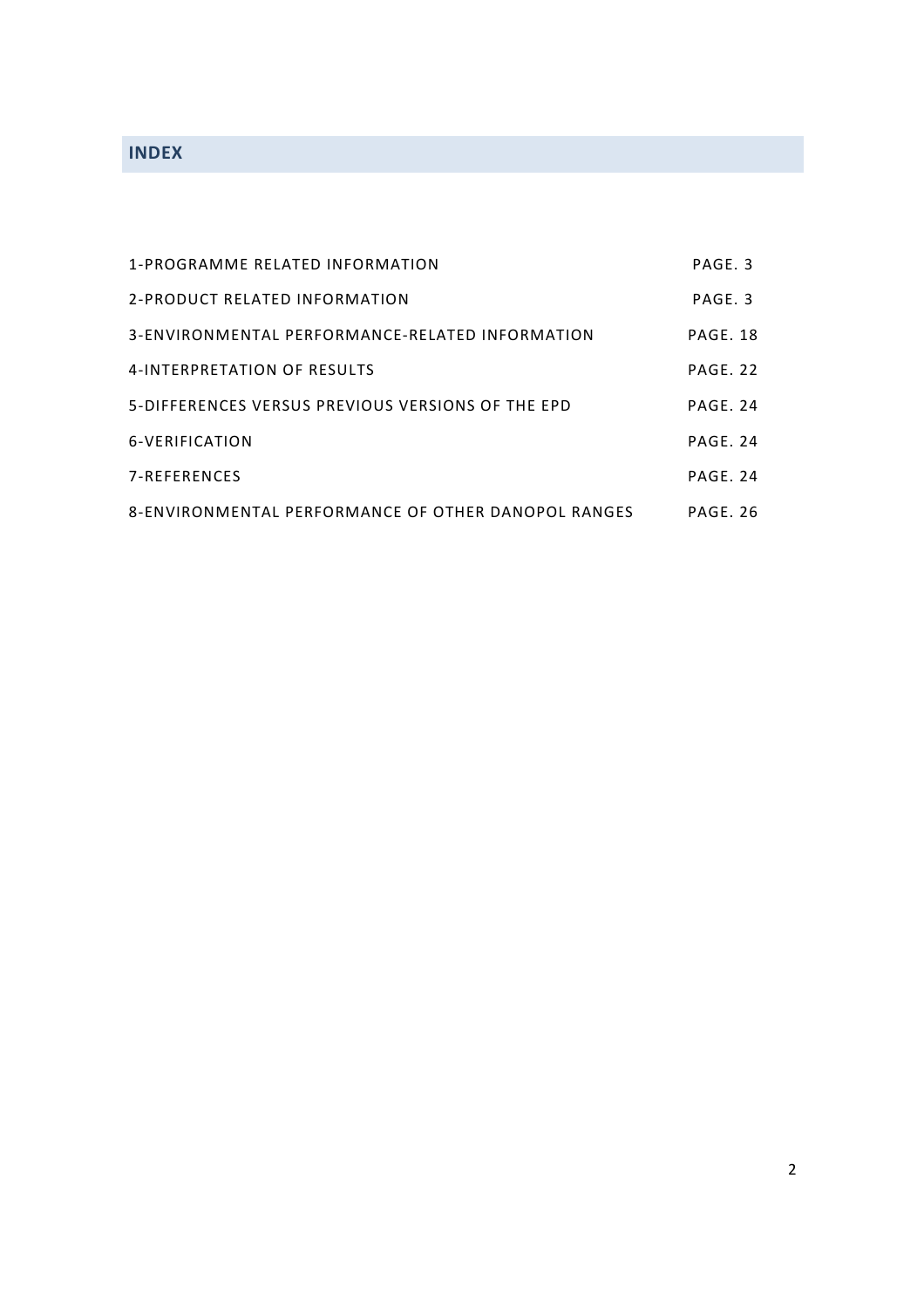# **ENVIRONMENTAL PRODUCT DECLARATION OF DANOPOL PVC WATERPROOFING SHEET**

#### **1. PROGRAMME RELATED INFORMATION**

| Name of the programme<br>and programme operator | The international EPD ® System, operated by EPD International AB          |
|-------------------------------------------------|---------------------------------------------------------------------------|
| <b>Reference PCR</b>                            | PCR based in ISO 14025:2006. Flexible sheets for waterproofing - bitumen, |
|                                                 | plastic or rubber sheets for roof waterproofing. 2014:12 version 1.0      |
| EPD®registration number                         | S-P-00691                                                                 |
| Ecoplatform registration                        | 00000189                                                                  |
| number                                          |                                                                           |
| Date of publication                             | The $18th$ of May, 2015                                                   |
| Validity                                        | 5 years (the $18th$ of May, 2020)                                         |
| Geographical scope of the                       | International                                                             |
| <b>EPD®</b>                                     |                                                                           |
| For more information                            | www.environdec.com                                                        |

## **2. PRODUCT RELATED INFORMATION**

#### *2.1. INFORMATION ABOUT THE MANUFACTURING COMPANY*

• **Information related with the company**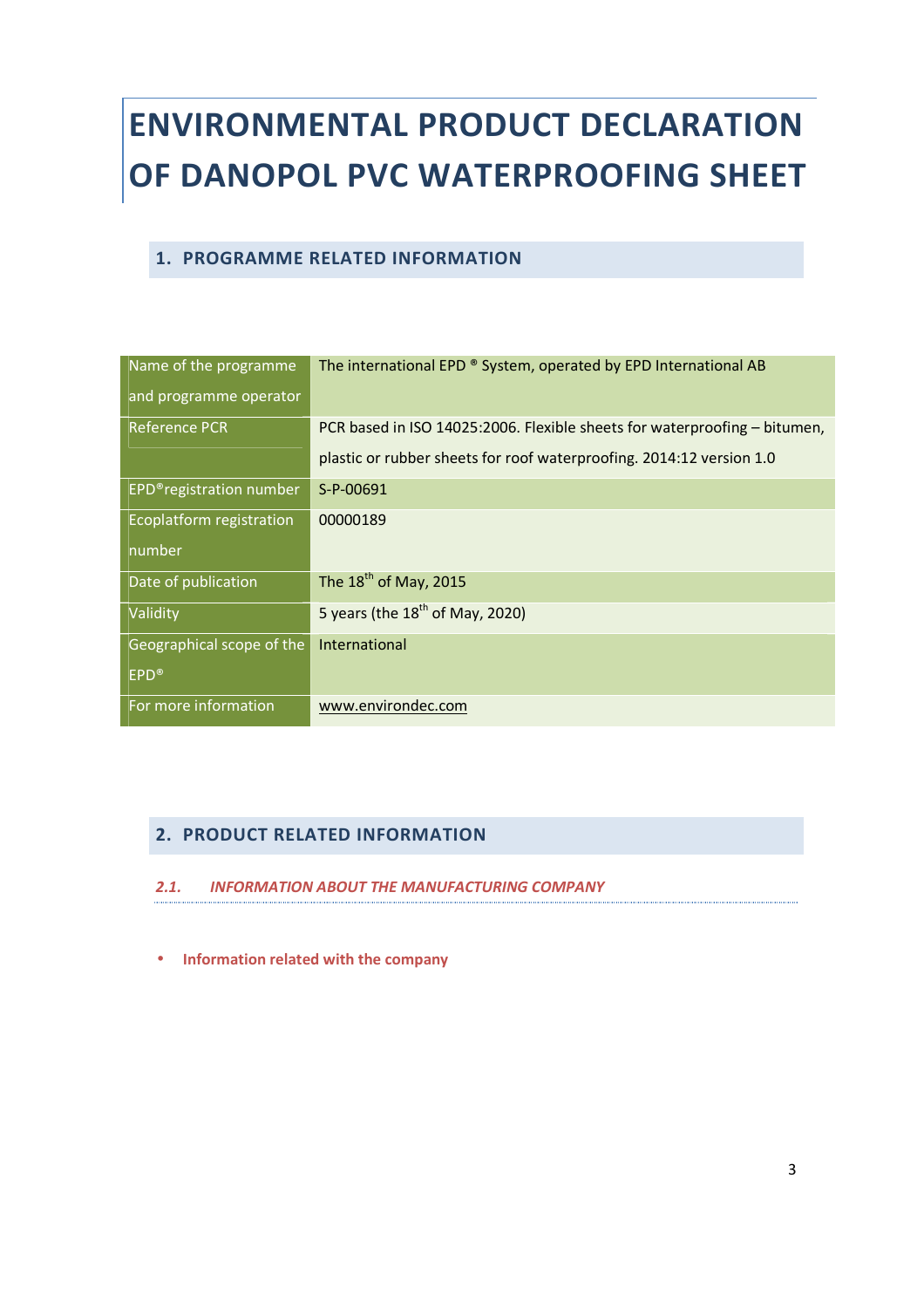|                            | DANOSA ESPAÑA                      |
|----------------------------|------------------------------------|
| Company responsible of the | Polígono Industrial Sector 9       |
| publication of the EPD®    | 19290 FONTANAR (Guadalajara)       |
|                            | <b>ESPAÑA</b>                      |
| Contact                    | David Espliego                     |
|                            | 34 949 888 210                     |
|                            | info@DANOSA.com                    |
|                            | www.DANOSA.com                     |
| Company responsible of the | Marcel Gómez Consultoría Ambiental |
| technical support for the  | www.marcelgomez.com                |
| generation of the LCA      | Email: info@marcelgomez.com        |
| calculations               |                                    |

#### • **Information about Environmental Management Systems**

As a consequence of its permanent seeking of the highest quality in their products, DANOSA has implemented and certificated ISO 9.001 Quality Management Systems since 2012 (registration number: ES044036-1) and is in the procedure to obtain the certification in ISO 14.001 Environmental Management Systems. At the same time, DANOSA has the CE Certificate for Waterproofing flexible sheets since 2014.

#### • **Environmental commitment of the company**

DANOSA considers that personal and business honesty is a core value of its internal relations with its suppliers, its customers and the environment, so it is committed to complying with the laws, rules and regulations that concern both the quality and the environment and other internal commitments made by the company itself.

DANOSA manufactures its products always respecting the declared specifications and minimizing the environmental impacts associated with their activities, reducing, where possible, the amount of waste sent to sewage.

DANOSA especially considers suppliers and subcontractors in order to achieve its objectives of Quality and Environment, encouraging them to develop the best environmental practices creating a relationship of mutual collaboration.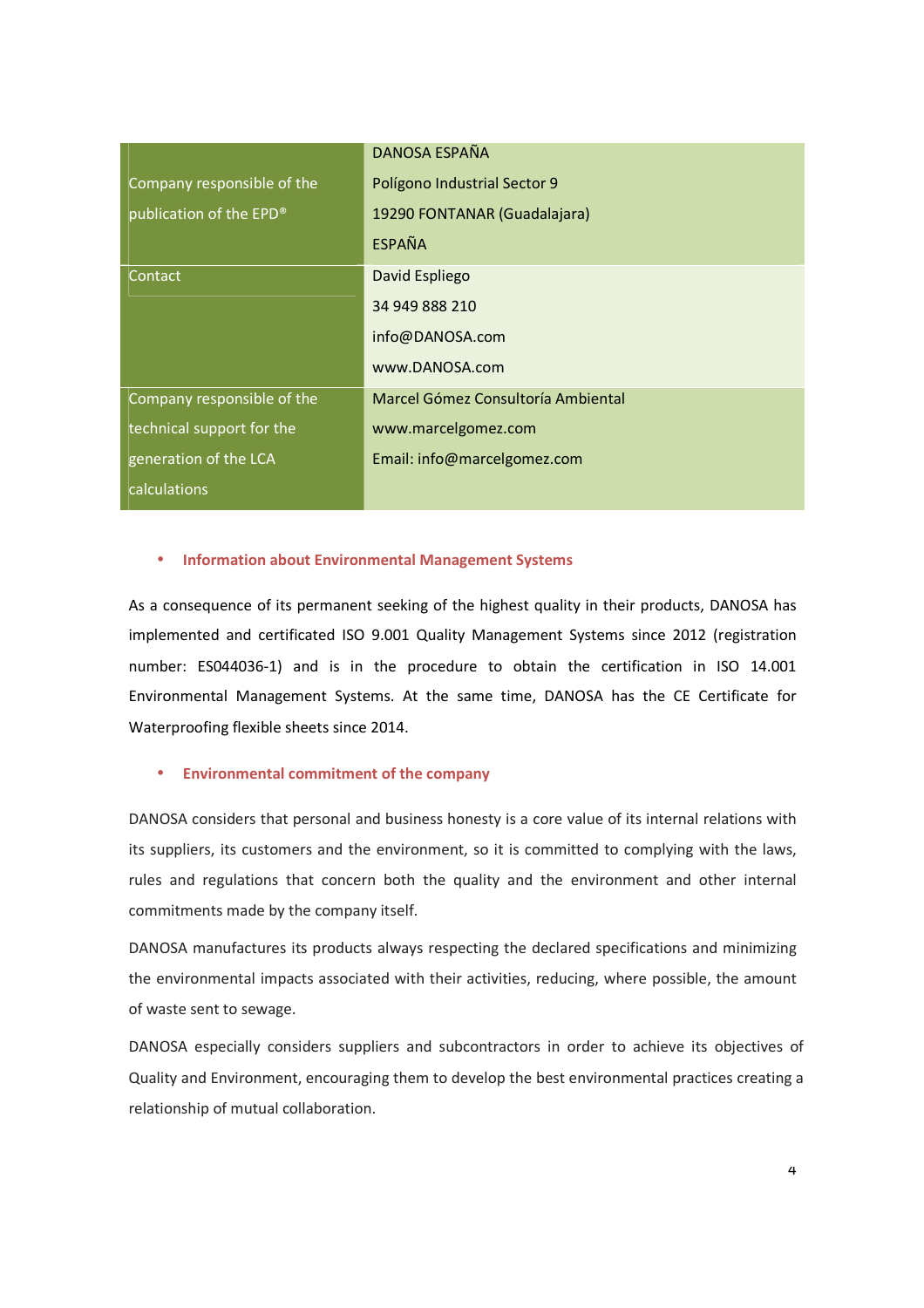DANOSA is committed to continuously improving the productivity of its facilities through the rational use of natural resources and energy, reducing, wherever possible, the waste generated by all operations and facilitating its recycling.

#### • **Company logotype**



#### *2.2. SPECIFICATION OF THE PRODUCT*

#### • **Specification of the product**

DANOPOL is a range of synthetic sheets based in plasticized PVC, manufactured by calendering and reinforced with a framework of polyester or fibreglass fibres. This film is weatherproof and UV rays, and is used mainly for waterproofing in construction.

This product is manufactured in a wide range of sizes and thicknesses. The following Environmental Product Declaration (EPD<sup>®</sup>) is referred first to DANOPOL HS 1.5 (1,80x15) of 1.5 mm thick and to DANOPOL HS 1.5 (1,80x15) Dark Grey.

DANOPOL HS 1.5 (1,80x15) range presents the next technical characteristics: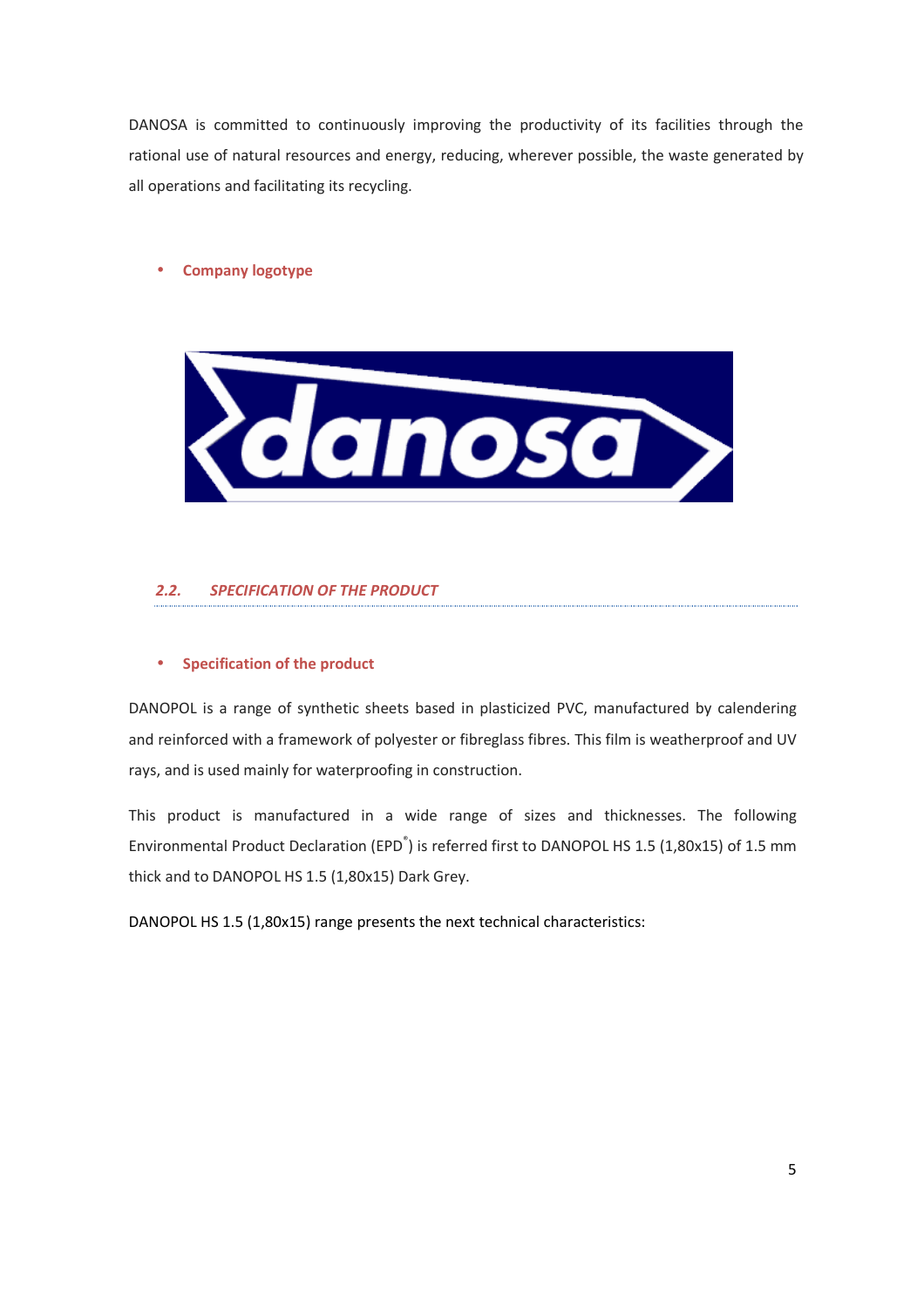| <b>PRESENTATION</b> | <b>VALUE</b>             | <b>UNIT</b>    |
|---------------------|--------------------------|----------------|
| Type of framework   | Polyester fibre membrane |                |
| Thickness           | 1.5                      | mm             |
| Width               | 1.80                     | m              |
| Length              | 15                       | m              |
| Surface per roll    | 26.7                     | m <sup>2</sup> |
| Colour              | Light grey               |                |
| Code of the product | 210033                   |                |

**Table 1** Technical characteristics of the product

This EPD is referred to PVC DANOPOL HS 1.5 (1,80x15) and DANOPOL HS 1.5 (1,80x15) Dark Grey ranges. In addition of DANOPOL HS 1.5 (1,80x15), in point 8 the environmental performance of the next ranges is described:

- 1. DANOPOL 1.2 FV and 1.2 FV NI
- 2. DANOPOL 1.2 HS (25x1,06) and 1.2 HS (25x1,06) Dark Grey. Includes verde
- 3. DANOPOL 1.2 HS (1,80x20) and 1.2 HS (1,80x20) Dark Grey
- 4. DANOPOL 1.2 HS Blanco
- 5. DANOPOL 1.2 HS DW
- 6. DANOPOL 1.5 FV and 1.5 FV NI
- 7. DANOPOL HS 1.5 (1,06x20) and HS 1.5 (1,06x20) Dark Grey
- 8. DANOPOL 1.8 FV
- 9. DANOPOL 1.8 HS (1,80x13)

#### • **Quality of data and allocation**

Specific data has been taken on the quantities of materials and energy used during the life cycle of the product DANOPOL. These data have been supplied by DANOSA, referring to the year 2013 and come from actual production data representing these years.

Raw materials use has been taken directly from the  $m^2$  produced by DANOSA in 2013 for these types of PVC sheets.

Energy consumption for production of the product has been introduced using specific data taken from plant production during the year 2013. Constant energy consumption is assumed per  $m<sup>3</sup>$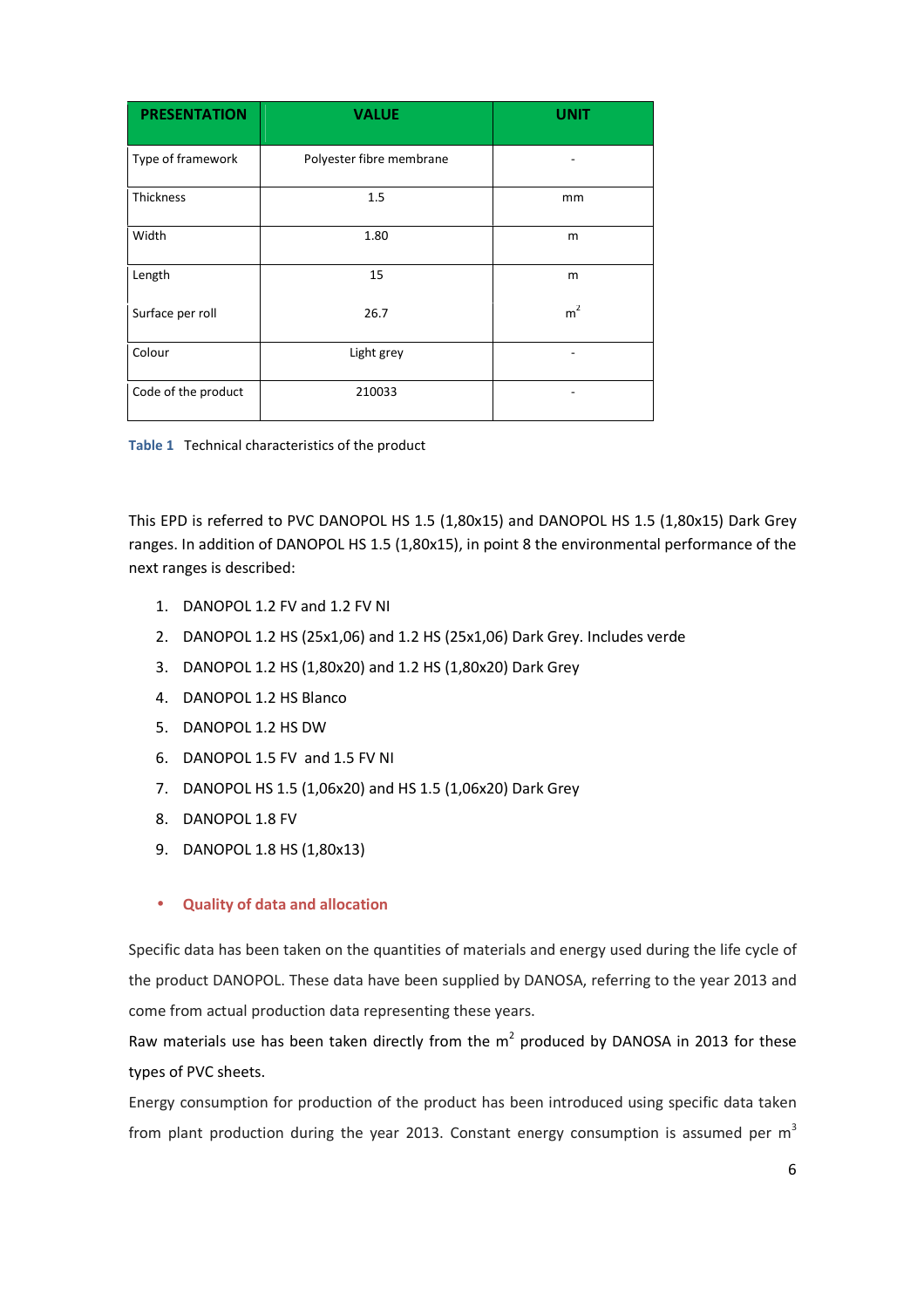produced, then it has been allocated by  $m^2$  of product type depending on the thickness of each PVC sheet, to obtain a better representation of reality.

For proper modelling of transport it has been used weighted averages based on weight and distance of destinations of the sales of each type of PVC sheet produced.

The data specified in this document are valid for the EPD<sup>®</sup> until no substantial changes affecting the impact produced. Substantial modifications are considered rising above 10% the environmental impact per functional unit. It has been taken generic data on the impact per unit of matter or energy (use of aluminium, acids, electricity, etc.). These data were obtained from the internationally recognized database of Life Cycle Assessment Ecoinvent, in its version 3.0. This database has been selected as the reference database because:

- Geographical representativeness: data come from areas with the same legislative frame and electricity mix
- Technological equivalence: data come from the same physical and chemical processes, or at least the same technological coverage
- Boundaries to environment: data include all the quantitative information needed for the EPD®
- Boundaries to technical systems: the same life cycle stages are taken into account

Referring to the electricity mix used in electricity consumption in the manufacturing plant, the electricity mix production in Spain in 2013 has been introduced (explained in more depth at the point 2.5).

#### *2.3. FUNCTIONAL UNIT*

Raw materials extraction, transport, manufacturing, transport to the customer and end of life of one  $m^2$  of PVC DANOPOL waterproofing sheet, taking into account that the Reference Service Life of the building is 90 years.

The RSL of the product is stated in 30 years, as a consequence it will be necessary to replace two times the product to achieve the RSL stated in the corresponding PCR.

Results are presented taking into account the 90 years of RSL of the building.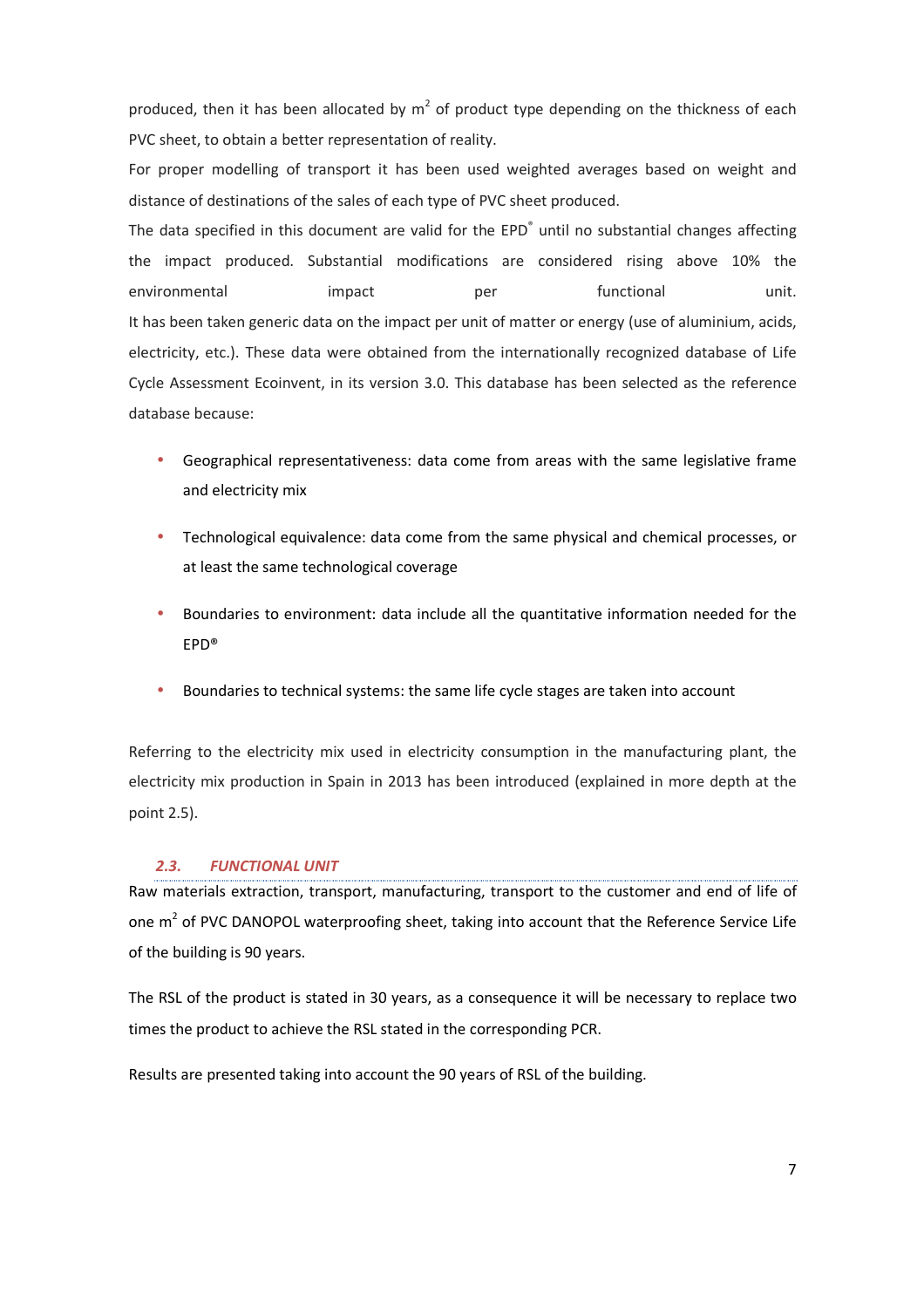#### *2.4. MATERIALS CONTENT*

The description of the content of materials and chemical substances of DANOPOL HS 1.5 (1.80x15) and DANOPOL HS 1.5 (1.80x15) Dark Grey is done in the next lines, as well as the auxiliary materials and processes needed throughout its life cycle.

#### *2.4.1. Raw materials*

The composition of the product is the next:

| <b>Material</b>     | Weight<br>(g/m2) |
|---------------------|------------------|
| PET fibres membrane | 93,00            |
| <b>Upper PVC</b>    | 761,25           |
| Lower PVC           | 571,25           |
| Recycled lower PVC  | 571,25           |
| Total               | 1.938,75         |

**Table 3** Material composition of the product DANOPOL HS 1.5 (1,80x15) and DANOPOL HS 1.5 (1,80x15) Dark Grey

DANOPOL does not use Substances of Very High Concern, as stated in REACH<sup>1</sup> legislation, during the life cycle of the product.

#### *2.4.2. Waste generated in the manufacturing plant*

| <b>Material</b>   | Weight $(g/m^2)$ |
|-------------------|------------------|
| Recycled paper    | 0,007            |
|                   |                  |
| Urban Solid Waste | 0,002            |
| Recycled wood     | 2,4              |
| Recycled plastics |                  |

<u>.</u>

**Table 2** Waste generated during the manufacturing of any range of DANOPOL product.

<sup>&</sup>lt;sup>1</sup> Legislation (EC) Nº 1907/2006 of the European Parliament and Council, dated at the 18<sup>th</sup> of December 2006, referred to the Registration, Evaluation, Authorization and Restriction of Chemicals (REACH)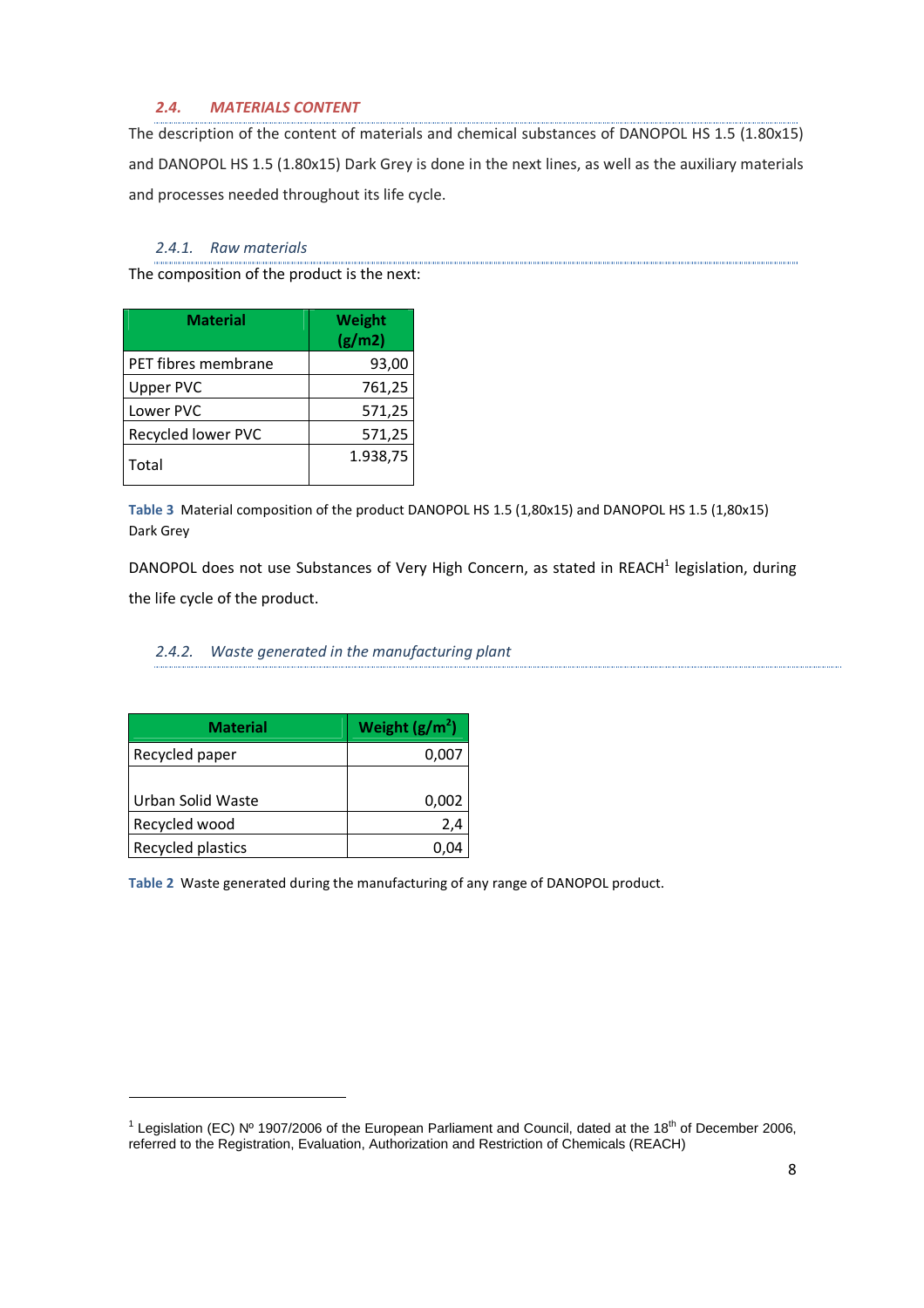| <b>Material</b> | Weight $(g/m^2)$ |
|-----------------|------------------|
| Wood pallets    | 52,1             |
| PE film         | 7,26             |
| PE cover        | 5,56             |
| Board roll      | 39,3             |

**Table 3** Packaging for the transport of any range of DANOPOL product.

#### *2.4.4. INSTALLATION MATERIALS*

| <b>Material</b>             | Weight $(g/m^2)$ |
|-----------------------------|------------------|
| Stainless Kesternich screws | 7,05             |
| Stainless washers           | 11,7             |
| Welding (linear meters)     | 0,62             |
| Galvanized profile          | 0,01             |
| Stainless screws            | 0,16             |
| Filler                      |                  |

**Table 4** Ancillary materials for the installation of any range of product DANOPOL.

#### *2.5. METHODOLOGY AND HYPOTHESYS*

It has been performed a Life Cycle Assessment of the product DANOPOL PVC waterproofing sheet, taking into account raw materials extraction, transport, manufacturing, transport to the customer, installation and end of life (from cradle to grave). The LCA has been performed following the PCR Flexible sheets for waterproofing - bitumen, plastic or rubber sheets 2014:12 version 1.0. CML 2001 impact model has been used.

Specific data from the real process has been used for all raw and ancillary materials, energy consumption, waste production and emissions to air, soil and water. These data correspond to year 2013.

For the energy use, it has been introduced the electricity production mix in Spain in 2013<sup>2</sup> (see figure 6)

To determine the emissions inventory per Kg of material, KWh of energy or TnKm transported Ecoinvent v 3.0 LCA database has been used.

<u>.</u>

<sup>&</sup>lt;sup>2</sup> Source: Red Eléctrica Española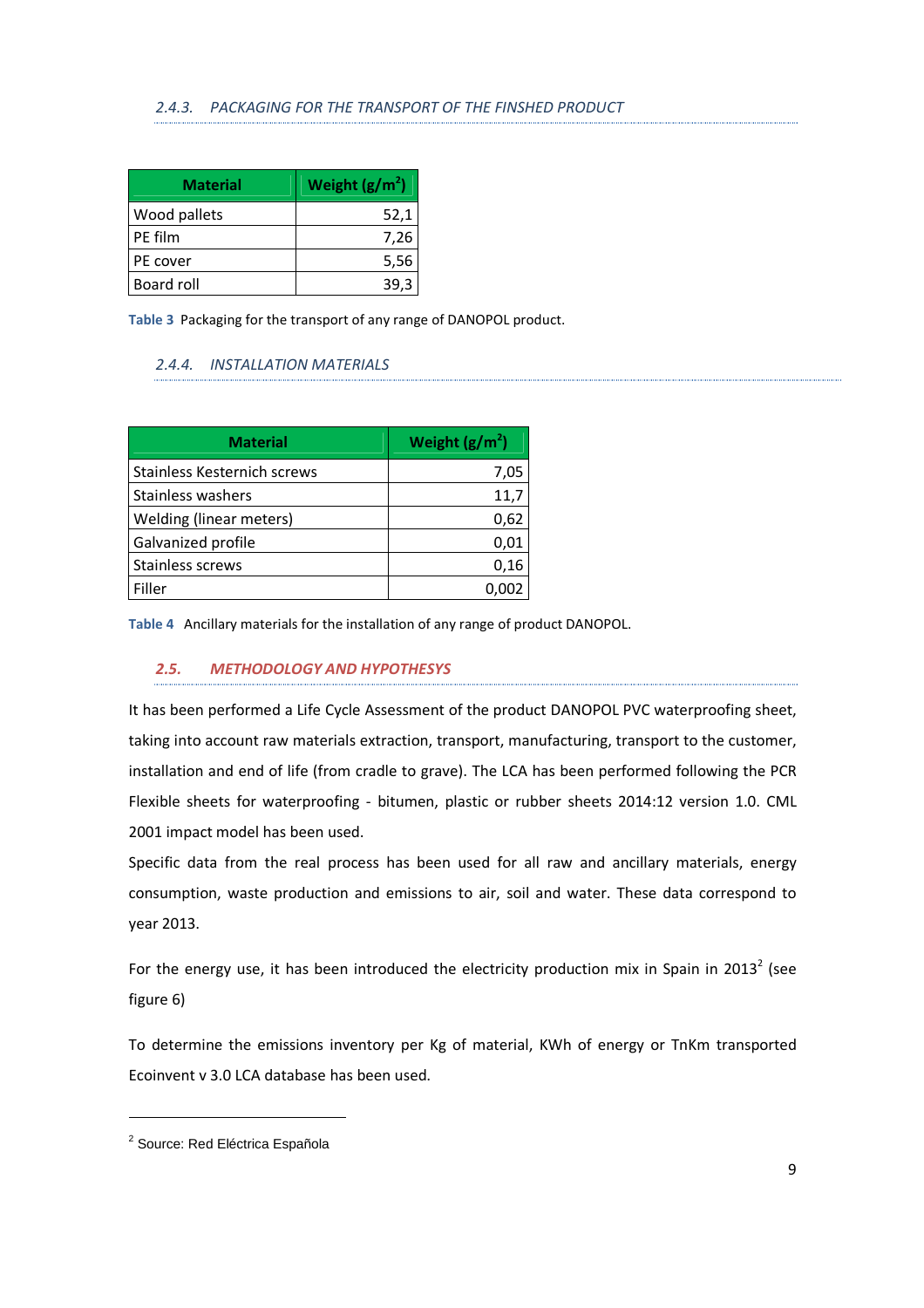

**Figure 1** Electricity production mix in Spain (2013)

The next hypotheses have been taken:

- Transport distance of waste from the manufacturing plant to the waste management facilities: 50 Km
- Use of recycled materials: following the pollutant payer principle, only processing of the materials and transport to DANOSA facility is taken into account.
- Materials that are recycled at the end of its life cycle: only the transport to the waste management facilities is taken into account.

#### *2.6. DESCRIPTION OF THE PROCESSES AND LIMITS OF THE SYSTEM*

This EPD® has its life cycle stages structured following the indications done in the PCR: *Flexible sheets for waterproofing - bitumen , plastic or rubber sheets for roof waterproofing,* based in UNE-EN 15804 standard.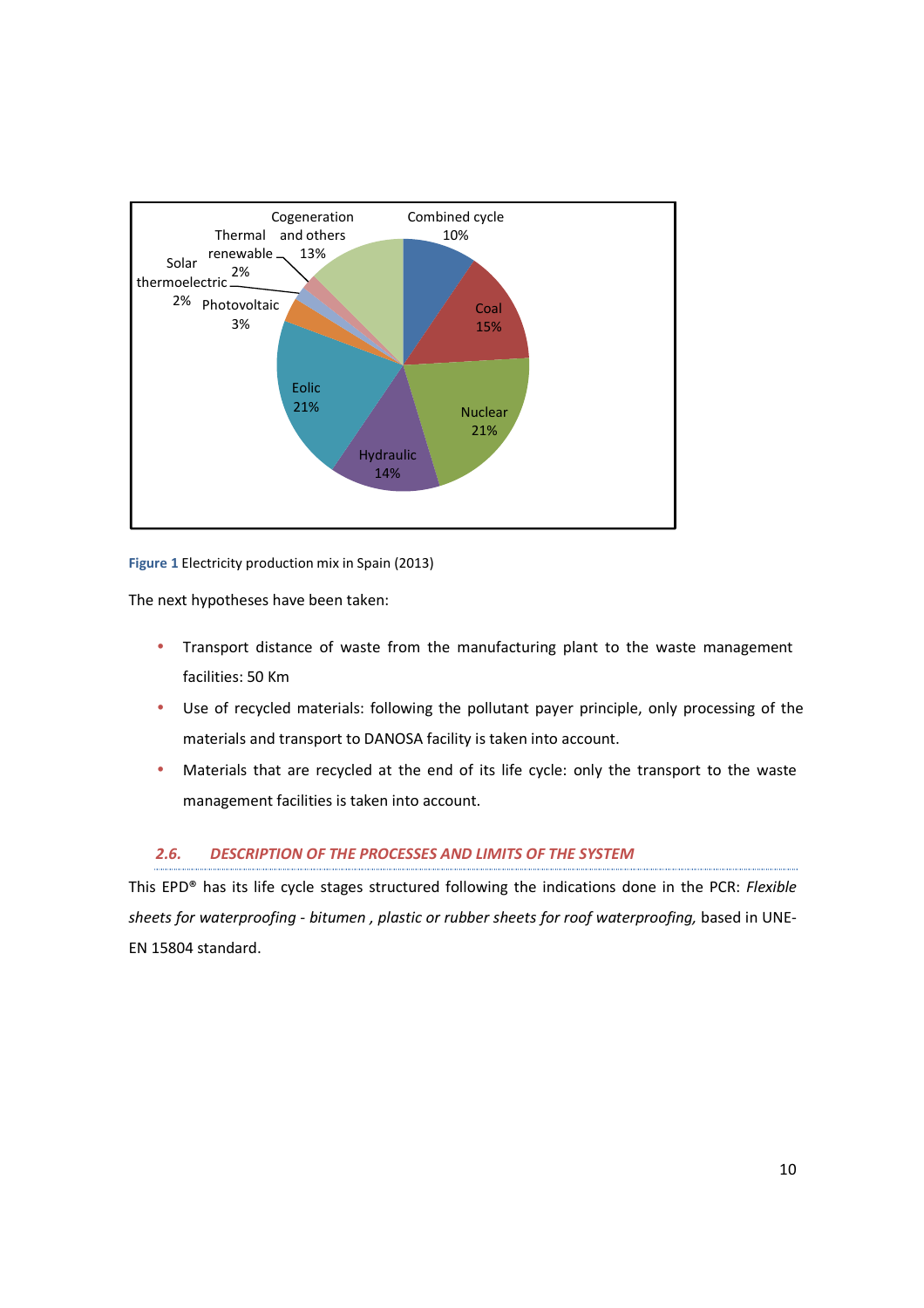#### Limits of the system



**Figure 2** Limits of the System and description of the significant processes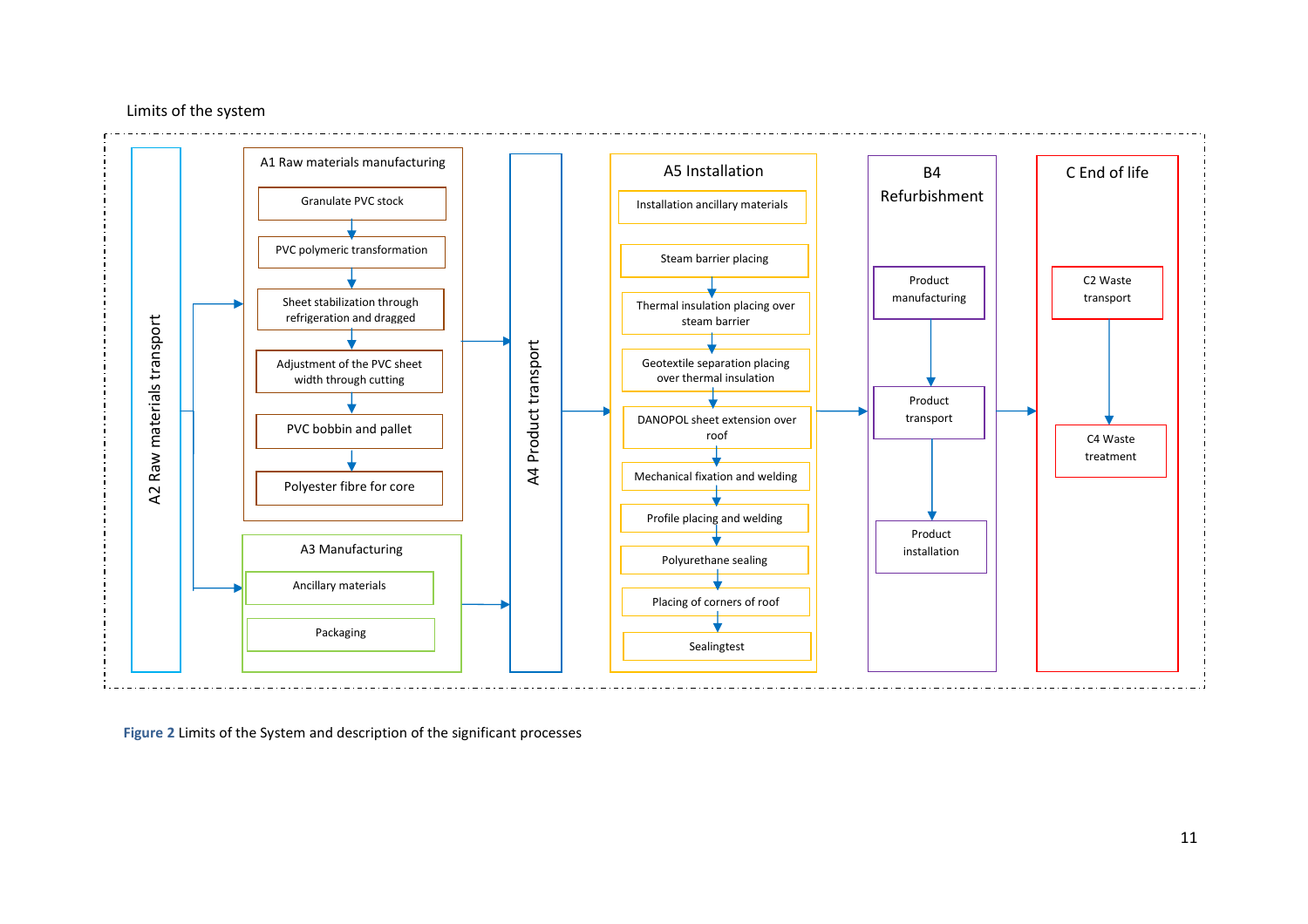#### *2.6.1. Product stage A1-A3*

The product stage is composed by the raw materials supply (A1), raw materials transport (A2) and manufacturing (A3). As permitted by the corresponding PCR, the results of A1-A3 stages have been grouped in a single product stage (A).

#### A1-RAW MATERIALS

This module takes into account the extraction and processing of the raw materials, as well as the energy that is produced during its extraction and processing.

#### A2-TRANSPORT

This module includes the transport of raw materials from the manufacturer to DANOSA's manufacturing plant. The real distance and type of truck for every raw material has been introduced.

#### A3-MANUFACTURING

In this module it is included the energy consumption, additives and packaging used during the manufacturing process. At the same time, emissions in the facility not originated during the fuels combustion are assessed (no emissions from fuels occur), as well as the transport and management of waste produced in the factory.

#### *2.6.2. Construction process stage A4-A5*

The construction stage is composed for the A4 Transport module and the A5 Process of Construction-Installation.

#### A4-TRANSPORT

Module A4 Transport includes the transport of the finished product from DANOSA's factory to the customer. The transport of ancillary materials needed during the installation has not been taken into account.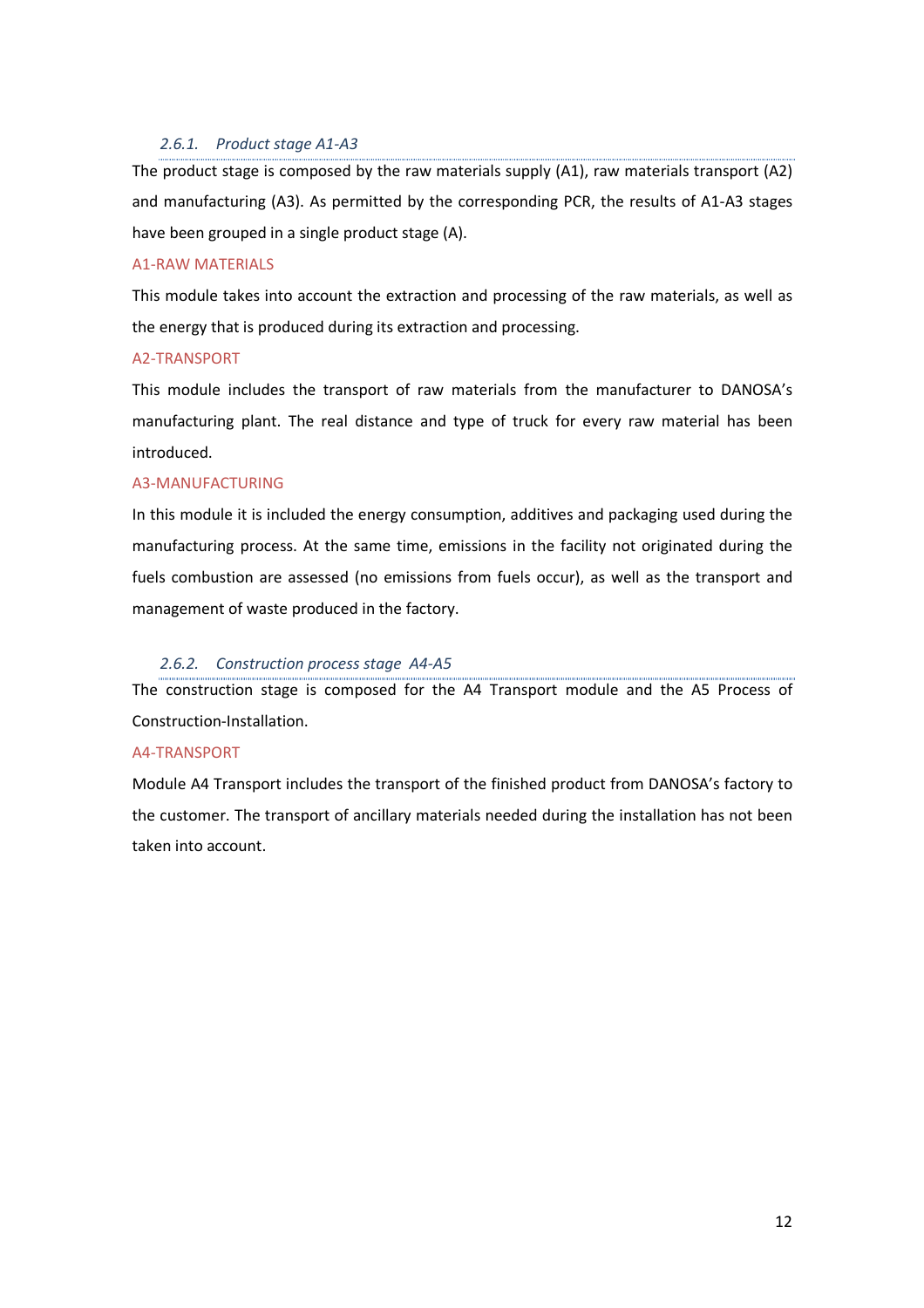| <b>TYPE</b> | <b>PARAMETER</b>                                                                            | <b>UNIT (EXPRESSED BY</b><br><b>FUNCTIONAL UNIT)</b>          |
|-------------|---------------------------------------------------------------------------------------------|---------------------------------------------------------------|
| Truck       | Type and fuel consumption of the<br>vehicle, types of vehicles used during<br>the transport | >35 Tn truck. Fuel consumption:<br>31,1 L/100 Km              |
|             | <b>Distance</b>                                                                             | 1.958 Km                                                      |
|             | Capacity use (including empty returns)                                                      | >95%                                                          |
|             | Density of the transported products                                                         | $\text{Kg/m}^2$<br>(including<br>2,04<br>packaging)           |
| <b>Boat</b> | Type and fuel consumption of the<br>vehicle, types of vehicles used during<br>the transport | Transoceanic<br>boat.<br>Fuel<br>consumption: 0.14 L/100 TnKm |
|             | <b>Distance</b>                                                                             | 20 Km                                                         |
|             | Capacity use (including empty returns)                                                      | >95%                                                          |
|             | Density of the transported products                                                         | Kg/m <sup>2</sup><br>(including<br>2,04<br>packaging)         |

**Table 5** Main characteristics of the different modes of transport used in the product DANOPOL HS 1.5 (1,80x15) and DANOPOL HS 1.5 (1,80x15) Dark Grey

#### A5-CONSTRUCTION-INSTALLATION

Module A5 Installation and construction includes all the materials and energy used during the installation. At the same time, it is taken into account the transport as well as the produced waste management.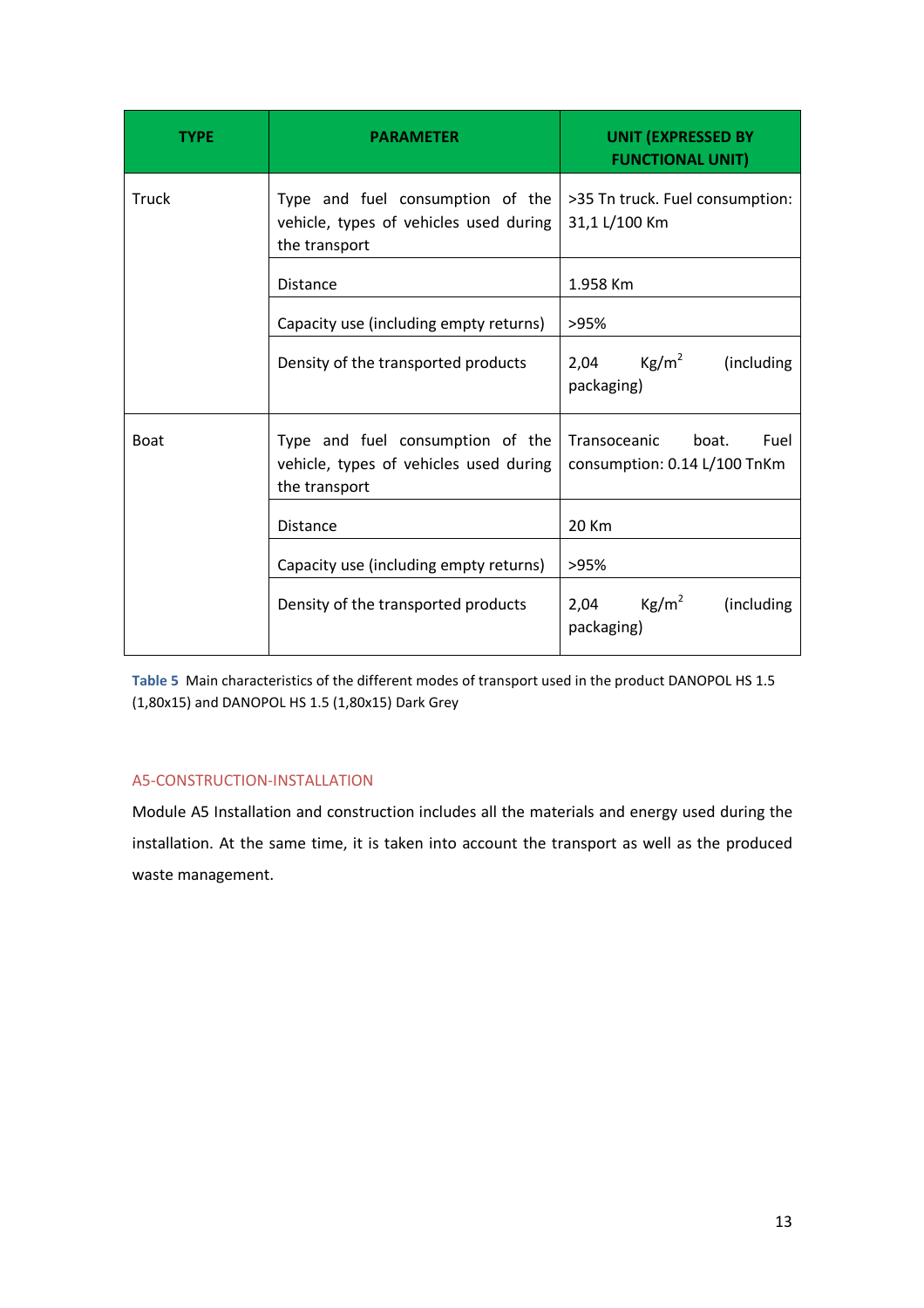|                                                                                                                                                                                                                   | <b>VALOUR/DESCRIPTION</b>                                  |
|-------------------------------------------------------------------------------------------------------------------------------------------------------------------------------------------------------------------|------------------------------------------------------------|
| Material waste in the construction site, before the waste<br>processing, generated during the installation of the product<br>(specified by type)                                                                  | 5 %                                                        |
| Materials out flow (specified by type) resultant from the<br>waste processing in the construction site, for example, during<br>the recycling, energy recovering (valorisation) or spill<br>(specifying the route) | Product waste packaging is<br>100% collected and recycled. |

#### *2.6.3. Use phase B1-B7*

#### B1-USE

It includes aspects and environmental impacts of the normal use of the product, without including water and energy consumption. The impact of the product in this phase is 0 since any material is consumed neither any emission to the environment occurs during its use phase.

#### B2-MANTENANCE

The product does not require any type of maintenance during the 90 years of service life of the building.

#### B3-REPAIR

The product does not require any type of reparation during the 90 years of service life of the building.

#### B4-REPLACEMENT

It is necessary to replace twice the product in order to achieve the RSL stated by the PCR (90 years). The new sheet is installed over the old one, so any extra material o process is necessary compared with a usual installation.

#### B5-REFURBISHMENT

The product does not require any type of refurbishment during the 90 years of service life of the building.

#### B6-OPERATIONAL ENERGY USE

The product does not consume any type of energy during the 90 years of service life of the building.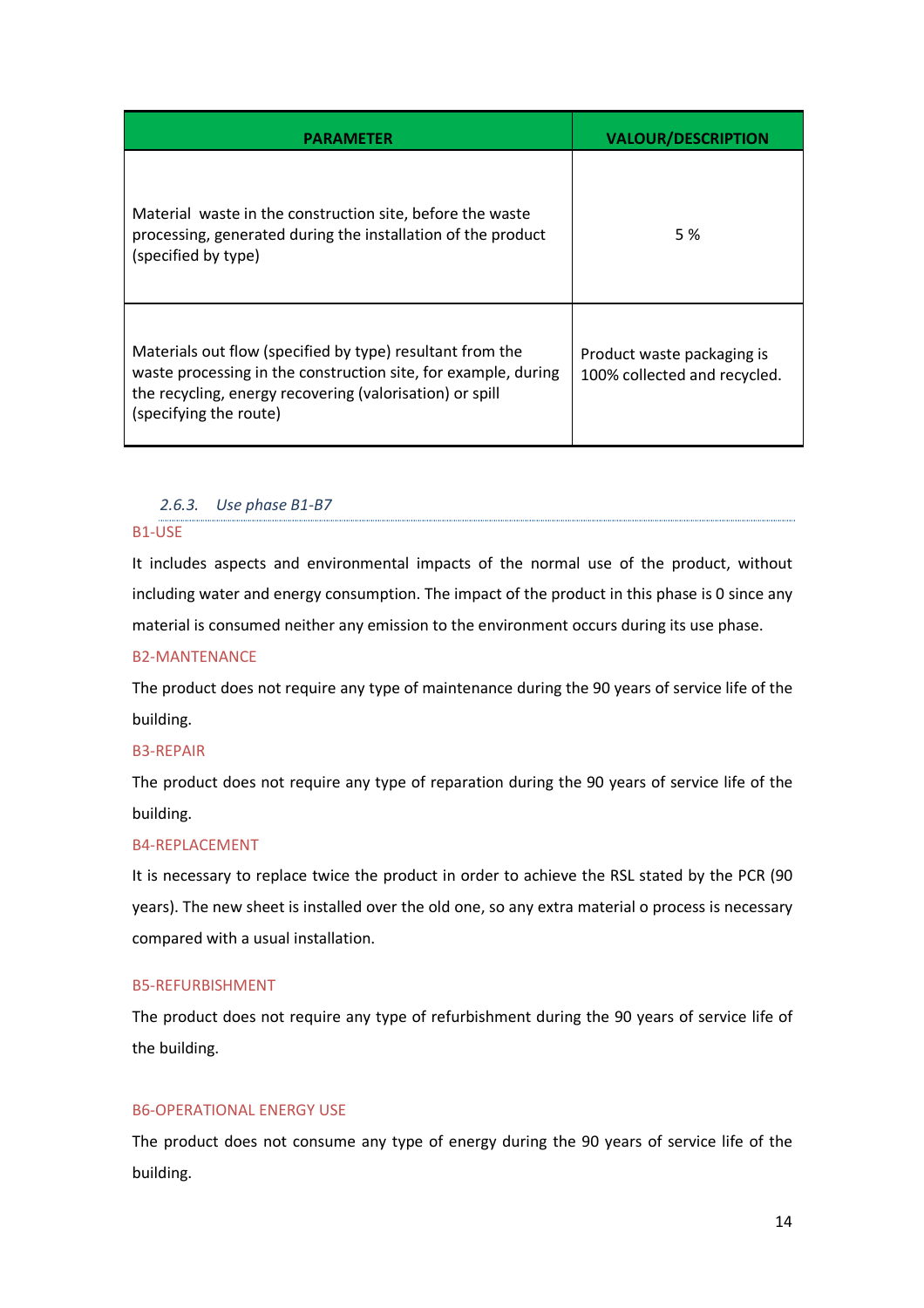#### B7-OPERATIONAL WATER USE

The product does not consume any type of water during the 90 years of service life of the building.

#### *2.6.4. End of life stage C1-C4*

This stage includes the transport and management of waste produced once the RSL is finished. The end of life stage is composed by the modules C1 Deconstruction, C2 Transport, C3 Waste treatment and C4 Waste disposal. Nowadays, in Spain, the main market of the product, waste generated during the building demolition is brought to an authorized disposal site.

It has been considered that the impact of the building demolition is insignificant compared with other impacts.

| <b>RANGE</b>                                                                                | DANOPOL HS 1.5 (1,80x15) and DANOPOL HS<br>1.5 (1,80x15) Dark Grey                                      |  |  |  |  |  |
|---------------------------------------------------------------------------------------------|---------------------------------------------------------------------------------------------------------|--|--|--|--|--|
| <b>COLLECTION PROCESS SPECIFIED BY TYPE</b>                                                 | 4,33 Kg (mixed with the other waste of<br>construction)                                                 |  |  |  |  |  |
| <b>RECOVERY SYSTEM SPECIFIED BY TYPE</b>                                                    | No reuse, recycling or energy recovery                                                                  |  |  |  |  |  |
| <b>DISPOSAL SPECIFIED BY TYPE</b>                                                           | 4,33 Kg to authorized landfill                                                                          |  |  |  |  |  |
| <b>ASSUMPTIONS</b><br><b>FOR</b><br><b>SCENARIO</b><br><b>DEVELOPMENT (I. E. TRANSPORT)</b> | 16-32 Tn truck with a fuel consumption of 25 l<br>per 100 km.<br>50 Km of distance to the landfill site |  |  |  |  |  |

#### *2.6.5. Additional information beyond the life cycle of the building*

#### BENEFITS AND LOADS BEYOND THE LIMITS OF THE SYSTEM

It has not been taken into account the possible benefits due to the manufacturing plant waste recycling, neither the product packaging recycling.

Based in the limits of the system stated in the reference PCR *Flexible sheets for waterproofing bitumen, plastic or rubber sheets for roof waterproofing* it has not been taken into account the next processes: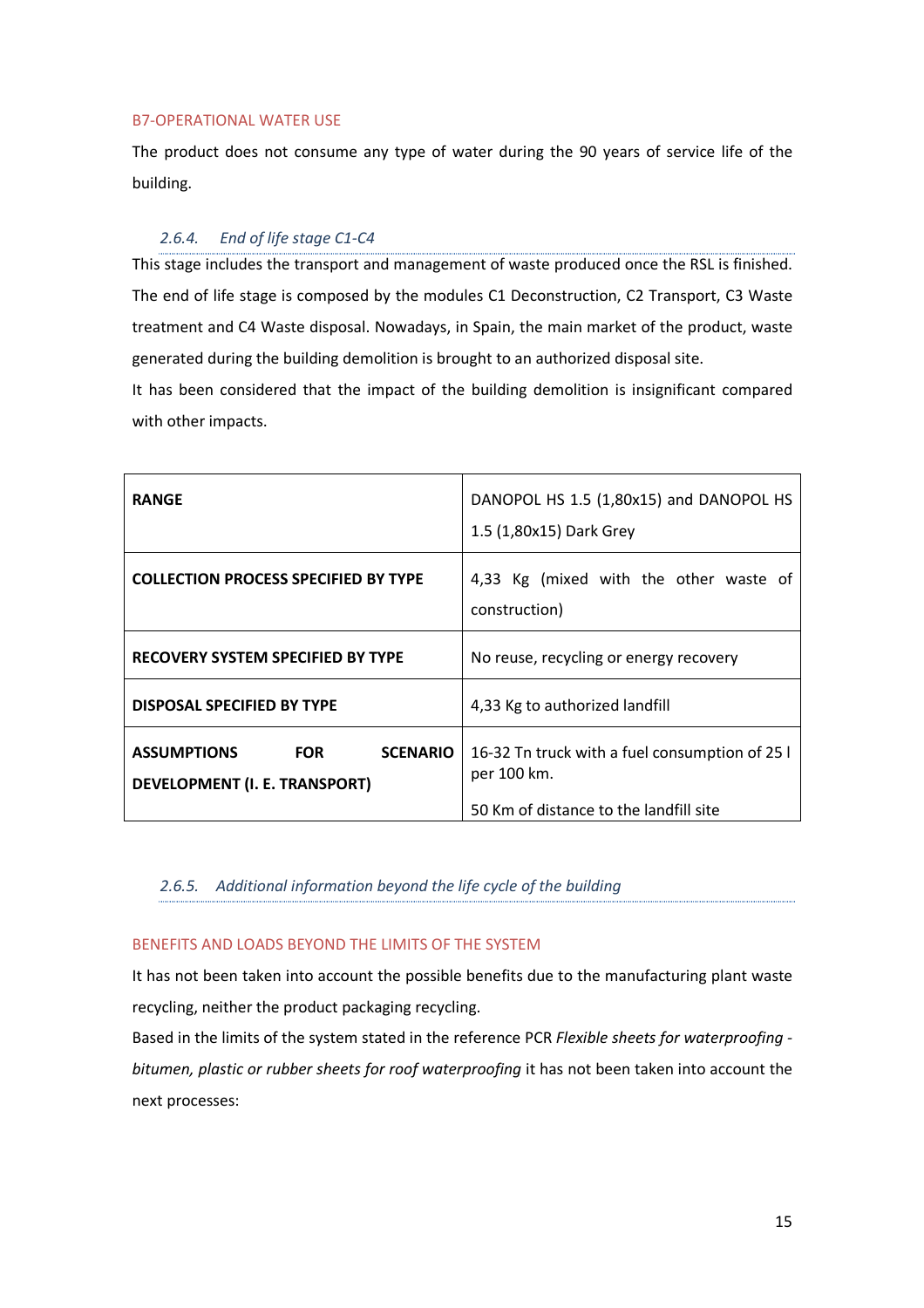- The manufacturing of equipment goods with RSL bigger than3 years, buildings and other capital goods.
- Maintenance activities in the manufacturing plant
- Transport of workers from home to the factory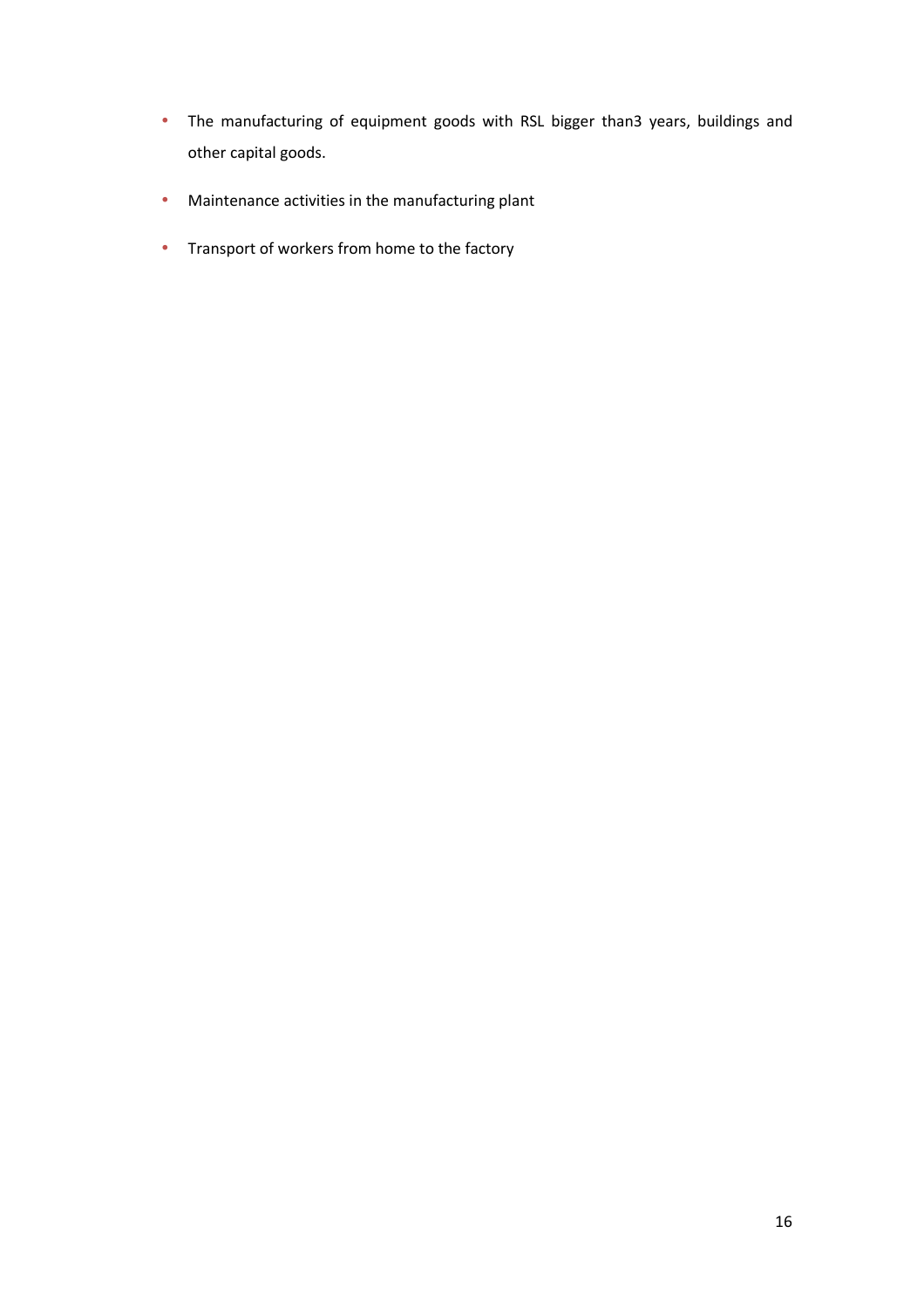**Raw materials extraction Raw materials manufacturing** 









**Production**

# **Transport**









# **Installation End of life**

**THE REAL PROPERTY** 





**Figure 4** Limits of the system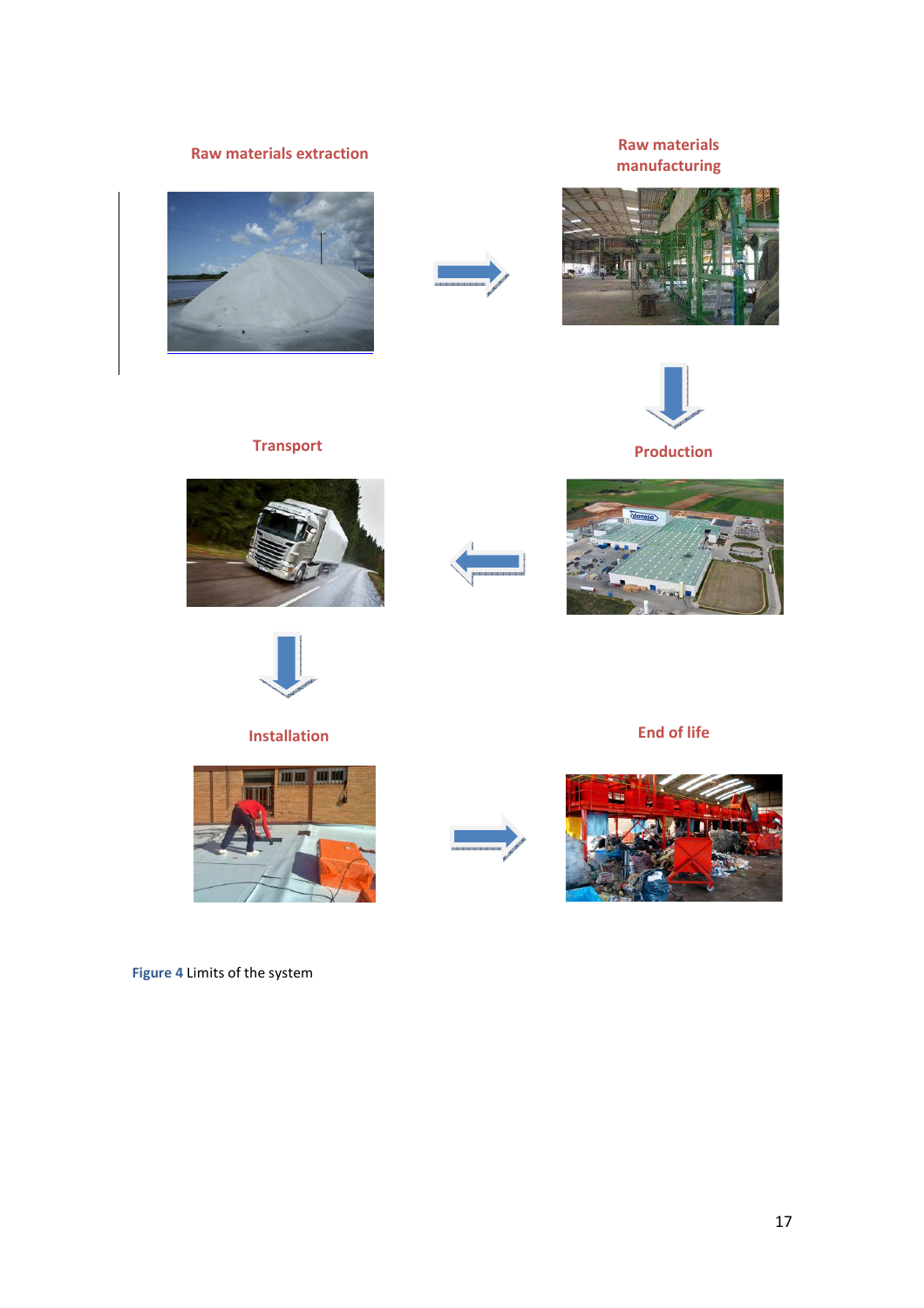#### *2.7. COMPARISON OF EPDS OF THE SAME PRODUCT CATEGORY*

In case you want to compare different EPDs® within this product category, these must be base in the PCR Flexible sheets for waterproofing - bitumen, plastic or rubber sheets for roof waterproofing.

"EPDs<sup>®</sup> within the same product category but from different programmes may not be comparable"

"Omissions of life cycle mandatory stages according to this PCR are not allowed"

#### *2.8. EPD VALIDITY*

The EPD® presented here has a validity of five years from the date of publication. In the case of observing changes that represent a worsening in any of the indicators of environmental impact of the life cycle of the older product bigger than 10%, the EPD® should be updated.

#### **3.** ENVIRONMENTAL PERFORMANCE RELATED INFORMATION

#### *3.1. POTENTIAL IMPACT OVER THE ENVIRONMENT*

In this point it is expressed the potential impact over the environment of the life cycle of the product. The indicated impacts in this point are referred to one  $m^2$  of the PVC DANOPOL HS 1.5 (1,80x15) and DANOPOL HS 1.5 (1,80x15) Dark Grey. The results are indicated for 90 years of RSL of the building, and for the different life cycle stages.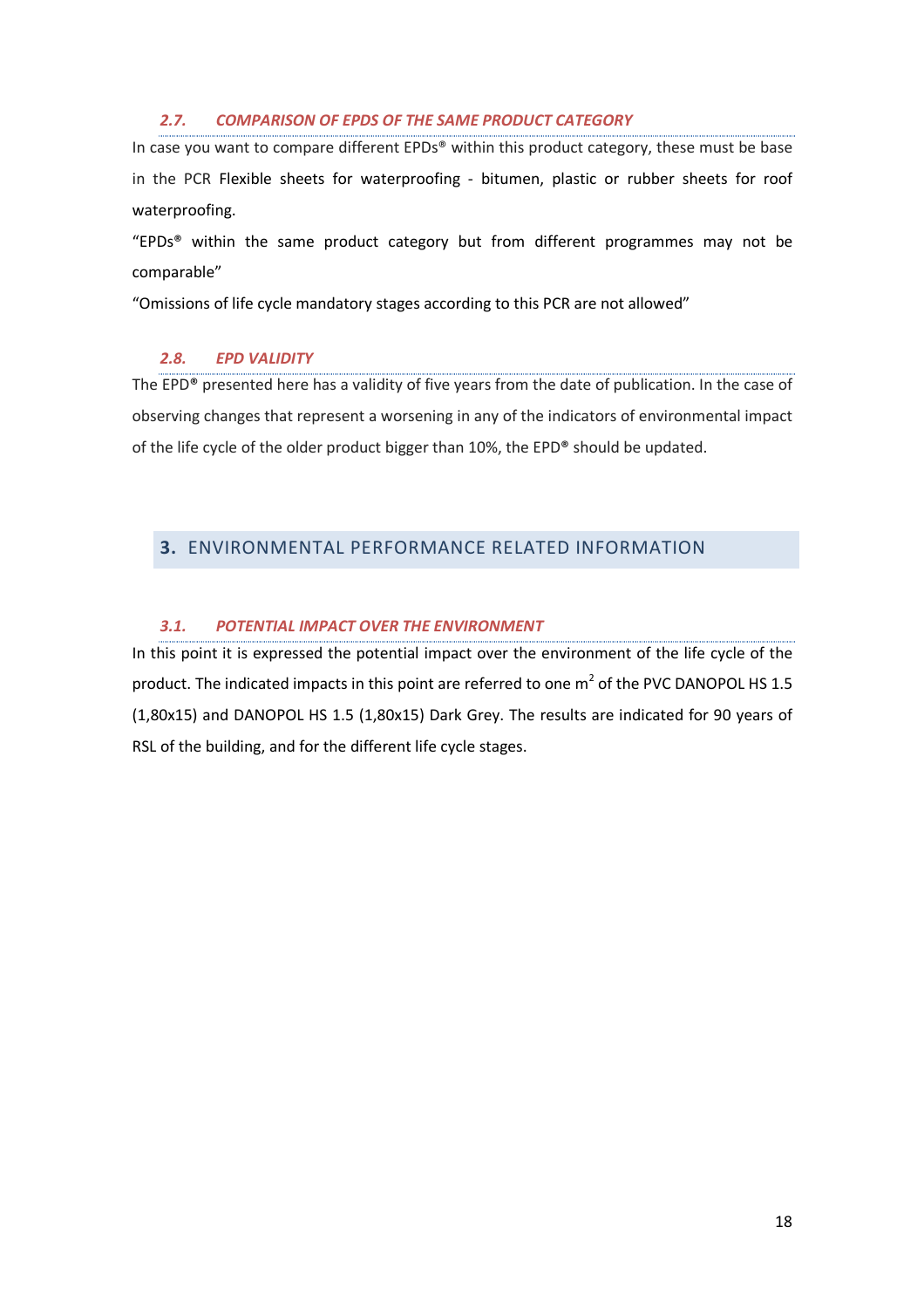| Indicator                                                            | <b>Product</b><br>stage |                     | <b>Construction stage</b> |                                       | Use stage        |                |                  |                     |                              |                             |                                | <b>End of life stage</b> | D Reuse,            |               |                                        |              |
|----------------------------------------------------------------------|-------------------------|---------------------|---------------------------|---------------------------------------|------------------|----------------|------------------|---------------------|------------------------------|-----------------------------|--------------------------------|--------------------------|---------------------|---------------|----------------------------------------|--------------|
|                                                                      | <b>A1/A2/A3</b>         | <b>A4 Transport</b> | A5 Installation           | <b>Use</b><br>$\overline{\mathbf{a}}$ | Maintenance<br>얾 | Repair<br>83   | Replacement<br>훎 | Refurbishment<br>59 | Operational energy use<br>86 | Operational water use<br>P. | Deconstruction/demolition<br>ដ | C2 Transport             | C3 Waste processing | Disposal<br>δ | recovery and<br>recycling<br>potential | <b>Total</b> |
| Global warming (Kg CO <sub>2</sub> -eq /m <sup>2</sup> )             | 5,64                    | 0,447               | 0,226                     | $\Omega$                              | $\Omega$         | $\Omega$       | 12,6             | $\Omega$            | $\Omega$                     | $\Omega$                    | <b>Not</b><br>relevant         | 5,20E-02                 | 0,264               | $\Omega$      | <b>MND</b>                             | 19,2         |
| Ozone layer depletion (Kg CFC 11-eq/m <sup>2</sup> )                 | 1,85E-06                | 3,27E-08            | 9,70E-09                  | $\Omega$                              | $\mathbf 0$      | $\mathbf{0}$   | 3,79E-06         | $\Omega$            | $\Omega$                     | $\Omega$                    | Not<br>relevant                | 3,67E-09                 | 1,88E-09            | $\Omega$      | <b>MND</b>                             | 5,70E-06     |
| Acidification of land and water (Kg $SO_2$ -eq/m <sup>2</sup> )      | 2,90E-02                | 1,49E-03            | 1,32E-03                  | $\Omega$                              | $\Omega$         | $\mathbf{0}$   | 6,30E-02         | $\Omega$            | $\Omega$                     | $\Omega$                    | Not<br>relevant                | 1,64E-04                 | 2,03E-04            | $\Omega$      | <b>MND</b>                             | 9,50E-02     |
| Eutrophication (Kg PO <sub>4</sub> <sup>3-</sup> eq/m <sup>2</sup> ) | 4,60E-03                | 3,58E-04            | 4,29E-04                  | $\mathbf 0$                           | $\mathbf 0$      | $\overline{0}$ | 1,10E-02         | $\Omega$            | $\mathbf{0}$                 | $\overline{0}$              | Not<br>relevant                | 3,86E-05                 | 1,30E-02            | $\mathbf 0$   | <b>MND</b>                             | 2,90E-02     |
| Photochemical ozone creation (Kg ethilene-<br>$eq/m2$ )              | 1,94E-03                | 6,42E-05            | 8,73E-05                  | $\Omega$                              | $\mathbf 0$      | $\Omega$       | 4,18E-03         | $\Omega$            | $\Omega$                     | $\Omega$                    | Not<br>relevant                | 6,91E-06                 | 5,26E-05            | $\Omega$      | <b>MND</b>                             | 6,34E-03     |
| Depletion of abiotic resources, elements (Kg Sb-<br>eq)              | 3,07E-06                | 1,41E-06            | 3,93E-06                  | $\Omega$                              | $\Omega$         | $\overline{0}$ | 1,68E-05         | $\Omega$            | $\Omega$                     |                             | 0 Not<br>relevant              | 1,32E-07                 | 2,34E-08            | $\mathbf 0$   | <b>MND</b>                             | 2,54E-05     |
| Depletion of abiotic resources, fossil (MJ)                          | 69,6                    | 6,86                | 2,98                      | $\Omega$                              | $\Omega$         | $\Omega$       | 159              | $\Omega$            | $\Omega$                     | $\overline{0}$              | Not<br>relevant                | 0,776                    | 0,432               | $\Omega$      | <b>MND</b>                             | 239          |

**Table 6** Potential environmental impact of one m<sup>2</sup> of DANOPOL HS 1.5 (1,80x15) and DANOPOL HS 1.5 (1,80x15) Dark Grey.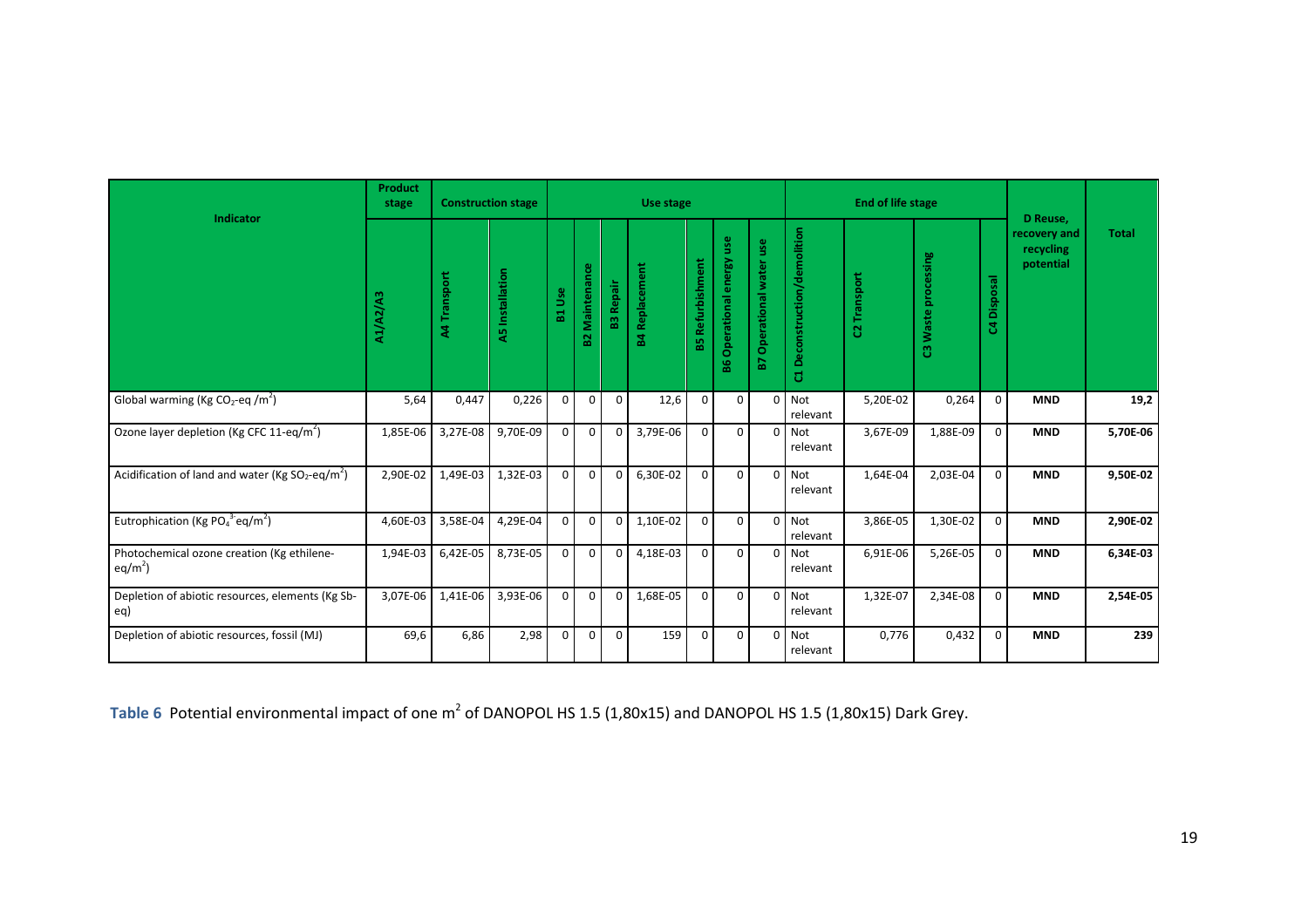#### *3.2.USE OF RESOURCES*

| Indicator                                                                                                                            | Product<br>stage | <b>Construction</b><br>Use stage<br>stage |                        |          |                       |                  |                       |                         |                                     | End of life stage              |                                                     |                | D Reuse.<br>recovery<br>and | <b>Total</b> |                        |          |
|--------------------------------------------------------------------------------------------------------------------------------------|------------------|-------------------------------------------|------------------------|----------|-----------------------|------------------|-----------------------|-------------------------|-------------------------------------|--------------------------------|-----------------------------------------------------|----------------|-----------------------------|--------------|------------------------|----------|
|                                                                                                                                      |                  | A4 Transport                              | <b>A5</b> Installation | B1 Use   | <b>B2 Maintenance</b> | <b>B3 Repair</b> | <b>B4 Replacement</b> | <b>B5 Refurbishment</b> | <b>B6 Operational</b><br>energy use | Operational water<br>use<br>B7 | truction/demo<br>lition<br>$\overline{G}$<br>ë<br>g | Transport<br>8 | C3 Waste processing         | C4 Disposal  | recycling<br>potential |          |
| Use of renewable primary energy excluding renewable<br>primary energy resources used as raw materials<br>(MJ/m2)                     | 0,180            | $\Omega$                                  | $\Omega$               | $\Omega$ | $\Omega$              | $\mathbf 0$      | 0,359                 | $\Omega$                | $\Omega$                            | $\Omega$                       | Not<br>relevant                                     | $\Omega$       | $\Omega$                    | $\Omega$     | <b>MND</b>             | 0,539    |
| Use of renewable primary energy resources used as raw<br>materials (MJ/m2)                                                           | $\mathbf 0$      | $\Omega$                                  | $\Omega$               | $\Omega$ | $\Omega$              | $\Omega$         | $\Omega$              | $\Omega$                | $\Omega$                            |                                | $0$ Not<br>relevant                                 | $\Omega$       | $\Omega$                    | $\Omega$     | <b>MND</b>             | 0        |
| Total use of renewable primary energy resources<br>(primary energy and primary energy resources used as<br>raw materials)(MJ/m2)     | 0,180            | $\Omega$                                  | $\Omega$               | $\Omega$ | $\mathbf 0$           | $\mathbf 0$      | 0,359                 | $\Omega$                | $\Omega$                            | $\Omega$                       | Not<br>relevant                                     | $\Omega$       | $\Omega$                    | $\Omega$     | <b>MND</b>             | 0,539    |
| Use of non-renewable primary energy excluding non-<br>renewable primary energy resources used as raw<br>materials (MJ/m2)            | 11,2             | 6,86                                      | 2,98                   | $\Omega$ | $\Omega$              | $\mathbf 0$      | 42,0                  | $\Omega$                | $\Omega$                            | $\Omega$                       | <b>Not</b><br>relevant                              | 0,776          | 0,432                       | $\Omega$     | <b>MND</b>             | 64,2     |
| Use of non-renewable primary energy resources used as<br>raw materials (MJ/m2)                                                       | 58,4             | $\Omega$                                  | $\Omega$               | $\Omega$ | $\Omega$              | $\Omega$         | 117                   | $\Omega$                | $\Omega$                            |                                | $0$ Not<br>relevant                                 | $\Omega$       | $\Omega$                    | $\Omega$     | <b>MND</b>             | 175      |
| Total use of non-renewable primary energy resources<br>(primary energy and primary energy resources used as<br>raw materials)(MJ/m2) | 69,6             | 6,86                                      | 2,98                   | $\Omega$ | $\Omega$              | 0                | 159                   | $\Omega$                | $\Omega$                            |                                | 0 Not<br>relevant                                   | 0,776          | 0,432                       | $\Omega$     | <b>MND</b>             | 239      |
| Use of secondary material (Kg/m2)                                                                                                    | 5,00E-02         | $\Omega$                                  | $\Omega$               | $\Omega$ | $\mathbf 0$           | 0                | 0,100                 | $\Omega$                | $\Omega$                            | $\Omega$                       | Not<br>relevant                                     | $\Omega$       | $\Omega$                    | $\Omega$     | <b>MND</b>             | 0,150    |
| Use of renewable secondary fuels (MJ/m2)                                                                                             | $\mathbf 0$      | $\Omega$                                  | $\Omega$               | $\Omega$ | $\Omega$              | $\Omega$         | $\mathbf 0$           | $\Omega$                | $\Omega$                            |                                | 0 Not<br>relevant                                   | $\Omega$       | $\Omega$                    | $\Omega$     | <b>MND</b>             | 0        |
| Use of renewable secondary fuels (MJ/m2)                                                                                             | $\mathbf 0$      | $\Omega$                                  | $\Omega$               | $\Omega$ | $\Omega$              | $\mathbf 0$      | $\mathbf 0$           | $\Omega$                | $\Omega$                            | $\Omega$                       | <b>Not</b><br>relevant                              | $\Omega$       | $\Omega$                    | $\Omega$     | <b>MND</b>             | 0        |
| Use of net fresh water (m3/m2)                                                                                                       | 4,25E+06         | 4,29E+<br>05                              | 2,87E<br>$+06$         | $\Omega$ | $\mathbf 0$           | $\mathbf 0$      | 1,51E<br>$+07$        | $\Omega$                | $\Omega$                            |                                | 0 Not<br>relevant                                   | 4,03E+04       | $5,04E+04$                  | $\Omega$     | <b>MND</b>             | 2,27E+07 |

Table 7 Use of resources, renewable and non-renewable, of 1 m<sup>2</sup> of DANOPOL HS 1.5 (1,80x15) and DANOPOL HS 1.5 (1,80x15) Dark Grey.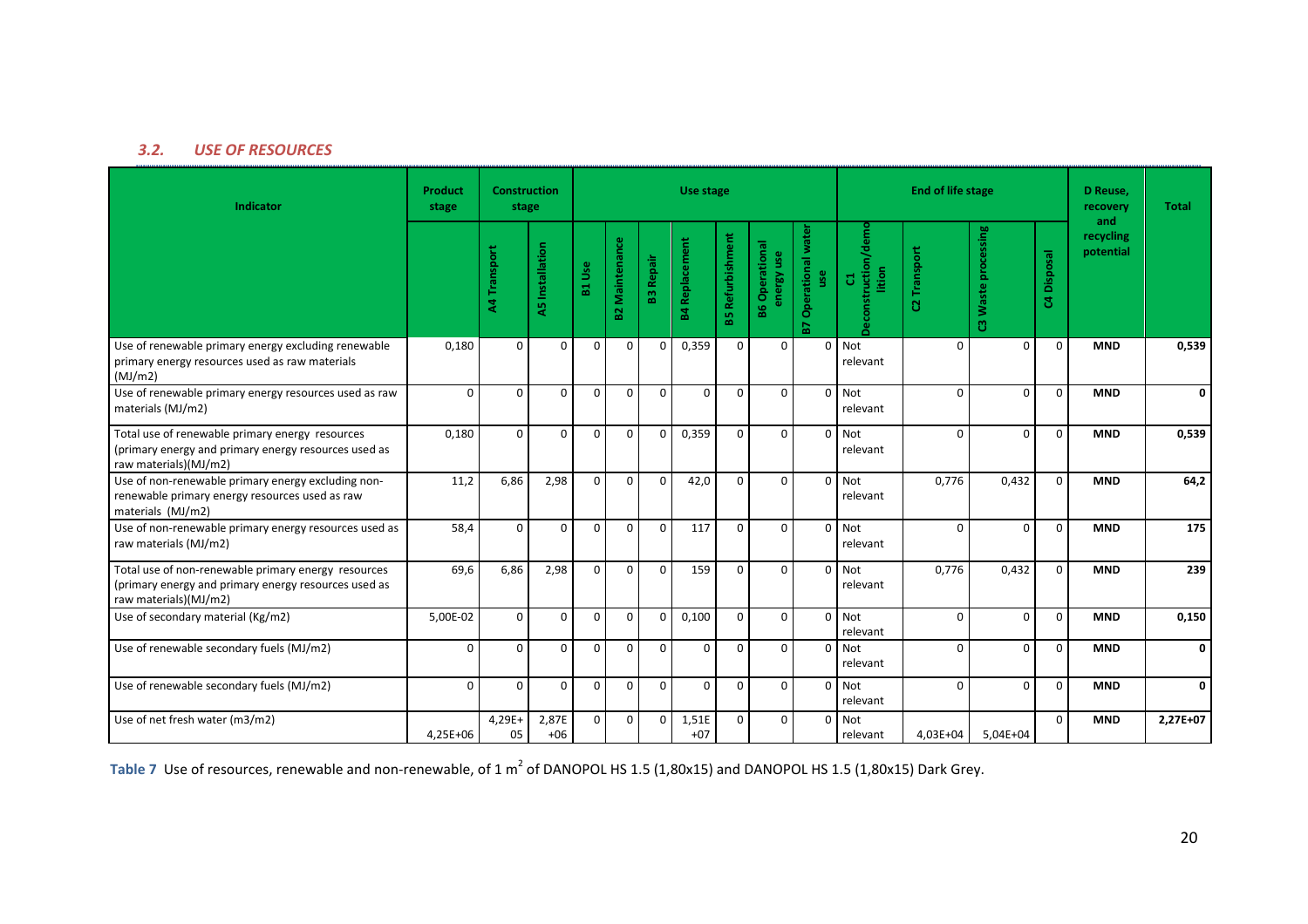#### *3.3. OTHER ENVIRONMENTAL INFORMATION (WASTE AND OUTPUT FLOWS)*

|                                                      | <b>Product</b><br>stage |                     | <b>Construction stage</b> | Use stage       |                               |                |                   |                         |                                  |                             |                                    | <b>End of life stage</b> |                     |                | D Reuse,<br>recovery and<br>recycling<br>potential | <b>Total</b> |
|------------------------------------------------------|-------------------------|---------------------|---------------------------|-----------------|-------------------------------|----------------|-------------------|-------------------------|----------------------------------|-----------------------------|------------------------------------|--------------------------|---------------------|----------------|----------------------------------------------------|--------------|
| Indicator                                            |                         | <b>A4 Transport</b> | <b>A5</b> Installation    | <b>Jse</b><br>뷺 | Maintenance<br>$\overline{2}$ | Repair<br>23   | Replacement<br>Pg | <b>B5 Refurbishment</b> | use<br>Operational energy<br>န္ထ | Operational water use<br>29 | Deconstruction/<br>demolition<br>đ | C2 Transport             | C3 Waste processing | Disposal<br>3  |                                                    |              |
| Hazardous waste disposed ( $\text{Kg/m}^2$ )         | 4,90E-05                | 8,48E-06            | 7,85E-06                  | 0               | $\mathbf 0$                   | $\overline{0}$ | 1,31E-04          | $\mathbf{0}$            | $\boldsymbol{0}$                 | $\mathbf{0}$                | 0                                  | 9,11E-07                 | 5,04E-07            | $\mathbf 0$    | <b>MND</b>                                         | 1,97E-04     |
| Non-hazardous waste disposed<br>(Kg/m <sup>2</sup> ) | 0,643                   | 0,547               | 0,141                     | 0               | $\mathbf 0$                   | $\overline{0}$ | 2,66              | $\Omega$                | $\mathbf 0$                      | $\Omega$                    | $\Omega$                           | 4,47E-02                 | 4,34                | $\mathbf 0$    | <b>MND</b>                                         | 8,38         |
| Radioactive waste disposed (Kg/m <sup>2</sup> )      | 7,14E-05                | 4,00E-05            | 8,30E-06                  | $\overline{0}$  | $\mathbf 0$                   | $\overline{0}$ | 2,39E-04          | $\Omega$                | $\mathbf 0$                      | $\Omega$                    | $\Omega$                           | 4,50E-06                 | $2,31E-06$          | $\overline{0}$ | <b>MND</b>                                         | 3,66E-04     |
| Materials for reuse ( $\text{Kg/m}^2$ )              | $\Omega$                | $\Omega$            | $\Omega$                  | $\Omega$        | $\Omega$                      | $\Omega$       | $\Omega$          | $\Omega$                | $\Omega$                         | $\Omega$                    | $\Omega$                           | $\Omega$                 | $\Omega$            | $\Omega$       | <b>MND</b>                                         | $\mathbf{0}$ |
| Materials for recycling ( $\text{Kg/m}^2$ )          | 1,58E-05                | $\mathbf 0$         | 5,21E-02                  | 0               | $\mathbf 0$                   | $\mathbf{0}$   | 0,104             | 0                       | $\mathbf 0$                      | $\Omega$                    | $\Omega$                           | $\Omega$                 | $\mathbf 0$         | $\mathbf 0$    | <b>MND</b>                                         | 0,156        |
| Materials for energy valorisation<br>$(Kg/m^2)$      | $\Omega$                | O                   | $\Omega$                  | $\overline{0}$  | $\Omega$                      | $\Omega$       | $\Omega$          | $\Omega$                | $\Omega$                         | $\Omega$                    | $\Omega$                           | $\Omega$                 | $\Omega$            | $\Omega$       | <b>MND</b>                                         | 0            |

Table 8 Waste production of 1 m<sup>2</sup> of DANOPOL HS 1.5 (1,80x15) and DANOPOL HS 1.5 (1,80x15) Dark Grey.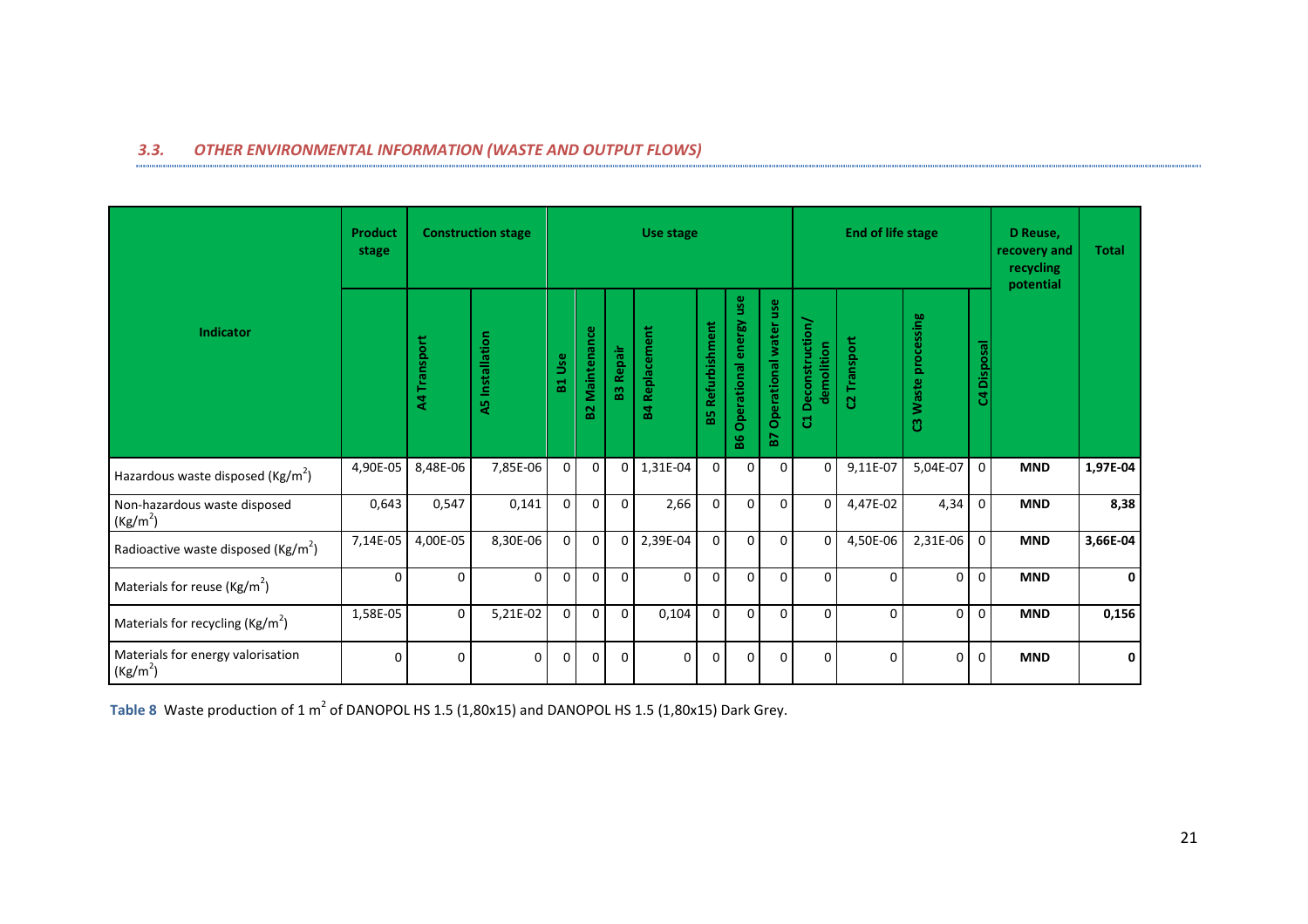#### **4.** INTERPRETATION OF RESULTS

As we can see in Figures 13 and 14, the impact of the life cycle of DANOPOL HS 1.5 (1.06x20) and DANOPOL HS 1.5 (1.06x20) Dark Grey is dominated by the Replacement stage (B4) for most of the impact indicators. This is due to the fact that during the RSL of the building (90 years) two replenishments of the PVC sheet are required. Indeed, this stage determines between 67% (ozone depletion) and 37% (eutrophication) of the total life cycle impact.

The next stage with the highest impact is the product stage (A1-A3), which represents between 33% (Ozone layer depletion) and 12% (Abiotic resources depletion, elements) of the whole impact of the life cycle. Transport of the product to the customer (A4) represents between 6% (Abiotic resources depletion, elements) and 0% (Ozone layer depletion) of the whole impact. Construction/installation stage (A5) represents between 15% (Abiotic resources depletion, elements) due to welding, and 0% (Ozone layer depletion) of the whole impact. Waste deposition to landfill (C4) represents between 44% (Eutrophication) and 0% (Abiotic resources depletion, elements and energy, Acidification and Ozone layer depletion).

| <b>Impact category</b>                                               | A1/A2/A3 | <b>A4 Transport</b> | Installation<br>ಳಿ | Replacement<br>54 | Transport<br>ប | <b>SS</b><br>Dispo:<br>ೆ |
|----------------------------------------------------------------------|----------|---------------------|--------------------|-------------------|----------------|--------------------------|
| Global warming (kg $CO2$ eq.)                                        | 29,3%    | 2,3%                | 1,2%               | 65,6%             | 0,3%           | 1,4%                     |
| Ozone layer depletion (kg CFC-11 eq.)                                | 32,6%    | 0,6%                | 0,2%               | 66,6%             | 0,1%           | 0,0%                     |
| Acidification of soil and water (Kg $SO_2$ -eq/m <sup>2</sup> )      | 30,2%    | 1,6%                | 1,4%               | 66,4%             | 0,2%           | 0,2%                     |
| Eutrophication (Kg PO <sub>4</sub> <sup>3-</sup> eq/m <sup>2</sup> ) | 16,0%    | 1,2%                | 1,5%               | 37,4%             | 0,1%           | 43,8%                    |
| Photochemical ozone creation (Kg ethilene-eq/m <sup>2</sup> )        | 30,6%    | 1,0%                | 1,4%               | 66,0%             | 0.1%           | 0,8%                     |
| Depletion of abiotic resources, elements (Kg Sb-eq)                  | 12,1%    | 5,6%                | 15,5%              | 66,3%             | 0,5%           | 0,1%                     |
| Depletion of abiotic resources, fossil (MJ)                          | 29,1%    | 2,9%                | 1,2%               | 66,3%             | 0,3%           | 0,2%                     |

**Table 10** Potential Environmental impact of 1  $m^2$  of DANOPOL HS 1.5 (1,80x15) and DANOPOL HS 1.5 (1,80x15) Dark Grey, in %.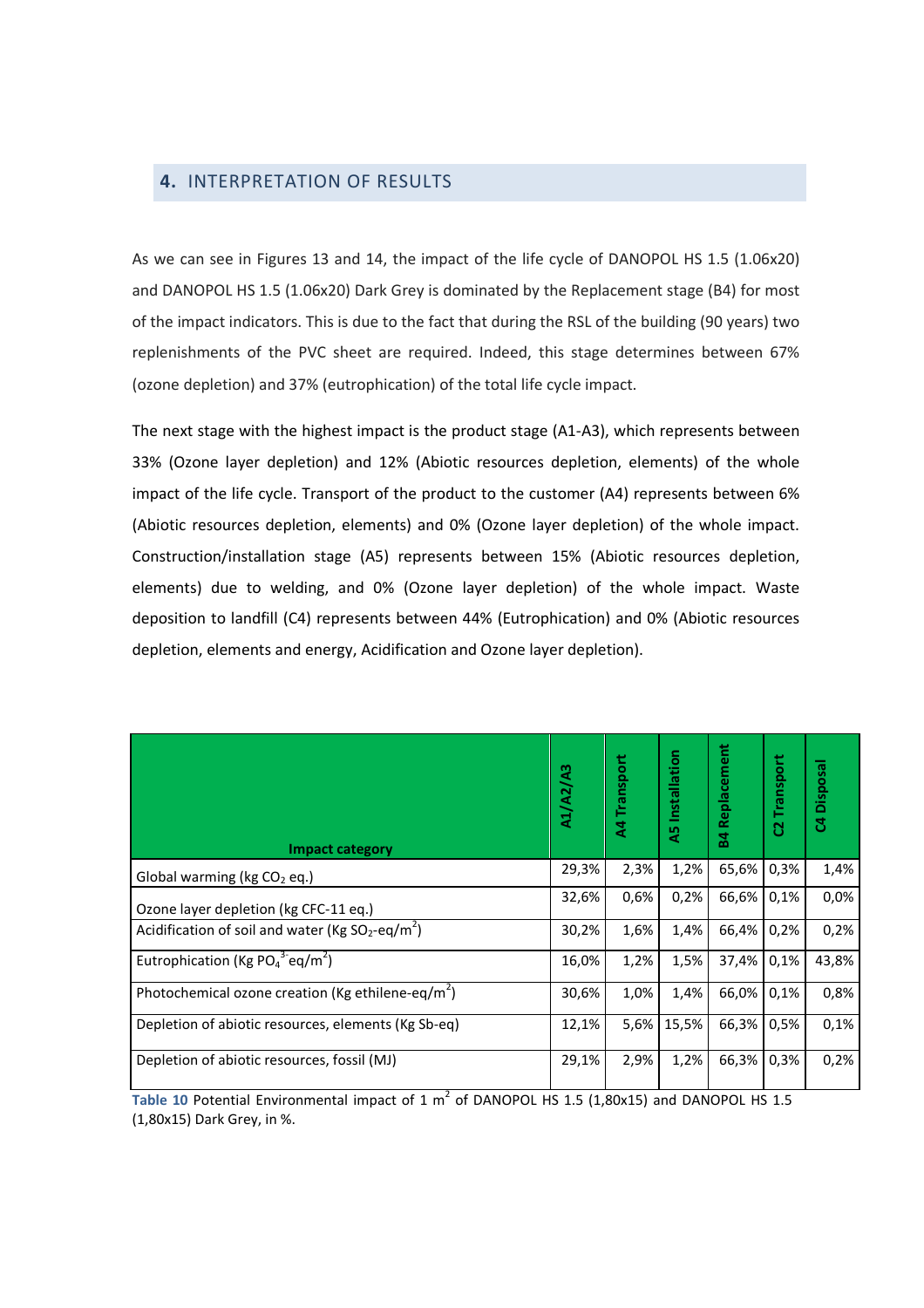

Figure 5 Contribution of the different life cycle stages to the environmental impact of one  $m<sup>2</sup>$  of DANOPOL HS 1.5 (1,80x15) and DANOPOL HS 1.5 (1,80x15) Dark Grey.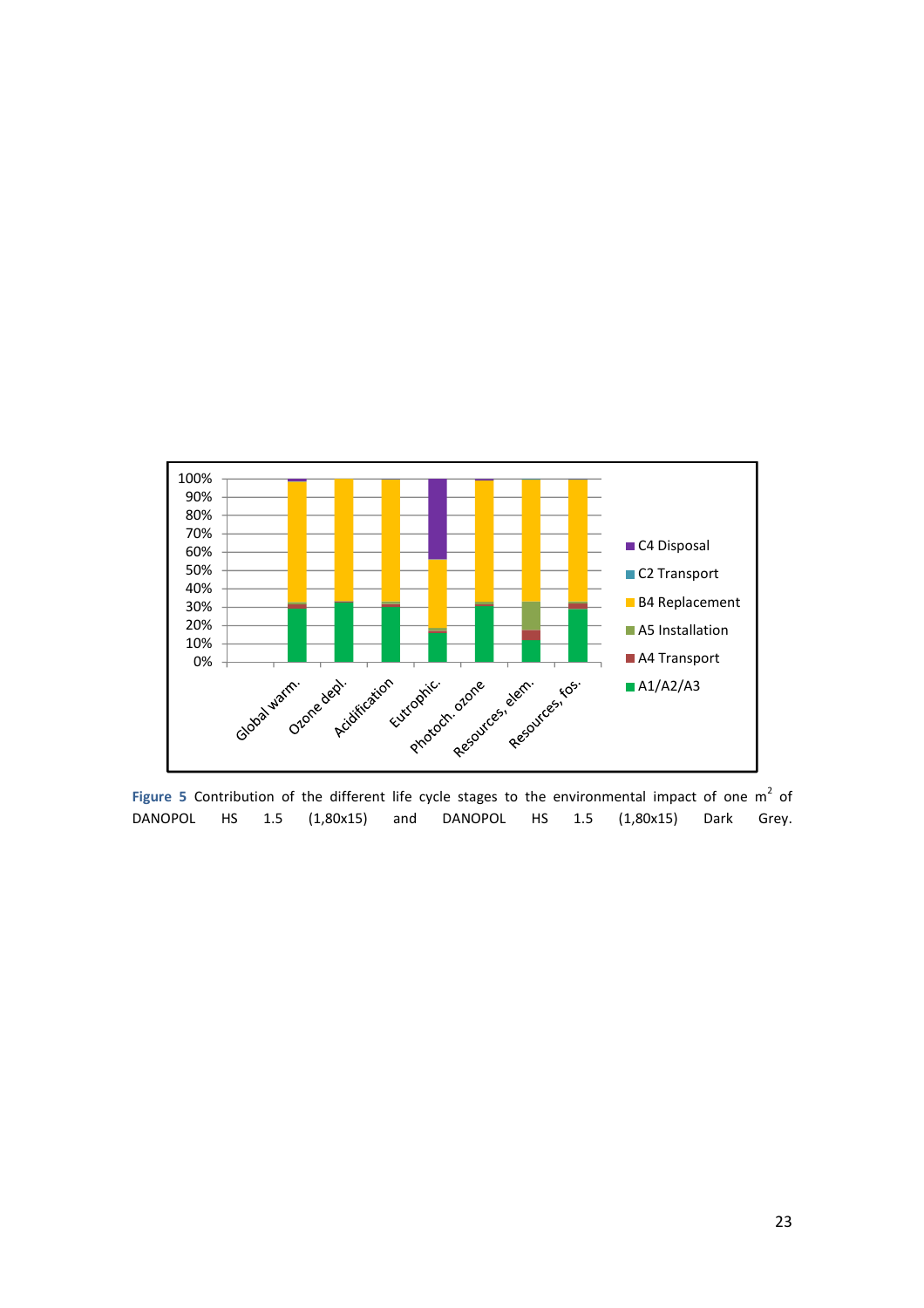# **5.** DIFFERENCES WITH OTHER VERSIONS OF THE EPD®

This EPD® is the first version, so no older versions exist.

### **6.** VERIFICATION

| CEN standard EN 15804 serves as core PCR                                             |                                                                                                                           |
|--------------------------------------------------------------------------------------|---------------------------------------------------------------------------------------------------------------------------|
| Product Category Rule (PCR) review was conducted<br>by                               | The Technical Committee of the<br>International EPD® System. Chair:<br>Massimo Marino, Contact via<br>info@environdec.com |
| Independent verification of the declaration and data,<br>according to ISO 14025:2006 | External EPD <sup>®</sup> verification                                                                                    |
| Third party verifier                                                                 | TECNALIA R&I Certificación<br>(accreditation no. 125/C-PR283 by<br>ENAC)<br>Name of the verifier: Patxi Hernández         |
| Accredited or approved by                                                            | The International EPD System <sup>®</sup> ,<br>Operated by EPD International AB<br>www.environdec.com<br>Sweden           |

#### **7.** REFERENCES

- GENERAL PROGRAMME INSTRUCTIONS for Environmental Product Declarations, EPD. Version 2.01 updated in 18-09-2013
- ISO 14025: Environmental labels and declarations-Type III Environmental Declarations-Principles and procedures (2006)
- ISO 14040: Environmental management-Life Cycle Assessment-Principles and framework (2006)
- ISO 14044: Environmental management-Life Cycle Assessment-Requirements and guidelines (2006)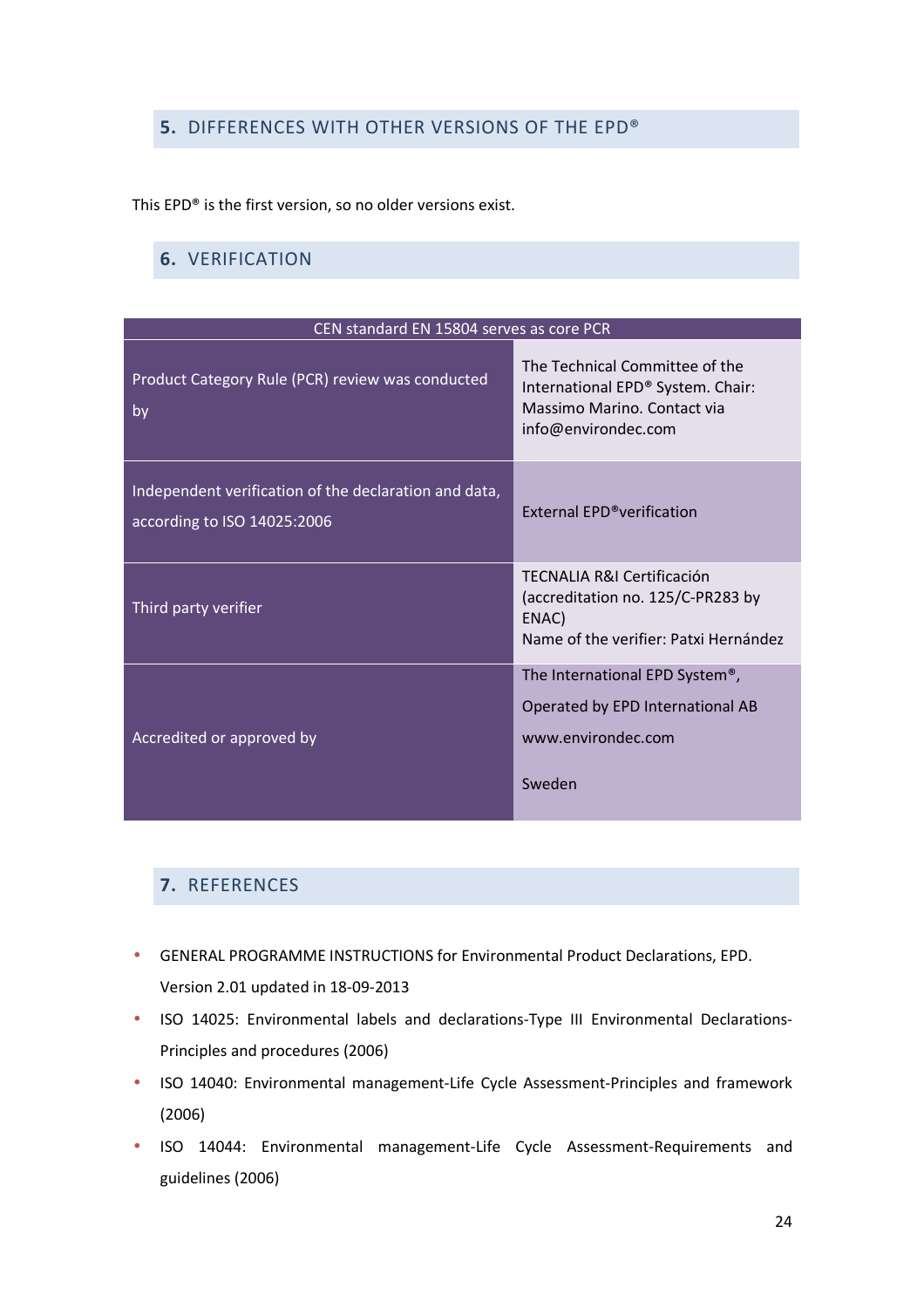- PCR: Flexible sheets for waterproofing bitumen , plastic or rubber sheets for roof waterproofing (2014:12) version 1.0
- Requirements for Environmental Product Declarations. MSR 1992:2 Rev 2009. Swedish Environmental Management Council
- UNE-EN 15804: Sustainability in construction. Environmental Product Declarations (2012)

### **8.** ENVIRONMENTAL PERFORMANCE OF OTHER DANOPOL RANGES

In this point it is indicated the environmental performance of the next DANOPOL ranges:

- DANOPOL 1.2 FV and 1.2 FV NI
- $\triangleright$  DANOPOL 1.2 HS (25x1,06) and 1.2 HS (25x1,06) Dark Grey. Includes verde
- $\triangleright$  DANOPOL 1.2 HS (1,80x20) and 1.2 HS (1,80x20) Dark Grey
- $\triangleright$  DANOPOL 1.2 HS Blanco
- $\triangleright$  DANOPOL 1.2 HS DW
- $\triangleright$  DANOPOL 1.5 FV and 1.5 FV NI
- $\triangleright$  DANOPOL HS 1.5 (1,06x20) and HS 1.5 (1,06x20) Dark Grey
- $\triangleright$  DANOPOL 1.8 FV
- $\triangleright$  DANOPOL 1.8 HS (1,80x13)

**It has been assumed the same hypothesis and limits of the system than for DANOPOL HS 1.5 (1,80x15),** following *PCR* Flexible sheets for waterproofing - bitumen, plastic or rubber sheets 2014:12 principles.

**8.1 MATERIALS AND CHEMICAL SUBSTANCES CONTENT**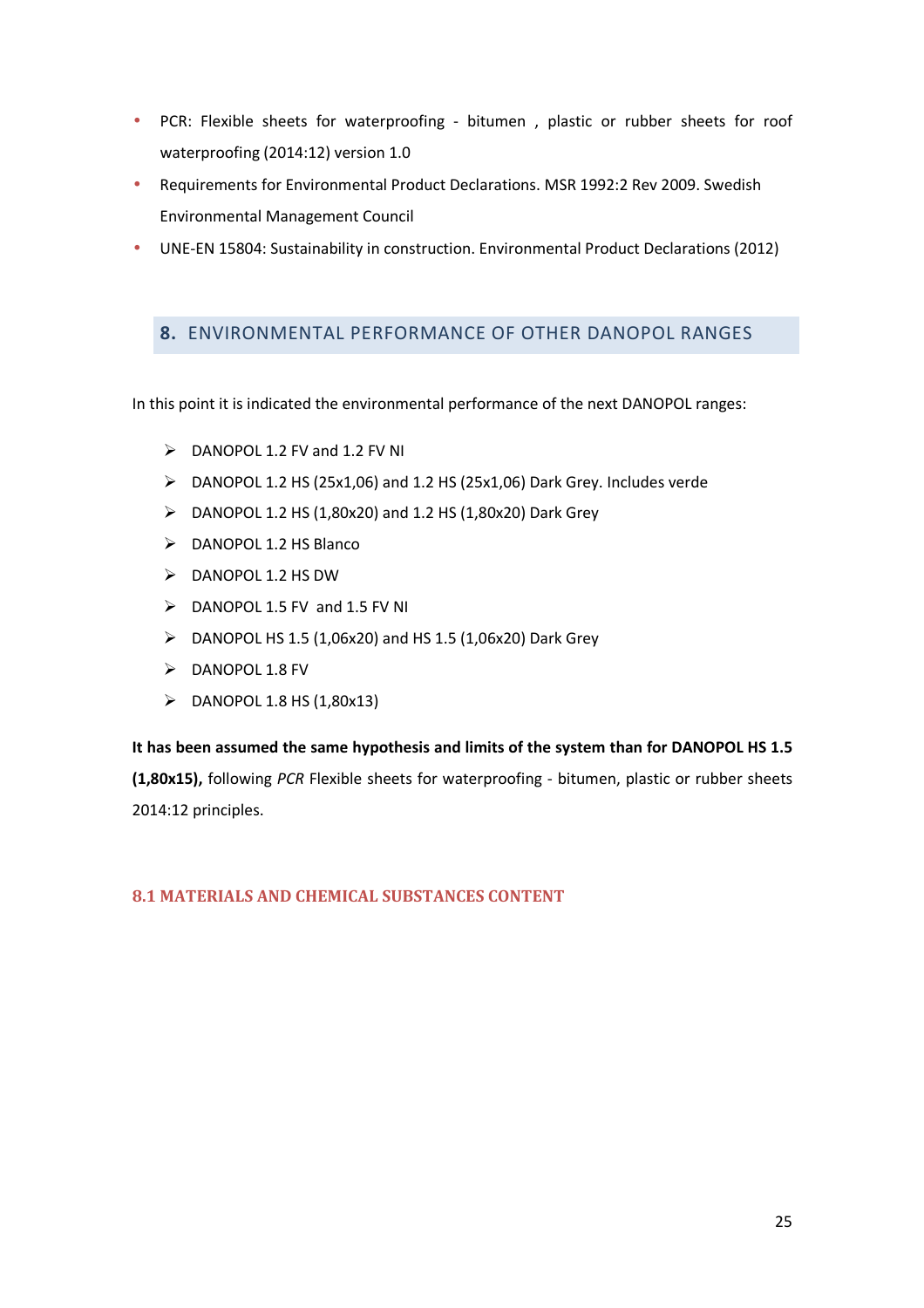| Material $(g/m^2)$        | <b>DANOPOL</b><br>$1.2$ FV<br>and $1.2$<br><b>FV NI</b> | <b>DANOPOL</b><br><b>1.2 HS</b><br>(25x1,06)<br>and 1.2 HS<br>(1,06x25)<br><b>Dark Grey</b> | <b>DANOPOL</b><br><b>1.2 HS</b><br>(1,80x20)<br>and 1.2 HS<br>(1,80x20)<br><b>Dark Grey</b> | <b>DANOPOL</b><br><b>1.2 HS</b><br><b>BLANCO</b> | <b>DANOPOL</b><br><b>1.2 HS DW</b> |
|---------------------------|---------------------------------------------------------|---------------------------------------------------------------------------------------------|---------------------------------------------------------------------------------------------|--------------------------------------------------|------------------------------------|
| Glass fibre membrane      | 35                                                      | 0                                                                                           | 0                                                                                           | 0                                                | 0                                  |
| PET fibre membrane        | 0                                                       | 93                                                                                          | 93                                                                                          | 93                                               | 93                                 |
| <b>Upper PVC</b>          | 609                                                     | 609                                                                                         | 609                                                                                         | 609                                              | 609                                |
| Lower PVC                 | 457                                                     | 457                                                                                         | 457                                                                                         | 457                                              | 457                                |
| <b>Recycled lower PVC</b> | 457                                                     | 457                                                                                         | 457                                                                                         | 457                                              | 457                                |
| <b>Total</b>              | 1558                                                    | 1616                                                                                        | 1616                                                                                        | 1616                                             | 1616                               |

**Table 11** Material content of the product for the indicated ranges.

| Material $(g/m^2)$ | <b>DANOPOL</b><br>1.5 FV and<br><b>1.5 FV NI</b> | <b>DANOPOL HS</b><br>1.5 (1,06X20)<br>and HS 1.5<br>(1,06X20) Dark<br><b>Grey</b> | <b>DANOPOL 1.8</b><br><b>FV</b> | <b>DANOPOL 1.8</b><br>HS (1,80X13) |
|--------------------|--------------------------------------------------|-----------------------------------------------------------------------------------|---------------------------------|------------------------------------|
| Glass fibre        |                                                  |                                                                                   |                                 |                                    |
| membrane           | 35                                               | 0                                                                                 | 35                              | 0                                  |
| PET fibre          |                                                  |                                                                                   |                                 |                                    |
| membrane           | 0                                                | 93                                                                                | 0                               | 93                                 |
| <b>Upper PVC</b>   | 761                                              | 761                                                                               | 914                             | 914                                |
| Lower PVC          | 571                                              | 571                                                                               | 685                             | 685                                |
| Recycled lower     |                                                  |                                                                                   |                                 |                                    |
| <b>PVC</b>         | 571                                              | 571                                                                               | 685                             | 685                                |
| <b>Total</b>       | 1938                                             | 1996                                                                              | 2319                            | 2377                               |

**Table 12** Material content of the product for the indicated ranges.

#### **8.2 HYPHOTES APPLIED TO A4 MODULE TRANSPORT OF THE PRODUCT**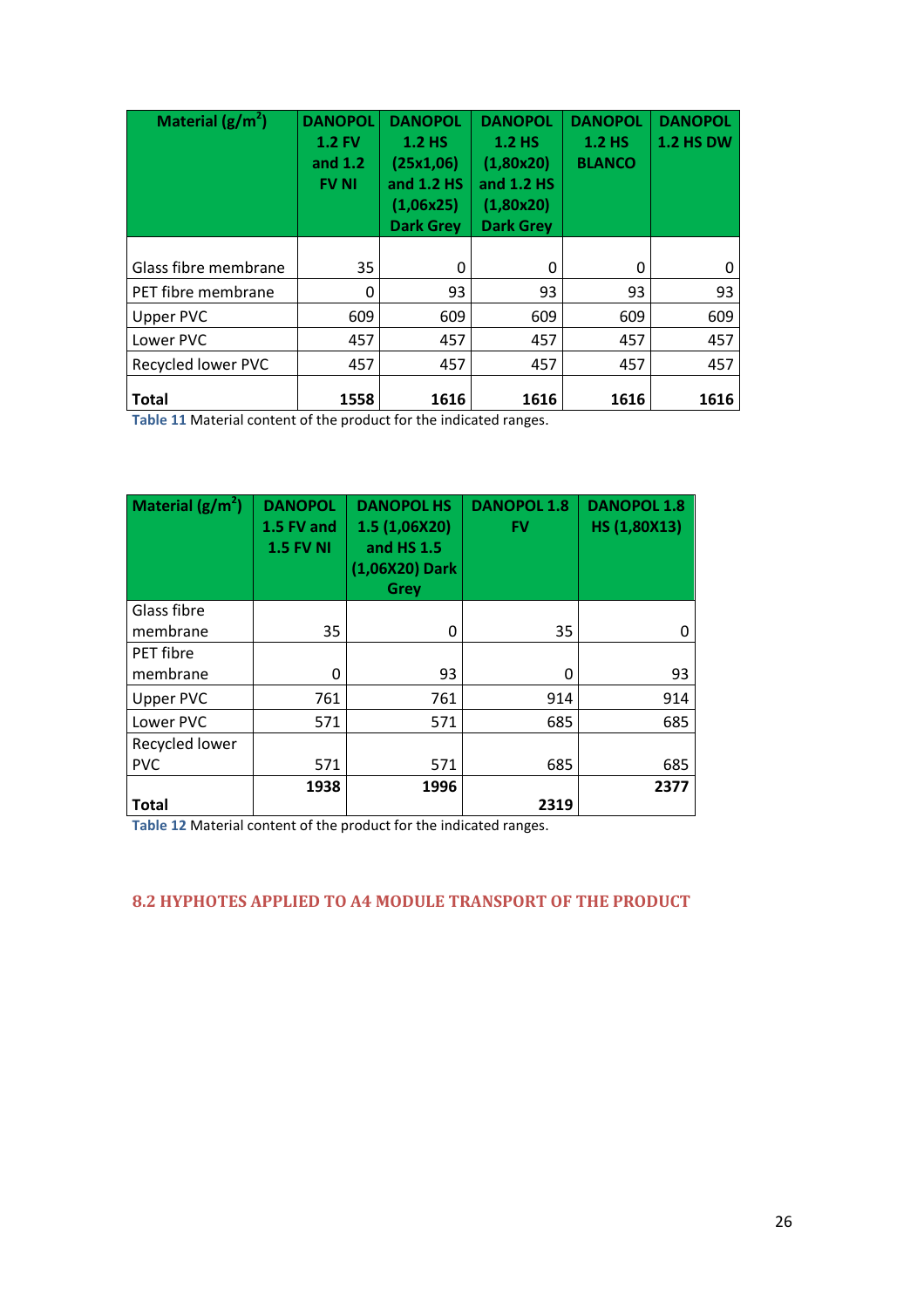| <b>RANGE</b>                         | TYPE         | <b>PARAMETER</b>                                                                | <b>UNIT (EXPRESSED BY</b><br><b>FUNCTIONAL UNIT)</b>                   |
|--------------------------------------|--------------|---------------------------------------------------------------------------------|------------------------------------------------------------------------|
| DANOPOL 1.2<br>FV and 1.2 FV         | Truck        | Fuel consumption of the vehicle, type of<br>vehicle used for the transportation | $>32$<br>Тn<br>truck.<br>Fuel<br>consumption: 31,1 l/100 Km            |
| ΝI                                   |              | Distance                                                                        | 403 Km                                                                 |
|                                      |              | Capacity use (including empty returns)                                          | >95%                                                                   |
|                                      |              | Density of the transported products                                             | Kg/m <sup>2</sup><br>1.66<br>(packaging<br>included)                   |
|                                      | <b>Boat</b>  | Fuel consumption of the vehicle, type of<br>vehicle used for the transportation | Fuel<br>Transoceanic<br>ship.<br>L/100<br>consumption:<br>0.14<br>TnKm |
|                                      |              | Distance                                                                        | 1.005 Km                                                               |
|                                      |              | Capacity use (including empty returns)                                          | >95%                                                                   |
|                                      |              | Density of the transported products                                             | Kg/m <sup>2</sup><br>1.66<br>(packaging<br>included)                   |
| DANOPOL 1.2<br>(25x1,06)<br>HS       | <b>Truck</b> | Fuel consumption of the vehicle, type of<br>vehicle used for the transportation | $>32$<br>Tn<br>truck.<br>Fuel<br>consumption: 31,1 l/100 Km            |
| 1.2 HS<br>and<br>(1,06x25)           |              | <b>Distance</b>                                                                 | 1.535 Km                                                               |
| <b>Dark Grey</b>                     |              | Capacity use (including empty returns)                                          | >95%                                                                   |
|                                      |              | Density of the transported products                                             | Kg/m <sup>2</sup><br>1,72<br>(packaging<br>included)                   |
|                                      | Boat         | Fuel consumption of the vehicle, type of<br>vehicle used for the transportation | Transoceanic<br>ship.<br>Fuel<br>consumption:<br>0.14<br>L/100<br>TnKm |
|                                      |              | <b>Distance</b>                                                                 | 64 Km                                                                  |
|                                      |              | Capacity use (including empty returns)                                          | >95%                                                                   |
|                                      |              | Density of the transported products                                             | Kg/m <sup>2</sup><br>(packaging<br>1,72<br>included)                   |
| DANOPOL 1.2<br>(1,80x20)<br>HS       | Truck        | Fuel consumption of the vehicle, type of<br>vehicle used for the transportation | $>32$<br>Tn<br>truck.<br>Fuel<br>consumption: 31,1 l/100 Km            |
| 1.2<br><b>HS</b><br>and<br>(1,80x20) |              | Distance                                                                        | 622 Km                                                                 |
| Dark Grey                            |              | Capacity use (including empty returns)                                          | >95%                                                                   |
|                                      |              | Density of the transported products                                             | Kg/m <sup>2</sup><br>1,72<br>(packaging<br>included)                   |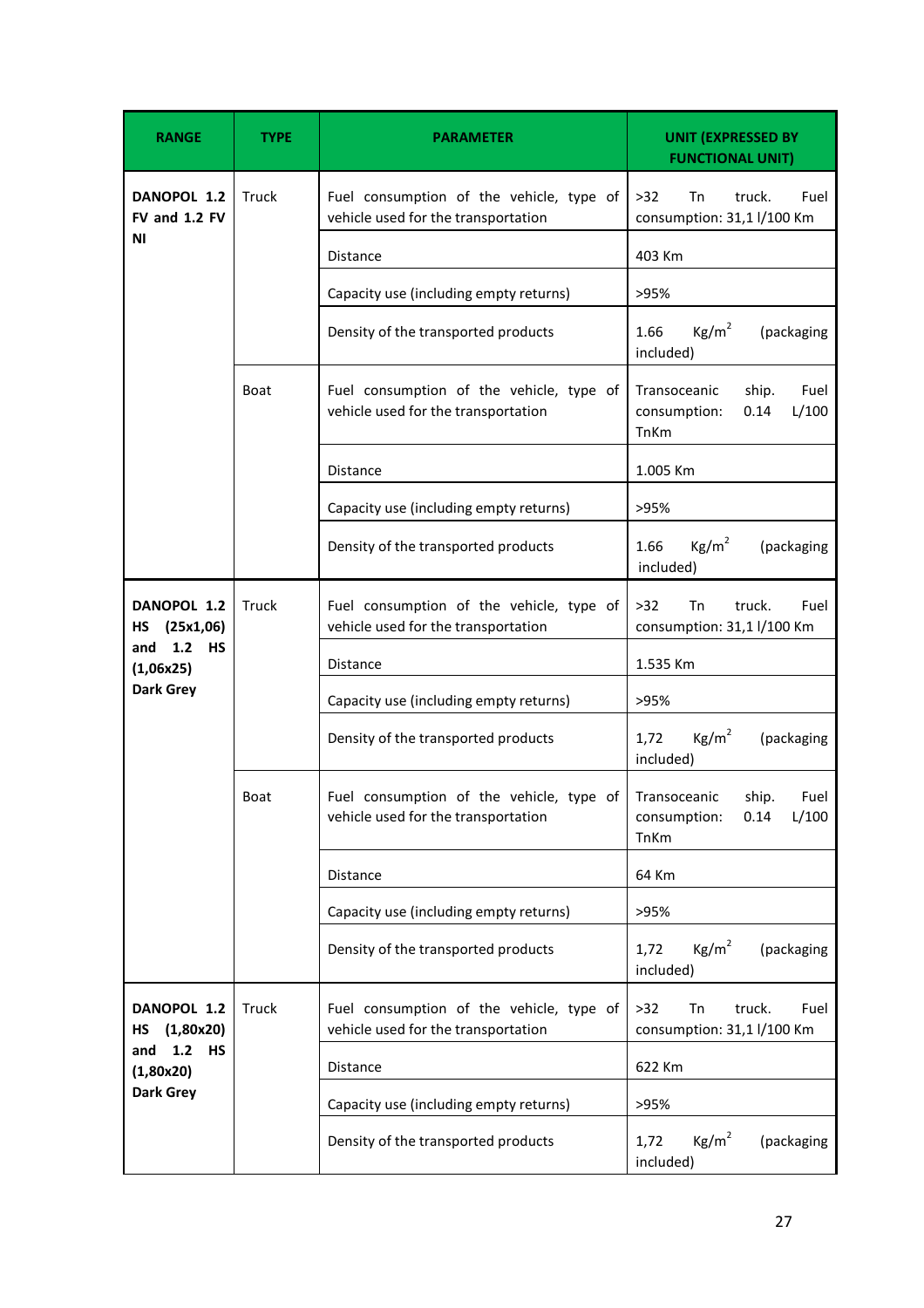|                                 | <b>TYPE</b> | <b>PARAMETER</b>                                                                | <b>UNIT (EXPRESSED BY</b><br><b>FUNCTIONAL UNIT)</b>                          |  |  |  |  |  |
|---------------------------------|-------------|---------------------------------------------------------------------------------|-------------------------------------------------------------------------------|--|--|--|--|--|
|                                 | <b>Boat</b> | Fuel consumption of the vehicle, type of<br>vehicle used for the transportation | Fuel<br>Transoceanic<br>ship.<br>0.14<br>L/100<br>consumption:<br><b>TnKm</b> |  |  |  |  |  |
|                                 |             | <b>Distance</b>                                                                 | 924 Km                                                                        |  |  |  |  |  |
|                                 |             | Capacity use (including empty returns)                                          | >95%                                                                          |  |  |  |  |  |
|                                 |             | Density of the transported products                                             | Kg/m <sup>2</sup><br>1,72<br>(packaging<br>included)                          |  |  |  |  |  |
| DANOPOL 1.2<br><b>HS BLANCO</b> | Truck       | Fuel consumption of the vehicle, type of<br>vehicle used for the transportation | Fuel<br>>32<br>Tn<br>truck.<br>consumption: 31,1 l/100 Km                     |  |  |  |  |  |
|                                 |             | <b>Distance</b>                                                                 | 552 Km                                                                        |  |  |  |  |  |
|                                 |             | Capacity use (including empty returns)                                          | >95%                                                                          |  |  |  |  |  |
|                                 |             | Density of the transported products                                             | $Kg/m^2$<br>1,72<br>(packaging<br>included)                                   |  |  |  |  |  |
|                                 | <b>Boat</b> | Fuel consumption of the vehicle, type of<br>vehicle used for the transportation | Transoceanic<br>ship.<br>Fuel<br>L/100<br>consumption:<br>0.14<br>TnKm        |  |  |  |  |  |
|                                 |             | <b>Distance</b>                                                                 | 11.157 Km                                                                     |  |  |  |  |  |
|                                 |             | Capacity use (including empty returns)                                          | >95%                                                                          |  |  |  |  |  |
|                                 |             | Density of the transported products                                             | Kg/m <sup>2</sup><br>1,72<br>(packaging<br>included)                          |  |  |  |  |  |
| DANOPOL 1.8<br>HS (1,80X13)     | Truck       | Fuel consumption of the vehicle, type of<br>vehicle used for the transportation | $>32$<br>Tn<br>truck.<br>Fuel<br>consumption: 31,1 l/100 Km                   |  |  |  |  |  |
|                                 |             | <b>Distance</b>                                                                 | 622 Km                                                                        |  |  |  |  |  |
|                                 |             | Capacity use (including empty returns)                                          | >95%                                                                          |  |  |  |  |  |
|                                 |             | Density of the transported products                                             | Kg/m <sup>2</sup><br>1,72<br>(packaging<br>included)                          |  |  |  |  |  |
|                                 | Boat        | Fuel consumption of the vehicle, type of<br>vehicle used for the transportation | Fuel<br>Transoceanic<br>ship.<br>0.14<br>L/100<br>consumption:<br>TnKm        |  |  |  |  |  |
|                                 |             | Distance                                                                        | 924 Km                                                                        |  |  |  |  |  |
|                                 |             | Capacity use (including empty returns)                                          | >95%                                                                          |  |  |  |  |  |
|                                 |             | Density of the transported products                                             | 1,72 Kg/m <sup>2</sup> (with packaging)                                       |  |  |  |  |  |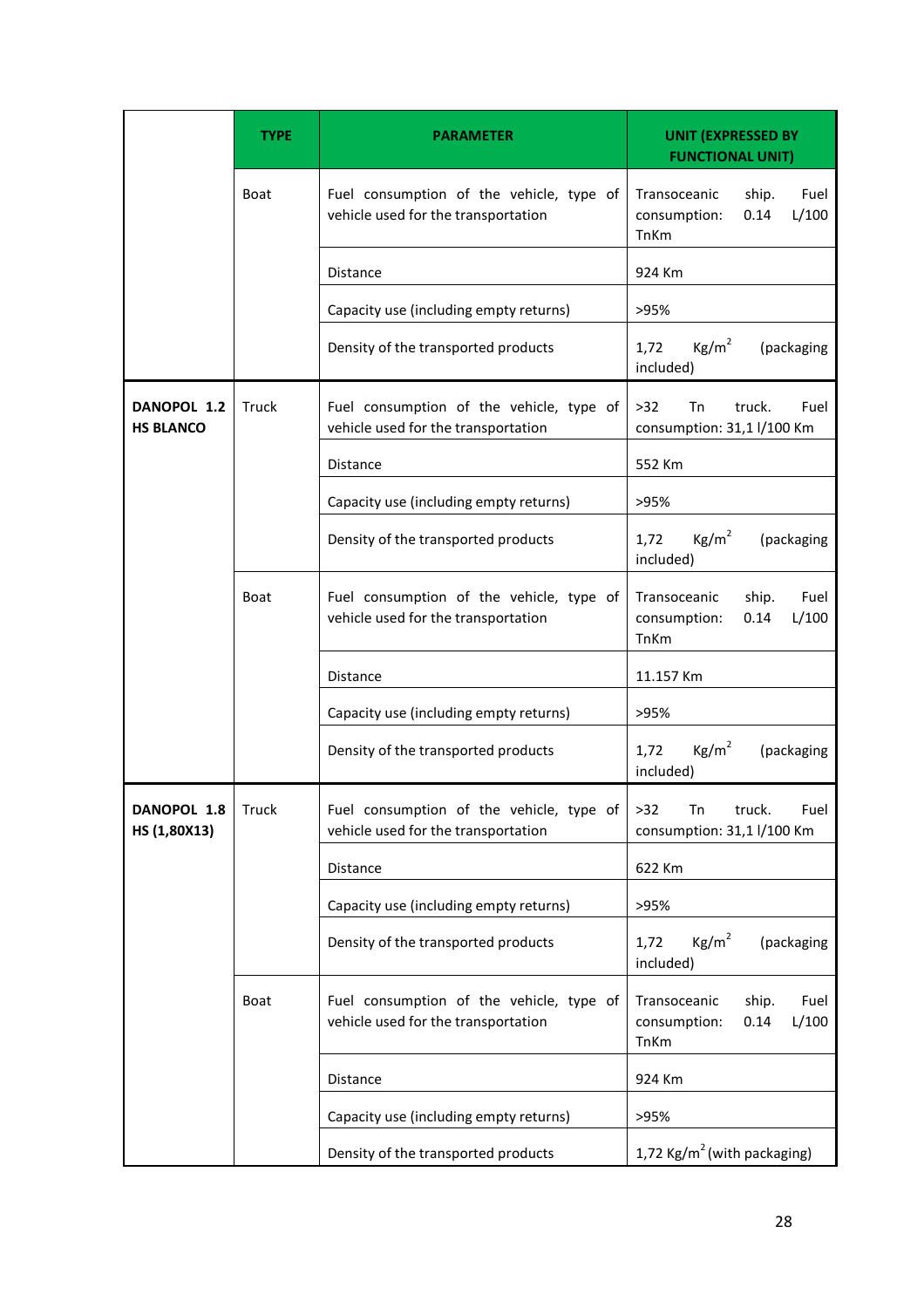| <b>RANGE</b>                 | TYPE  | <b>PARAMETER</b>                                                                | <b>UNIT (EXPRESSED BY</b><br><b>FUNCTIONAL UNIT)</b>                   |
|------------------------------|-------|---------------------------------------------------------------------------------|------------------------------------------------------------------------|
| DANOPOL 1.5<br>FV and 1.5 FV | Truck | Fuel consumption of the vehicle, type of<br>vehicle used for the transportation | $>32$<br>Tn<br>truck.<br>Fuel<br>consumption: 31,1 l/100 Km            |
| ΝI                           |       | <b>Distance</b>                                                                 | 553 Km                                                                 |
|                              |       | Capacity use (including empty returns)                                          | >95%                                                                   |
|                              |       | Density of the transported products                                             | Kg/m <sup>2</sup><br>2,04<br>(packaging<br>included)                   |
|                              | Boat  | Fuel consumption of the vehicle, type of<br>vehicle used for the transportation | Transoceanic<br>Fuel<br>ship.<br>consumption:<br>L/100<br>0.14<br>TnKm |
|                              |       | Distance                                                                        | 1.425 Km                                                               |
|                              |       | Capacity use (including empty returns)                                          | >95%                                                                   |
|                              |       | Density of the transported products                                             | Kg/m <sup>2</sup><br>2,04<br>(packaging<br>included)                   |
| DANOPOL HS<br>1.5 (1,06X20)  | Truck | Fuel consumption of the vehicle, type of<br>vehicle used for the transportation | $>32$<br><b>Tn</b><br>truck.<br>Fuel<br>consumption: 31,1 l/100 Km     |
| and HS<br>1.5<br>(1,06X20)   |       | <b>Distance</b>                                                                 | 1.257 Km                                                               |
| <b>Dark Grey</b>             |       | Capacity use (including empty returns)                                          | >95%                                                                   |
|                              |       | Density of the transported products                                             | Kg/m <sup>2</sup><br>2,10<br>(packaging<br>included)                   |
|                              | Boat  | Fuel consumption of the vehicle, type of<br>vehicle used for the transportation | Transoceanic<br>ship.<br>Fuel<br>L/100<br>consumption:<br>0.14<br>TnKm |
|                              |       | <b>Distance</b>                                                                 | 52 Km                                                                  |
|                              |       | Capacity use (including empty returns)                                          | >95%                                                                   |
|                              |       | Density of the transported products                                             | Kg/m <sup>2</sup><br>(packaging<br>2,10<br>included)                   |
| DANOPOL 1.8<br>FV            | Truck | Fuel consumption of the vehicle, type of<br>vehicle used for the transportation | $>32$<br><b>Tn</b><br>truck.<br>Fuel<br>consumption: 31,1 l/100 Km     |
|                              |       | Distance                                                                        | 347 Km                                                                 |
|                              |       | Capacity use (including empty returns)                                          | >95%                                                                   |
|                              |       | Density of the transported products                                             | Kg/m <sup>2</sup><br>2,42<br>(packaging<br>included)                   |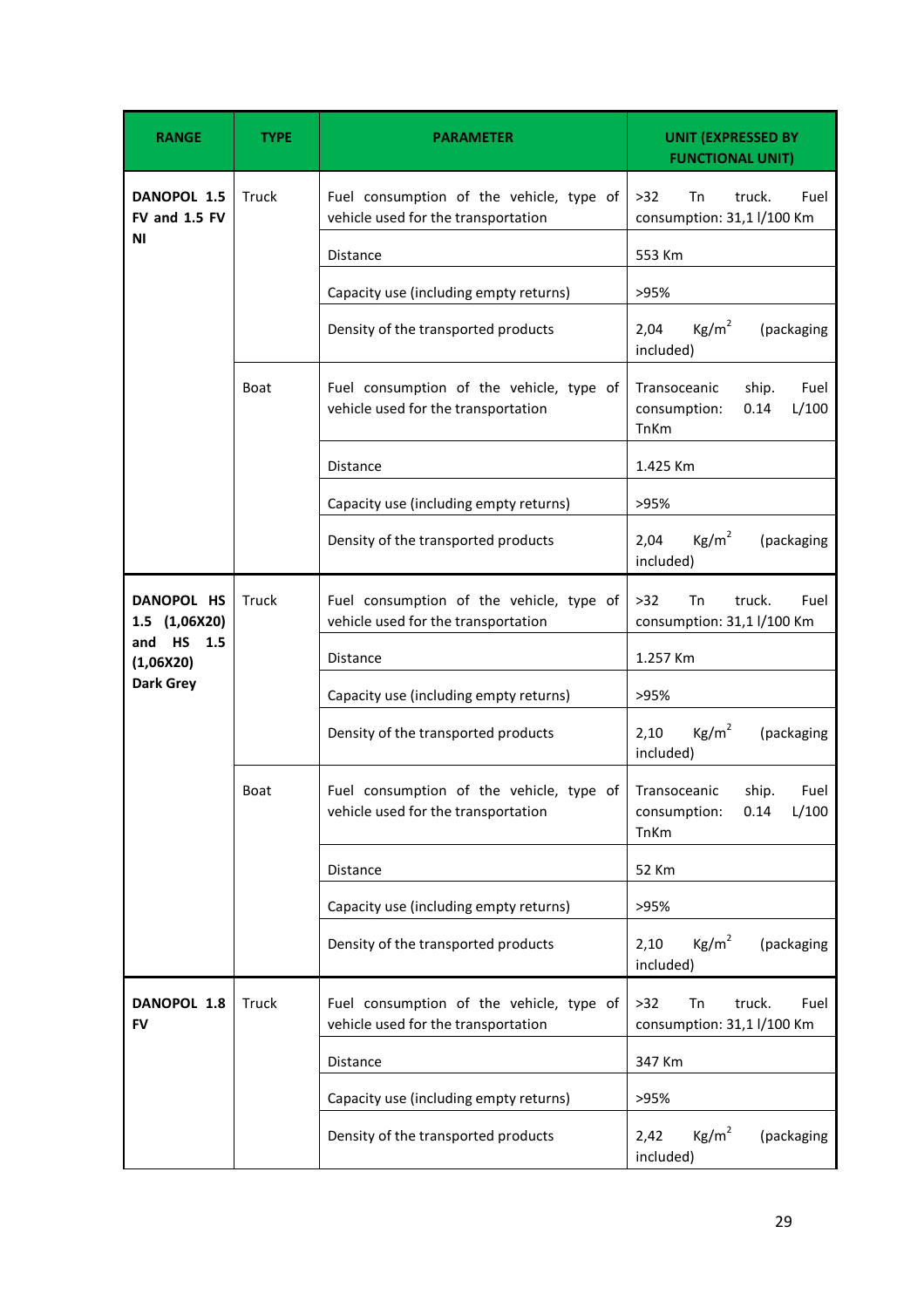|                             | <b>TYPE</b> | <b>PARAMETER</b>                                                                | <b>UNIT (EXPRESSED BY</b><br><b>FUNCTIONAL UNIT)</b>                   |  |  |  |  |  |  |
|-----------------------------|-------------|---------------------------------------------------------------------------------|------------------------------------------------------------------------|--|--|--|--|--|--|
|                             | Boat        | Fuel consumption of the vehicle, type of<br>vehicle used for the transportation | Transoceanic<br>Fuel<br>ship.<br>0.14<br>L/100<br>consumption:<br>TnKm |  |  |  |  |  |  |
|                             |             | <b>Distance</b>                                                                 | 99 Km                                                                  |  |  |  |  |  |  |
|                             |             | Capacity use (including empty returns)                                          | >95%                                                                   |  |  |  |  |  |  |
|                             |             | Density of the transported products                                             | 2,42 Kg/m <sup>2</sup> (with packaging)                                |  |  |  |  |  |  |
| DANOPOL 1.8<br>HS (1,80X13) | Truck       | Fuel consumption of the vehicle, type of<br>vehicle used for the transportation | <b>Tn</b><br>truck.<br>Fuel<br>$>32$<br>consumption: 31,1 l/100 Km     |  |  |  |  |  |  |
|                             |             | Distance                                                                        | 2.140 Km                                                               |  |  |  |  |  |  |
|                             |             | Capacity use (including empty returns)                                          | >95%                                                                   |  |  |  |  |  |  |
|                             |             | Density of the transported products                                             | 2,48 Kg/ $m^2$ (with packaging)                                        |  |  |  |  |  |  |
|                             | Boat        | Fuel consumption of the vehicle, type of<br>vehicle used for the transportation | Fuel<br>Transoceanic<br>ship.<br>L/100<br>consumption:<br>0.14<br>TnKm |  |  |  |  |  |  |
|                             |             | <b>Distance</b>                                                                 | 4 Km                                                                   |  |  |  |  |  |  |
|                             |             | Capacity use (including empty returns)                                          | >95%                                                                   |  |  |  |  |  |  |
|                             |             | Density of the transported products                                             | 2,48 Kg/m <sup>2</sup> (with packaging)                                |  |  |  |  |  |  |

**Table 13** Hypotheses applied to module A4 Transport of the product, for the indicated product ranges.

#### **8.3 HYPHOTHESIS APPLIED TO MODULE C END OF LIFE**

Here the main hypothesis and parameters applied to the calculation of module C4 Disposal. Hypothesis applied to modules C1, C2 and C3 have been explained before, since they are the same for all DANOPOL product ranges.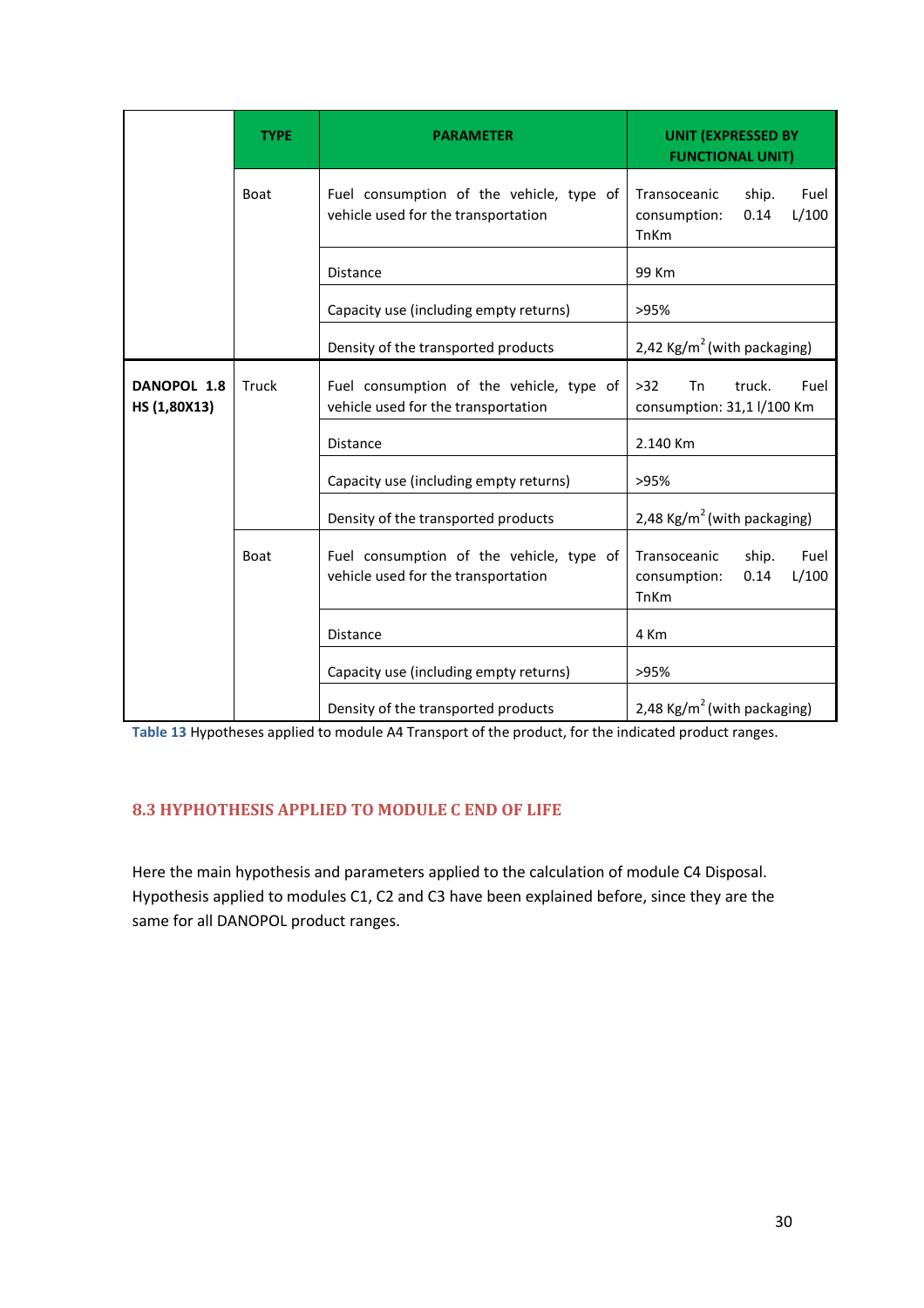| Range                                                                | <b>Collection</b><br>process specified<br>by type          | <b>Recovery</b><br><b>System</b><br>specified by<br>type | <b>Disposal</b><br>specified<br>by type | <b>Assumptions for scenario</b><br>development (i.e. transport)                            |  |  |  |
|----------------------------------------------------------------------|------------------------------------------------------------|----------------------------------------------------------|-----------------------------------------|--------------------------------------------------------------------------------------------|--|--|--|
| DANOPOL 1.2 FV<br>and 1.2 FV NI                                      | 3,52 Kg (mixed<br>with the other<br>construction<br>waste) | Any reuse,<br>recycling or<br>energy<br>valorisation     | 3,52 Kg to<br>landfill                  | 16-32 truck with a fuel<br>consumption of 25 litres/100 km.<br>Distance to landfill: 50 km |  |  |  |
| DANOPOL 1.2 HS<br>$(1,06X25)$ and HS<br>(1,06X25) Dark<br>Grey       | 4,33 Kg (mixed<br>with the other<br>construction<br>waste) | Any reuse,<br>recycling or<br>energy<br>valorisation     | 4,33 Kg to<br>landfill                  | 16-32 truck with a fuel<br>consumption of 25 litres/100 km.<br>Distance to landfill: 50 km |  |  |  |
| DANOPOL 1.2 HS<br>$(1,80X20)$ and $1,2$<br>HS (1,80X20) Dark<br>Grey | 3,55 Kg (mixed<br>with the other<br>construction<br>waste) | Any reuse,<br>recycling or<br>energy<br>valorisation     | 3,55 Kg to<br>landfill                  | 16-32 truck with a fuel<br>consumption of 25 litres/100 km.<br>Distance to landfill: 50 km |  |  |  |
| DANOPOL 1.2 HS<br>Blanco                                             | 3,55 Kg (mixed<br>with the other<br>construction<br>waste) | Any reuse,<br>recycling or<br>energy<br>valorisation     | 3,55 Kg to<br>landfill                  | 16-32 truck with a fuel<br>consumption of 25 litres/100 km.<br>Distance to landfill: 50 km |  |  |  |
| DANOPOL 1.2 HS<br><b>DW</b>                                          | 3,69 Kg (mixed<br>with the other<br>construction<br>waste) | Any reuse,<br>recycling or<br>energy<br>valorisation     | 3,69 Kg to<br>landfill                  | 16-32 truck with a fuel<br>consumption of 25 litres/100 km.<br>Distance to landfill: 50 km |  |  |  |
| DANOPOL 1.5 FV<br>and 1.5 FV NI                                      | 4,35 Kg (mixed<br>with the other<br>construction<br>waste) | Any reuse,<br>recycling or<br>energy<br>valorisation     | 4,35 Kg to<br>landfill                  | 16-32 truck with a fuel<br>consumption of 25 litres/100 km.<br>Distance to landfill: 50 km |  |  |  |
| DANOPOL HS 1.5<br>$(1,05X20)$ and HS<br>1.5 (1,06X20)<br>Dark Grey   | 4,33 Kg (mixed<br>with the other<br>construction<br>waste) | Any reuse,<br>recycling or<br>energy<br>valorisation     | 4,33 Kg to<br>landfill                  | 16-32 truck with a fuel<br>consumption of 25 litres/100 km.<br>Distance to landfill: 50 km |  |  |  |
| DANOPOL HS 1.5<br>$(1,80X15)$ and HS<br>1.5 (1,80X15)                | 4,33 Kg (mixed<br>with the other<br>construction<br>waste) | Any reuse,<br>recycling or<br>energy<br>valorisation     | 4,33 Kg to<br>landfill                  | 16-32 truck with a fuel<br>consumption of 25 litres/100 km.<br>Distance to landfill: 50 km |  |  |  |
| DANOPOL 1.8 FV                                                       | 5,02 Kg (mixed<br>with the other<br>construction<br>waste) | Any reuse,<br>recycling or<br>energy<br>valorisation     | 5,02 Kg to<br>landfill                  | 16-32 truck with a fuel<br>consumption of 25 litres/100 km.<br>Distance to landfill: 50 km |  |  |  |
| DANOPOL 1.8 HS<br>(1,80X13)                                          | 5,14 Kg (mixed<br>with the other<br>construction<br>waste) | Any reuse,<br>recycling or<br>energy<br>valorisation     | 5,14 Kg to<br>landfill                  | 16-32 truck with a fuel<br>consumption of 25 litres/100 km.<br>Distance to landfill: 50 km |  |  |  |

**Table 14** Hypothesis applied to module C End of Life, for all the indicated DANOPOL product ranges.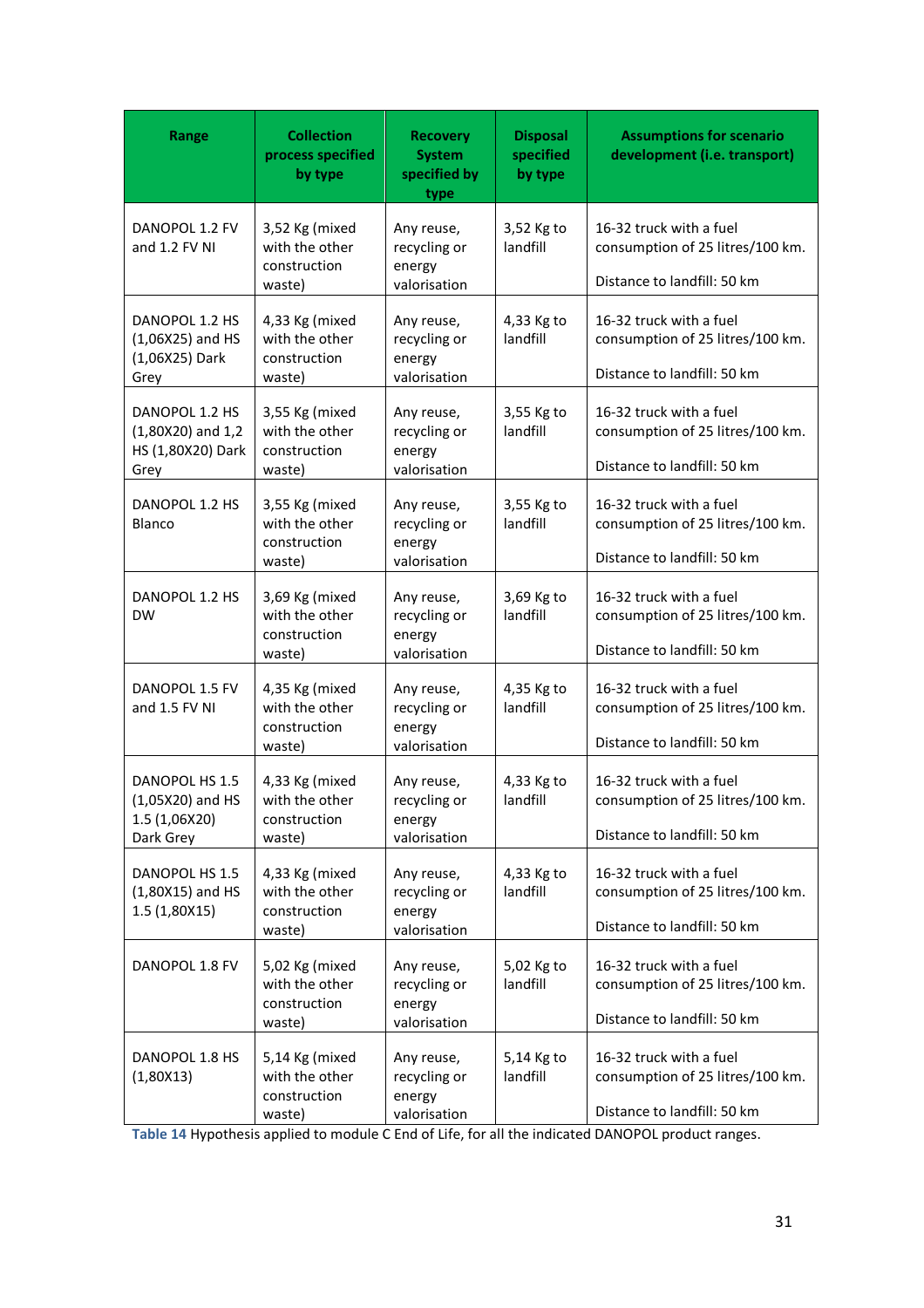#### **8.4 ENVIRONMENTAL PERFORMANCE RELATED INFORMATION**

# **DANOPOL 1.2 FV AND 1.2 FV NI**

| <b>Indicator</b>                                                     | <b>Product</b><br>stage |              | <b>Construction stage</b> |                 |                    |              | <b>Use stage</b>      |                         |                                    |                            |                                          | <b>End of life stage</b> | D Reuse,              |             |                                        |              |
|----------------------------------------------------------------------|-------------------------|--------------|---------------------------|-----------------|--------------------|--------------|-----------------------|-------------------------|------------------------------------|----------------------------|------------------------------------------|--------------------------|-----------------------|-------------|----------------------------------------|--------------|
|                                                                      | A1/A2/A3                | A4 Transport | <b>A5</b> Installation    | <b>Use</b><br>ដ | Maintenance<br>ន្ល | Repair<br>83 | <b>B4 Replacement</b> | <b>B5 Refurbishment</b> | use<br>energy<br>Operational<br>88 | Operational water use<br>2 | <b>Deconstruction</b><br>demolition<br>륭 | C2 Transport             | Waste processing<br>ၛ | C4 Disposal | recovery and<br>recycling<br>potential | <b>Total</b> |
| Global warming (Kg CO <sub>2</sub> -eq /m <sup>2</sup> )             | 4,38                    | 0,190        | 0,390                     | $\mathbf 0$     | $\mathbf 0$        | $\mathbf 0$  | 9,19                  | $\mathbf 0$             | $\mathbf 0$                        | $\Omega$                   | Not<br>relevant                          | 4,22E-02                 | 0,195                 | 0           | <b>MND</b>                             | 14,4         |
| Ozone layer depletion (Kg CFC<br>11-eq/m <sup>2</sup> )              | 1,48E-06                | 1,39E-08     | 1,78E-08                  | 0               | 0                  | 0            | 2,99E-06              | $\mathbf 0$             | $\Omega$                           | $\Omega$                   | <b>Not</b><br>relevant                   | 2,96E-09                 | 1,43E-09              | $\Omega$    | <b>MND</b>                             | 4,51E-06     |
| Acidification of land and water<br>$(Kg SO2-eq/m2)$                  | 2,24E-02                | 6,89E-04     | 2,12E-03                  | $\Omega$        | $\Omega$           | $\Omega$     | 4,72E-02              | $\Omega$                | $\Omega$                           | $\Omega$                   | Not<br>relevant                          | 1,32E-04                 | 1,56E-04              | $\Omega$    | <b>MND</b>                             | 7,28E-02     |
| Eutrophication (Kg PO <sub>4</sub> <sup>3-</sup> eq/m <sup>2</sup> ) | 3,60E-03                | 1,56E-04     | 8,14E-04                  | $\Omega$        | 0                  | $\Omega$     | 7,91E-03              | $\mathbf 0$             | $\mathbf 0$                        | $\Omega$                   | Not<br>relevant                          | 3,11E-05                 | 9,18E-03              | $\Omega$    | <b>MND</b>                             | 2,17E-02     |
| Photochemical ozone creation<br>(Kg ethilene-eq/m <sup>2</sup> )     | 1,52E-03                | 2,94E-05     | 1,59E-04                  | $\Omega$        | $\Omega$           | $\Omega$     | 3,18E-03              | $\Omega$                | $\Omega$                           | $\Omega$                   | Not<br>relevant                          | 5,57E-06                 | 3,90E-05              | $\Omega$    | <b>MND</b>                             | 4,94E-03     |
| Depletion of abiotic resources,<br>elements (Kg Sb-eq)               | 1,83E-06                | 5,91E-07     | 3,16E-06                  | $\Omega$        | $\Omega$           | $\Omega$     | 6,24E-06              | $\Omega$                | $\Omega$                           | $\Omega$                   | <b>Not</b><br>relevant                   | 1,06E-07                 | 1,73E-08              | $\Omega$    | <b>MND</b>                             | 1,19E-05     |
| Depletion of abiotic resources,<br>fossil (MJ)                       | 51,8                    | 2,92         | 5,18                      | $\Omega$        | 0                  | $\Omega$     | 110                   | $\mathbf 0$             | $\Omega$                           | $\Omega$                   | <b>Not</b><br>relevant                   | 0,625                    | 0,327                 | $\Omega$    | <b>MND</b>                             | 170          |

**Table 15** Environmental impact of the life cycle of one  $m^2$  of DANOPOL 1.2 FV and 1.2 FV NI.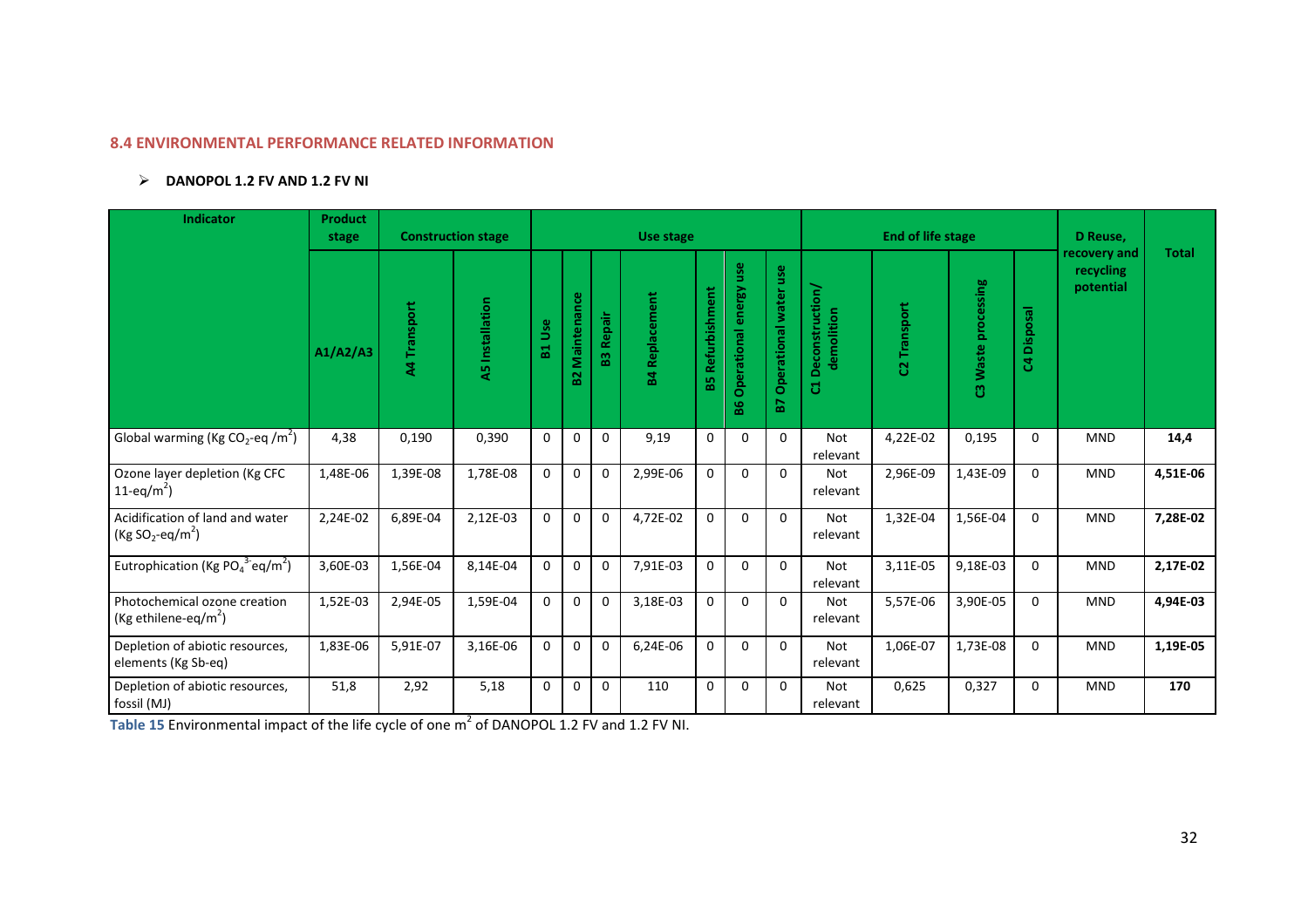| <b>Indicator</b>                                                                                                                     | <b>Product</b><br>stage | <b>Construction stage</b> |                        |               |                   |                  | Use stage             |                         |                              |                                 |                                  | <b>End of life stage</b> |                              |                | D Reuse,                                  |              |
|--------------------------------------------------------------------------------------------------------------------------------------|-------------------------|---------------------------|------------------------|---------------|-------------------|------------------|-----------------------|-------------------------|------------------------------|---------------------------------|----------------------------------|--------------------------|------------------------------|----------------|-------------------------------------------|--------------|
|                                                                                                                                      | A1/A2/A3                | A4 Transport              | <b>A5</b> Installation | <b>B1 Use</b> | Maintenance<br>S. | <b>B3 Repair</b> | <b>B4 Replacement</b> | <b>B5 Refurbishment</b> | Operational energy use<br>86 | <b>B7 Operational water use</b> | C1 Deconstruction/<br>demolition | C2 Transport             | Waste processing<br><b>m</b> | Disposal<br>\$ | recovery<br>and<br>recycling<br>potential | <b>Total</b> |
| Use of renewable primary energy excluding renewable<br>primary energy resources used as raw materials (MJ/m2)                        | 0,144                   | $\mathbf 0$               | $\mathbf 0$            | $\Omega$      | 0                 | $\Omega$         | 0,287                 | $\Omega$                | $\mathbf 0$                  | $\mathbf{0}$                    | Not<br>relevant                  | $\Omega$                 | $\Omega$                     | $\Omega$       | <b>MND</b>                                | 0,431        |
| Use of renewable primary energy resources used as raw<br>materials (MJ/m2)                                                           | $\mathbf 0$             | $\mathbf 0$               | $\mathbf 0$            | 0             | 0                 | $\Omega$         | $\Omega$              | $\mathbf 0$             | $\mathbf 0$                  | $\Omega$                        | Not<br>relevant                  | $\Omega$                 | 0                            | $\mathbf 0$    | <b>MND</b>                                | $\mathbf 0$  |
| Total use of renewable primary energy resources (primary<br>energy and primary energy resources used as raw<br>materials)(MJ/m2)     | 0,144                   | $\mathbf 0$               | $\mathbf 0$            | $\mathbf 0$   | $\Omega$          | $\mathbf 0$      | 0,287                 | $\mathbf 0$             | $\mathbf 0$                  | $\mathbf{0}$                    | Not<br>relevant                  | $\Omega$                 | $\Omega$                     | $\mathbf 0$    | <b>MND</b>                                | 0,431        |
| Use of non-renewable primary energy excluding non-<br>renewable primary energy resources used as raw materials<br>(MJ/m2)            | 21,3                    | 2,92                      | 5,18                   | 0             | $\Omega$          | $\mathbf 0$      | 42,7                  | $\mathbf{0}$            | 0                            | $\mathbf 0$                     | Not<br>relevant                  | 0,625                    | 0,327                        | $\mathbf 0$    | <b>MND</b>                                | 73,1         |
| Use of non-renewable primary energy resources used as<br>raw materials (MJ/m2)                                                       | 30,5                    | $\mathbf 0$               | $\mathbf 0$            | $\mathbf 0$   | $\mathbf 0$       | $\mathbf 0$      | 60,9                  | $\mathbf 0$             | $\mathbf 0$                  | $\Omega$                        | Not<br>relevant                  | $\Omega$                 | 0                            | $\mathbf 0$    | <b>MND</b>                                | 91,4         |
| Total use of non-renewable primary energy resources<br>(primary energy and primary energy resources used as raw<br>materials)(MJ/m2) | 51,8                    | 2,92                      | 5,18                   | 0             | $\Omega$          | $\Omega$         | 104                   | $\Omega$                | $\Omega$                     | $\Omega$                        | Not<br>relevant                  | 0,625                    | 0,327                        | $\mathbf{0}$   | <b>MND</b>                                | 164          |
| Use of secondary material (Kg/m2)                                                                                                    | 1,67E-02                | $\mathbf 0$               | $\mathbf 0$            | 0             | $\Omega$          | $\mathbf 0$      | 3,33E-02              | $\mathbf 0$             | 0                            | $\mathbf{0}$                    | Not<br>relevant                  | $\Omega$                 | 0                            | $\Omega$       | <b>MND</b>                                | 5,00E-02     |
| Use of renewable secondary fuels (MJ/m2)                                                                                             | $\mathbf 0$             | $\mathbf 0$               | $\Omega$               | $\Omega$      | $\Omega$          | $\Omega$         | $\Omega$              | $\Omega$                | $\Omega$                     | $\Omega$                        | Not<br>relevant                  | $\Omega$                 | $\Omega$                     | $\Omega$       | <b>MND</b>                                | $\mathbf 0$  |
| Use of renewable secondary fuels (MJ/m2)                                                                                             | $\mathbf 0$             | 0                         | $\pmb{0}$              | 0             | 0                 | $\mathbf 0$      | $\mathbf 0$           | $\mathbf 0$             | $\mathbf 0$                  | $\pmb{0}$                       | Not<br>relevant                  | $\Omega$                 | 0                            | $\mathbf 0$    | <b>MND</b>                                | 0            |
| Use of net fresh water (m3/m2)                                                                                                       | 4,14E+06                | 8,50E+05                  | $9,72E+06$             | $\mathbf 0$   | $\Omega$          | $\mathbf 0$      | 8,27E+06              | $\Omega$                | $\mathbf 0$                  | $\mathbf{0}$                    | Not<br>relevant                  | 3,27E<br>$+04$           | $5,04E+$<br>04               | $\Omega$       | <b>MND</b>                                | 2,31E+07     |

**Table 16** Use of natural resources of the life cycle of one m<sup>2</sup> of DANOPOL 1.2 FV and 1.2 FV NI.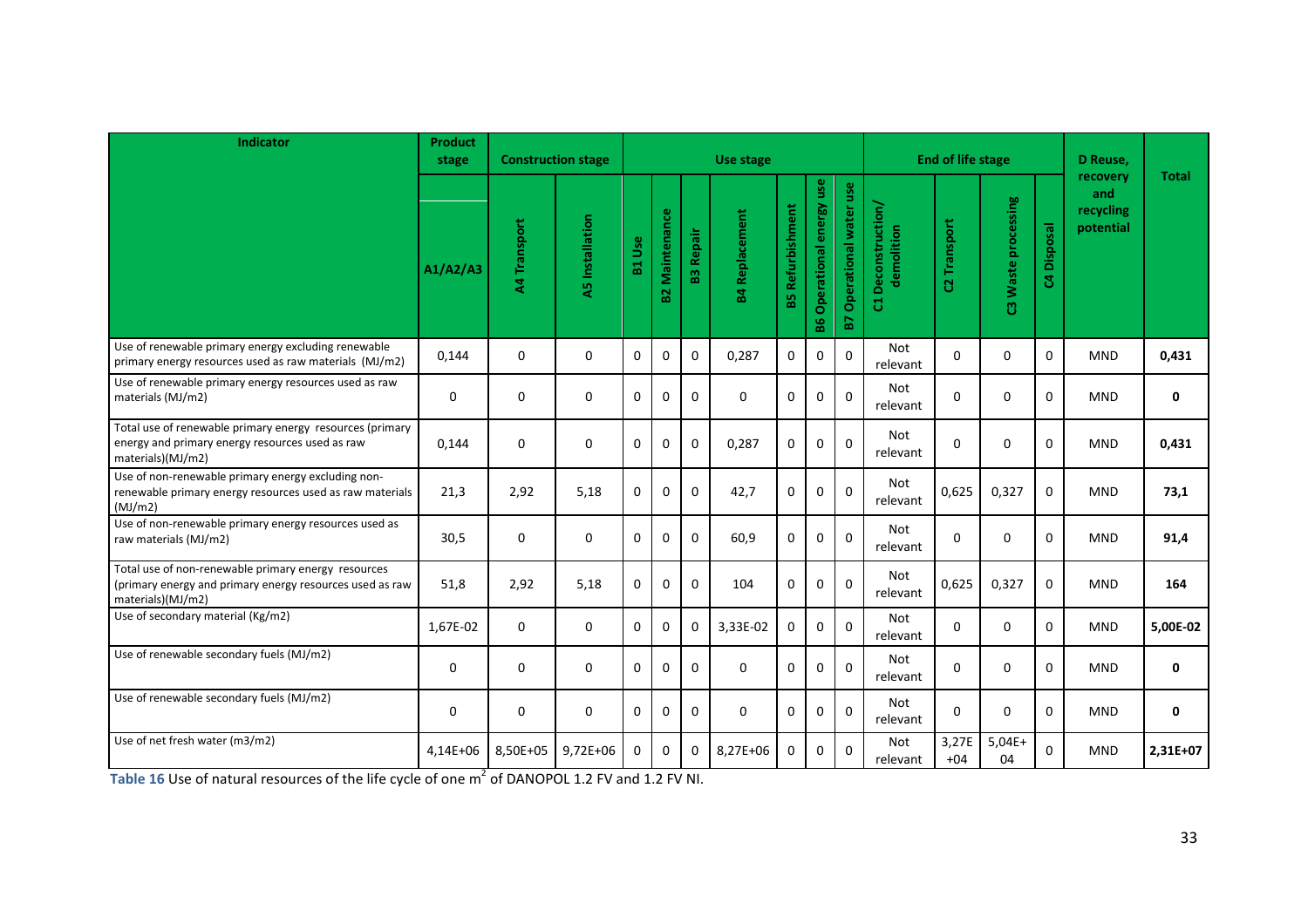|                                                           | <b>Product</b><br>stage |              | <b>Construction stage</b> |               |                   |                  | Use stage             |                    |                              |                            |                                  | <b>End of life stage</b> |                     |              |                                                    |              |
|-----------------------------------------------------------|-------------------------|--------------|---------------------------|---------------|-------------------|------------------|-----------------------|--------------------|------------------------------|----------------------------|----------------------------------|--------------------------|---------------------|--------------|----------------------------------------------------|--------------|
| Indicator                                                 | A1/A2/A3                | A4 Transport | A5 Installation           | <b>B1 Use</b> | Maintenance<br>S2 | <b>B3 Repair</b> | <b>B4 Replacement</b> | Refurbishment<br>盟 | Operational energy use<br>86 | Operational water use<br>2 | C1 Deconstruction/<br>demolition | C2 Transport             | C3 Waste processing | C4 Disposal  | D Reuse,<br>recovery and<br>recycling<br>potential | <b>Total</b> |
| Hazardous waste disposed (Kg/m <sup>2</sup> )             | 1,86E-05                | 1,56E-06     | 5,62E-06                  | $\mathbf 0$   | $\mathbf 0$       | $\mathbf 0$      | 5,15E-05              | $\mathbf{0}$       | $\mathbf 0$                  | 0                          | 0                                | 7,34E-07                 | 3,76E-07            | $\mathbf 0$  | <b>MND</b>                                         | 7,84E-05     |
| Non-hazardous waste disposed<br>(Kg/m <sup>2</sup> )      | 0,506                   | 9,16E-02     | 3,37E-02                  | $\mathbf 0$   | $\mathbf 0$       | $\mathbf 0$      | 1,26                  | 0                  | $\mathbf 0$                  | $\mathbf 0$                | 0                                | 3,60E-02                 | 3,51                | $\mathbf 0$  | <b>MND</b>                                         | 5,44         |
| Radioactive waste disposed ( $\text{Kg/m}^2$ )            | 5,59E-05                | 7,48E-06     | 5,08E-06                  | $\mathbf 0$   | $\overline{0}$    | $\mathbf{0}$     | 1,37E-04              | $\mathbf{0}$       | $\mathbf 0$                  | $\Omega$                   | $\mathbf 0$                      | 3,63E-06                 | 1,75E-06            | $\mathbf{0}$ | <b>MND</b>                                         | 2,11E-04     |
| Materials for reuse ( $\text{Kg/m}^2$ )                   | $\mathbf 0$             | $\mathbf{0}$ | 0                         | $\mathbf 0$   | $\overline{0}$    | $\Omega$         | $\Omega$              | $\Omega$           | $\mathbf 0$                  | $\Omega$                   | $\mathbf 0$                      | $\mathbf 0$              | $\Omega$            | $\mathbf{0}$ | <b>MND</b>                                         | 0            |
| Materials for recycling ( $\text{Kg/m}^2$ )               | 1,58E-05                | $\mathbf{0}$ | 5,21E-02                  | $\mathbf 0$   | $\mathbf 0$       | $\mathbf 0$      | 0,104                 | $\Omega$           | $\mathbf 0$                  | $\Omega$                   | $\mathbf 0$                      | 0                        | $\Omega$            | $\mathbf 0$  | <b>MND</b>                                         | 0,156        |
| Materials for energy valorisation<br>(Kg/m <sup>2</sup> ) | $\mathbf 0$             | $\mathbf{0}$ | 0                         | $\mathbf 0$   | $\mathbf 0$       | $\mathbf 0$      | $\mathbf{0}$          | $\mathbf 0$        | $\mathbf 0$                  | $\mathbf 0$                | $\mathbf 0$                      | $\mathbf 0$              | $\mathbf 0$         | $\mathbf 0$  | <b>MND</b>                                         | 0            |

Table 17 Other Environmental information of the life cycle of one m<sup>2</sup> of DANOPOL 1.2 FV and 1.2 FV NI.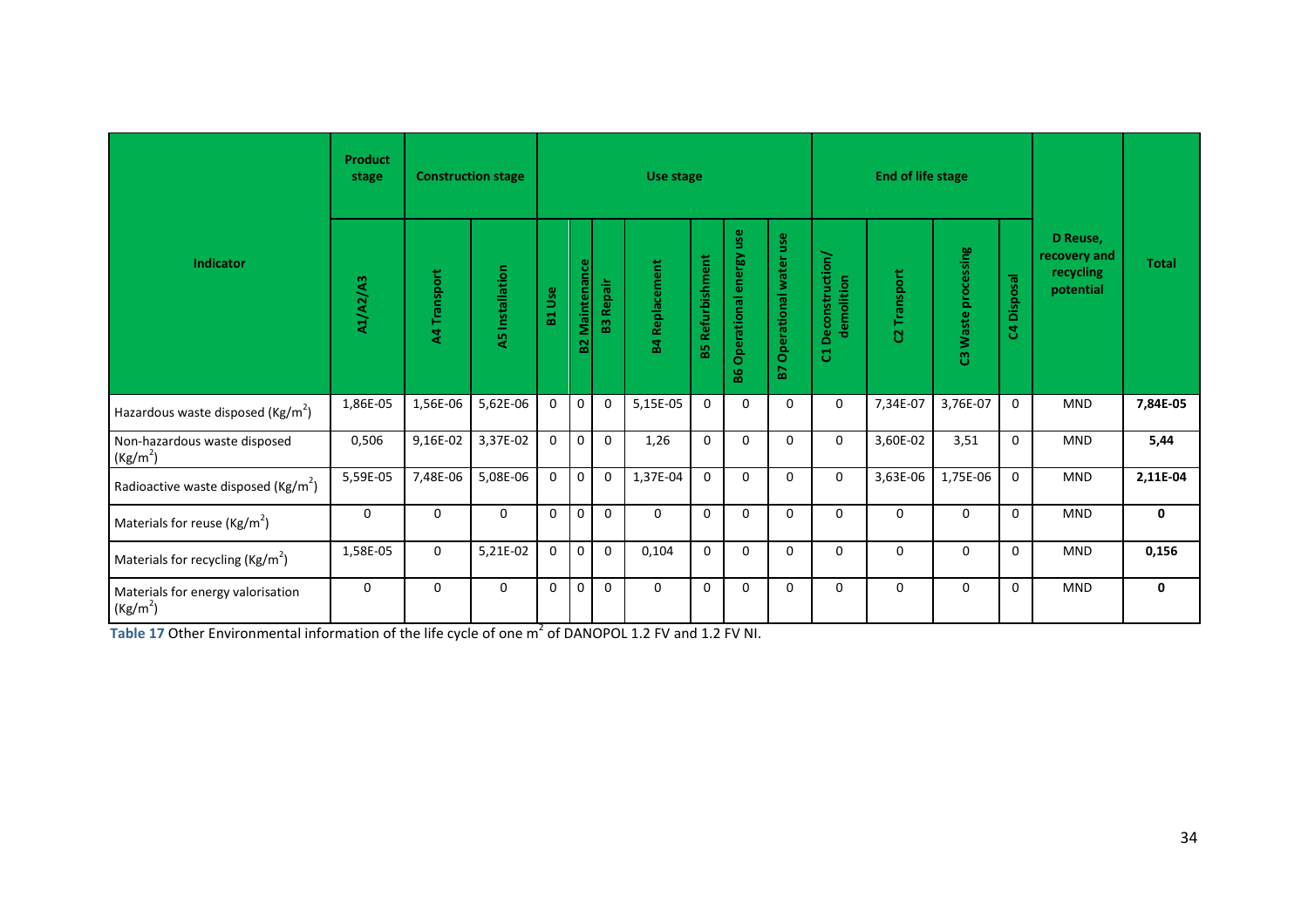# **DANOPOL 1.2 HS (1,06x25) AND 1.2 HS (1,06x25) DARK GREY**

| <b>Indicator</b>                                                     | <b>Product</b><br>stage |                   | <b>Construction stage</b> |              |                   |              | Use stage         |                         |                               |                             |                                          | <b>End of life stage</b> |                     |               | D Reuse,<br>recovery and<br>recycling | <b>Total</b> |
|----------------------------------------------------------------------|-------------------------|-------------------|---------------------------|--------------|-------------------|--------------|-------------------|-------------------------|-------------------------------|-----------------------------|------------------------------------------|--------------------------|---------------------|---------------|---------------------------------------|--------------|
|                                                                      | A1/A2/A3                | A4 Transport      | <b>A5</b> Installation    | Use<br>뷺     | Maintenance<br>S. | Repair<br>23 | Replacement<br>¥, | <b>B5 Refurbishment</b> | Operational energy use<br>မ္ထ | Operational water use<br>29 | <b>Deconstruction</b><br>demolition<br>ರ | C2 Transport             | C3 Waste processing | Disposal<br>3 | potential                             |              |
| Global warming (Kg CO <sub>2</sub> -eq /m <sup>2</sup> )             | 4,59                    | 0,295             | 0,285                     | $\Omega$     | $\mathbf 0$       | $\Omega$     | 10,3              | 0                       | $\Omega$                      | $\Omega$                    | Not<br>relevant                          | 4,25E-02                 | 0,264               | $\Omega$      | <b>MND</b>                            | 15,8         |
| Ozone layer depletion (Kg CFC<br>11-eq/m <sup>2</sup> )              | 1,49E-06                | 2,15E-08          | 1,26E-08                  | $\mathbf 0$  | 0                 | 0            | 3,04E-06          | $\Omega$                | $\Omega$                      | $\Omega$                    | <b>Not</b><br>relevant                   | 2,97E-09                 | 1,88E-09            | 0             | <b>MND</b>                            | 4,57E-06     |
| Acidification of land and water<br>$(Kg SO2-eq/m2)$                  | 2,32E-02                | 9,92E-04 1,63E-03 |                           | $\Omega$     | $\Omega$          | $\Omega$     | 5,17E-02          | $\mathbf 0$             | $\mathbf 0$                   | $\Omega$                    | <b>Not</b><br>relevant                   | 1,33E-04                 | 2,03E-04            | 0             | <b>MND</b>                            | 7,79E-02     |
| Eutrophication (Kg PO <sub>4</sub> <sup>3-</sup> eq/m <sup>2</sup> ) | 3,78E-03                | 2,37E-04          | 5,64E-04                  | $\mathbf{0}$ | $\mathbf 0$       | $\mathbf 0$  | 9,15E-03          | $\Omega$                | $\Omega$                      | $\Omega$                    | <b>Not</b><br>relevant                   | 3,13E-05                 | 1,26E-02            | 0             | <b>MND</b>                            | 2,64E-02     |
| Photochemical ozone creation<br>(Kg ethilene-eq/m <sup>2</sup> )     | 1,57E-03                | 4,27E-05          | 1,13E-04                  | $\mathbf{0}$ | 0                 | $\Omega$     | 3,46E-03          | $\mathbf 0$             | $\mathbf 0$                   | $\Omega$                    | <b>Not</b><br>relevant                   | 5,60E-06                 | 5,26E-05            | 0             | <b>MND</b>                            | 5,24E-03     |
| Depletion of abiotic resources,<br>elements (Kg Sb-eq)               | 2,79E-06                | 9,28E-07          | 4,42E-06                  | $\mathbf 0$  | $\mathbf 0$       | $\mathbf 0$  | 1,63E-05          | 0                       | $\mathbf 0$                   | $\Omega$                    | <b>Not</b><br>relevant                   | 1,07E-07                 | 2,34E-08            | 0             | <b>MND</b>                            | 2,46E-05     |
| Depletion of abiotic resources,<br>fossil (MJ)                       | 57,4                    | 4,53              | 3,71                      | $\mathbf 0$  | 0                 | $\mathbf 0$  | 131               | 0                       | $\mathbf 0$                   | $\Omega$                    | Not<br>relevant                          | 0,629                    | 0,432               | 0             | <b>MND</b>                            | 198          |

**Table 18** Environmental impact of the life cycle of one m<sup>2</sup> of DANOPOL 1.2 HS (1,06X25) and 1.2 HS (1,06X25) DARK GREY.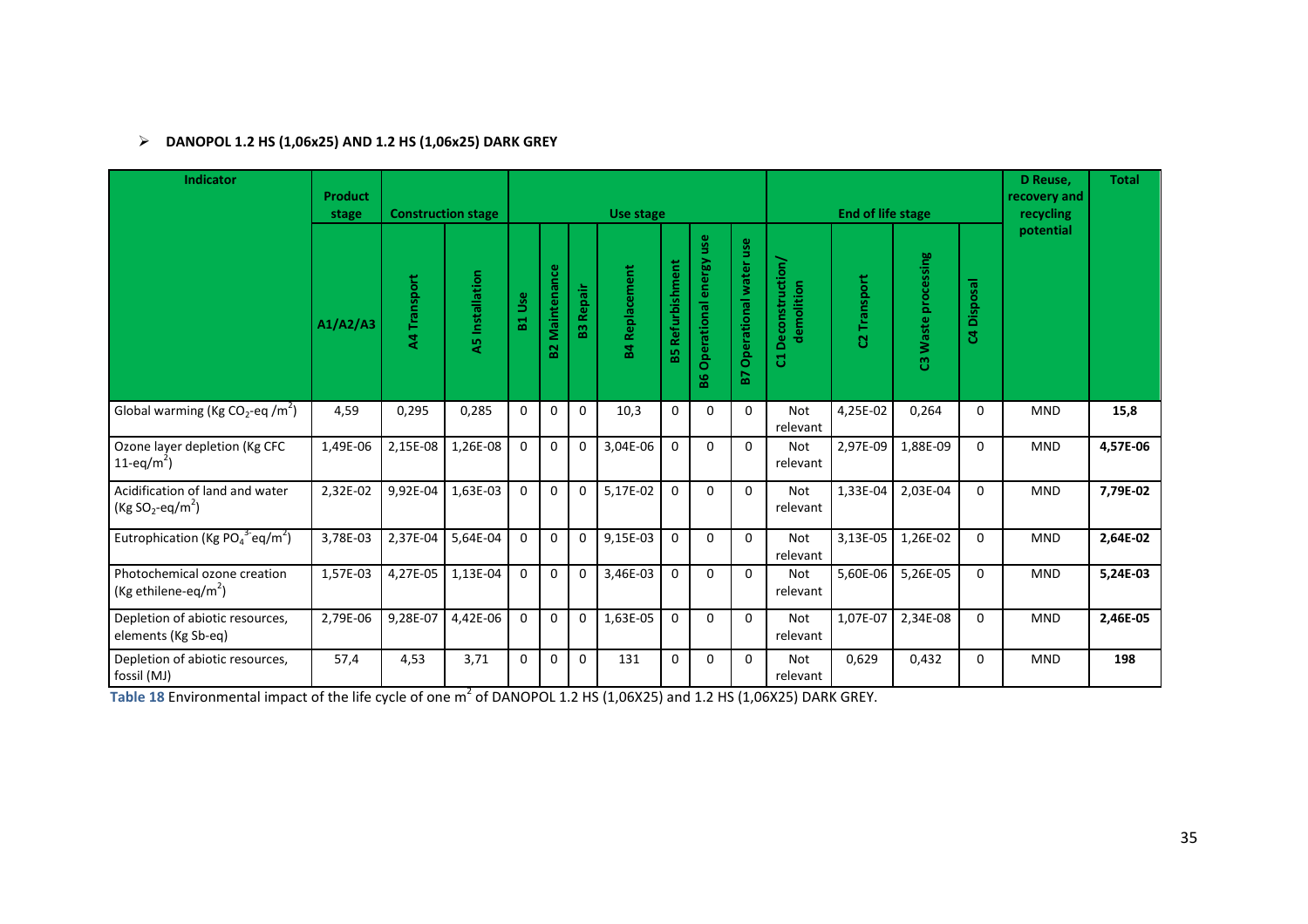| <b>Indicator</b>                                                                                                                     | <b>Product</b><br>stage | <b>Construction stage</b> |                        |              |                       |                  | Use stage             |                         |                                  |                                 |                                  | <b>End of life stage</b> |                     |             | D Reuse.<br>recovery<br>and | <b>Total</b> |
|--------------------------------------------------------------------------------------------------------------------------------------|-------------------------|---------------------------|------------------------|--------------|-----------------------|------------------|-----------------------|-------------------------|----------------------------------|---------------------------------|----------------------------------|--------------------------|---------------------|-------------|-----------------------------|--------------|
|                                                                                                                                      | A1/A2/A3                | <b>A4 Transport</b>       | <b>A5</b> Installation | B1 Use       | <b>B2 Maintenance</b> | <b>B3 Repair</b> | <b>B4 Replacement</b> | <b>B5 Refurbishment</b> | <b>B6 Operational energy use</b> | <b>B7 Operational water use</b> | C1 Deconstruction/<br>demolition | Transport<br>g.          | C3 Waste processing | C4 Disposal | recycling<br>potential      |              |
| Use of renewable primary energy excluding renewable primary<br>energy resources used as raw materials (MJ/m2)                        | 0,144                   | $\mathbf 0$               | $\mathbf 0$            | $\mathbf 0$  | $\mathbf 0$           | $\mathbf 0$      | 0,287                 | $\mathbf 0$             | $\mathbf 0$                      | $\Omega$                        | Not<br>relevant                  | $\mathbf 0$              | $\mathbf 0$         | $\mathbf 0$ | <b>MND</b>                  | 0,431        |
| Use of renewable primary energy resources used as raw<br>materials (MJ/m2)                                                           | $\mathbf{0}$            | $\mathbf 0$               | $\mathbf 0$            | $\mathbf 0$  | $\mathbf 0$           | $\mathbf 0$      | $\Omega$              | $\mathbf 0$             | $\Omega$                         | $\mathbf{0}$                    | Not<br>relevant                  | $\Omega$                 | $\mathbf 0$         | $\mathbf 0$ | <b>MND</b>                  | 0            |
| Total use of renewable primary energy resources (primary<br>energy and primary energy resources used as raw<br>materials)(MJ/m2)     | 0,144                   | $\Omega$                  | $\mathbf 0$            | $\mathbf 0$  | $\mathbf 0$           | $\mathbf 0$      | 0,287                 | $\mathbf 0$             | $\mathbf 0$                      | $\mathbf 0$                     | <b>Not</b><br>relevant           | $\Omega$                 | $\Omega$            | $\mathbf 0$ | <b>MND</b>                  | 0,431        |
| Use of non-renewable primary energy excluding non-renewable<br>primary energy resources used as raw materials (MJ/m2)                | 30,1                    | 4,53                      | 3,71                   | $\mathbf 0$  | $\mathbf 0$           | $\mathbf 0$      | 76,4                  | $\mathbf 0$             | $\mathbf 0$                      | $\mathbf{0}$                    | Not<br>relevant                  | 0,629                    | 0,432               | $\mathbf 0$ | <b>MND</b>                  | 116          |
| Use of non-renewable primary energy resources used as raw<br>materials (MJ/m2)                                                       | 27,3                    | $\Omega$                  | $\Omega$               | $\Omega$     | $\mathbf 0$           | $\mathbf 0$      | 54,6                  | $\mathbf 0$             | $\Omega$                         | $\mathbf 0$                     | Not<br>relevant                  | $\Omega$                 | $\Omega$            | $\mathbf 0$ | <b>MND</b>                  | 81,9         |
| Total use of non-renewable primary energy resources (primary<br>energy and primary energy resources used as raw<br>materials)(MJ/m2) | 57,4                    | 4,53                      | 3,71                   | $\mathbf 0$  | $\mathbf 0$           | $\Omega$         | 131                   | $\mathbf 0$             | $\Omega$                         | $\Omega$                        | <b>Not</b><br>relevant           | 0,629                    | 0.432               | $\Omega$    | <b>MND</b>                  | 198          |
| Use of secondary material (Kg/m2)                                                                                                    | 0,509                   | $\Omega$                  | $\mathbf 0$            | $\Omega$     | $\Omega$              | $\Omega$         | 1,02                  | $\mathbf 0$             | $\Omega$                         | $\Omega$                        | Not<br>relevant                  | $\Omega$                 | $\Omega$            | $\mathbf 0$ | <b>MND</b>                  | 1,53         |
| Use of renewable secondary fuels (MJ/m2)                                                                                             | $\Omega$                | $\Omega$                  | $\Omega$               | $\mathbf 0$  | $\mathbf 0$           | $\mathbf 0$      | $\Omega$              | $\mathbf 0$             | $\mathbf 0$                      | $\Omega$                        | Not<br>relevant                  | $\Omega$                 | $\Omega$            | $\mathbf 0$ | <b>MND</b>                  | $\mathbf 0$  |
| Use of renewable secondary fuels (MJ/m2)                                                                                             | $\Omega$                | $\Omega$                  | $\Omega$               | $\Omega$     | $\mathbf 0$           | $\mathbf 0$      | $\Omega$              | $\mathbf 0$             | $\Omega$                         | $\Omega$                        | Not<br>relevant                  | $\Omega$                 | $\Omega$            | $\mathbf 0$ | <b>MND</b>                  | $\mathbf{0}$ |
| Use of net fresh water (m3/m2)                                                                                                       |                         | $3,74E+06$ 2,51E+05       | 2,95E+0<br>6           | $\mathbf{0}$ | $\boldsymbol{0}$      | $\mathbf 0$      | 1,37E+07              | $\pmb{0}$               | $\mathbf 0$                      | $\mathbf 0$                     | <b>Not</b>                       | relevant 3,27E+04        | 4,30E+04            | $\Omega$    | <b>MND</b>                  | 2,07E+07     |

3,74E+06 2,51E+05 6 **Table 19** Use of natural resources of the life cycle of one m<sup>2</sup> of DANOPOL 1.2 HS (1,06X25) and 1.2 HS (1,06X25) DARK GREY.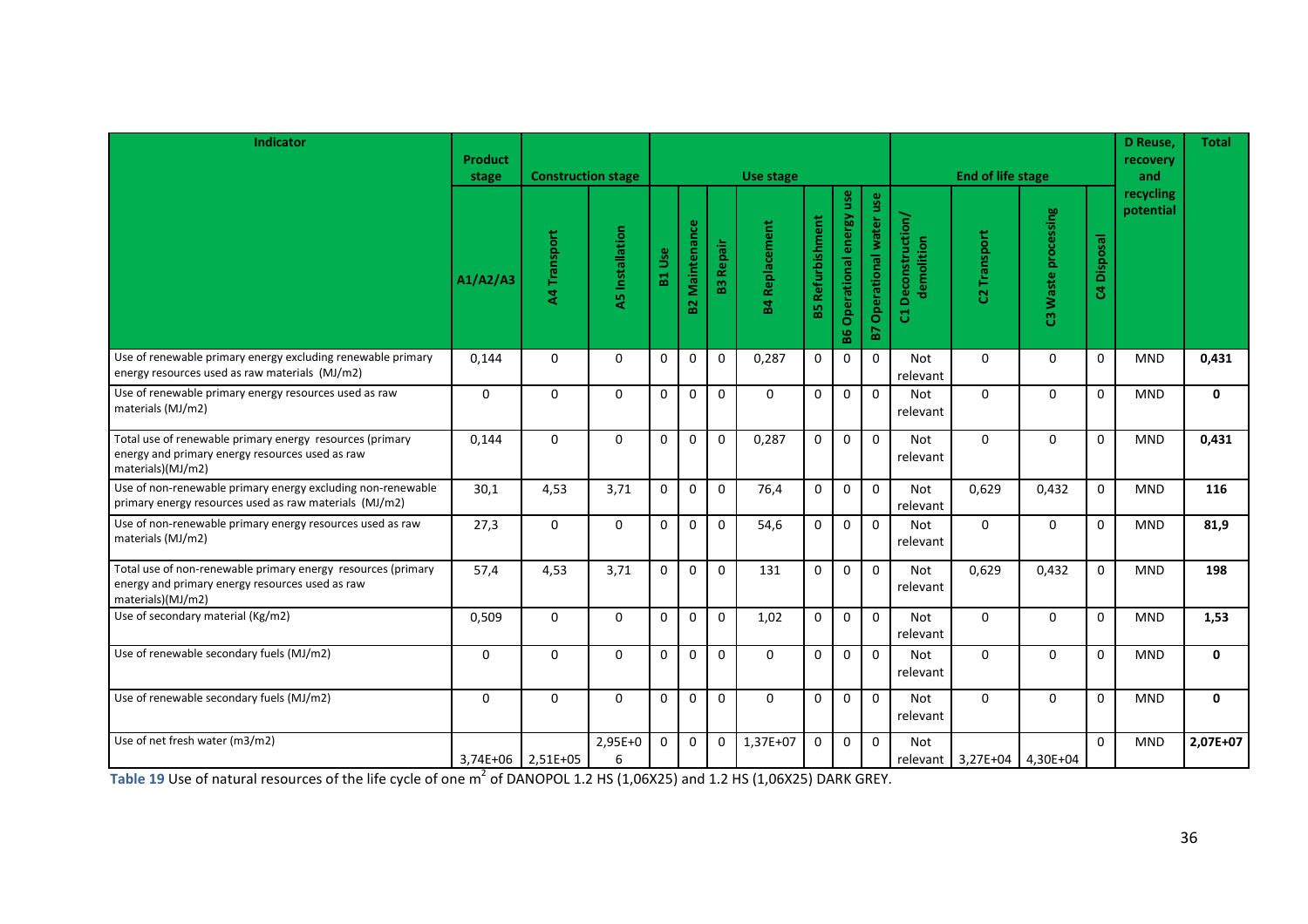|                                                           | <b>Product</b><br>stage |              | <b>Construction stage</b> |                 |                    |              | Use stage             |                    |                                           |                             |                                    | <b>End of life stage</b> |                       |               |                                                       |              |
|-----------------------------------------------------------|-------------------------|--------------|---------------------------|-----------------|--------------------|--------------|-----------------------|--------------------|-------------------------------------------|-----------------------------|------------------------------------|--------------------------|-----------------------|---------------|-------------------------------------------------------|--------------|
| Indicator                                                 | <b>A1/A2/A3</b>         | A4 Transport | <b>A5</b> Installation    | <b>Use</b><br>뷺 | Maintenance<br>ន្ល | Repair<br>23 | <b>B4 Replacement</b> | Refurbishment<br>留 | use<br>energy<br><b>Operational</b><br>86 | Operational water use<br>P. | Deconstruction/<br>demolition<br>룡 | Transport<br>ន           | Waste processing<br>ឌ | Disposal<br>3 | D Reuse,<br>recovery<br>and<br>recycling<br>potential | <b>Total</b> |
| Hazardous waste disposed (Kg/m <sup>2</sup> )             | 4,53E-05                | 5,59E-06     | 1,07E-05                  | 0               | $\mathbf 0$        | $\mathbf 0$  | 1,23E-04              | $\Omega$           | $\mathbf 0$                               | $\Omega$                    | $\mathbf 0$                        | 7,38E-07                 | 5,04E-07              | $\Omega$      | <b>MND</b>                                            | 1,86E-04     |
| Non-hazardous waste disposed<br>(Kg/m <sup>2</sup> )      | 0,534                   | 0,360        | 0,159                     | 0               | $\Omega$           | $\Omega$     | 2,11                  | $\Omega$           | $\Omega$                                  | $\Omega$                    | $\mathbf 0$                        | 3,62E-02                 | 4,34                  | $\Omega$      | <b>MND</b>                                            | 7,54         |
| Radioactive waste disposed<br>(Kg/m <sup>2</sup> )        | 6,01E-05                | 2,64E-05     | 1,09E-05                  | 0               | $\mathbf 0$        | 0            | 1,95E-04              | $\mathbf 0$        | $\mathbf 0$                               | $\mathbf 0$                 | $\mathbf 0$                        | 3,65E-06                 | 2,31E-06              | $\Omega$      | <b>MND</b>                                            | 2,98E-04     |
| Materials for reuse ( $\text{Kg/m}^2$ )                   | $\mathbf 0$             | 0            | $\Omega$                  | $\Omega$        | $\Omega$           | $\Omega$     | 0                     | $\Omega$           | $\Omega$                                  | $\Omega$                    | $\Omega$                           | $\Omega$                 | $\Omega$              | $\Omega$      | <b>MND</b>                                            | 0            |
| Materials for recycling ( $\text{Kg/m}^2$ )               | 1,58E-05                | 0            | 5,21E-02                  | 0               | $\Omega$           | $\mathbf 0$  | 0,104                 | $\mathbf 0$        | $\Omega$                                  | $\Omega$                    | $\Omega$                           | $\Omega$                 | $\mathbf 0$           | $\Omega$      | <b>MND</b>                                            | 0,156        |
| Materials for energy valorisation<br>(Kg/m <sup>2</sup> ) | $\mathbf 0$             | 0            | 0                         | 0               | $\mathbf 0$        | 0            | 0                     | 0                  | $\mathbf 0$                               | $\mathbf 0$                 | $\Omega$                           | $\Omega$                 | $\mathbf 0$           | $\Omega$      | <b>MND</b>                                            | 0            |

**Table 20** Other Environmental information of the life cycle of one  $m^2$  of DANOPOL 1.2 HS (1,06X25) and 1.2 HS (1,06X25) DARK GREY.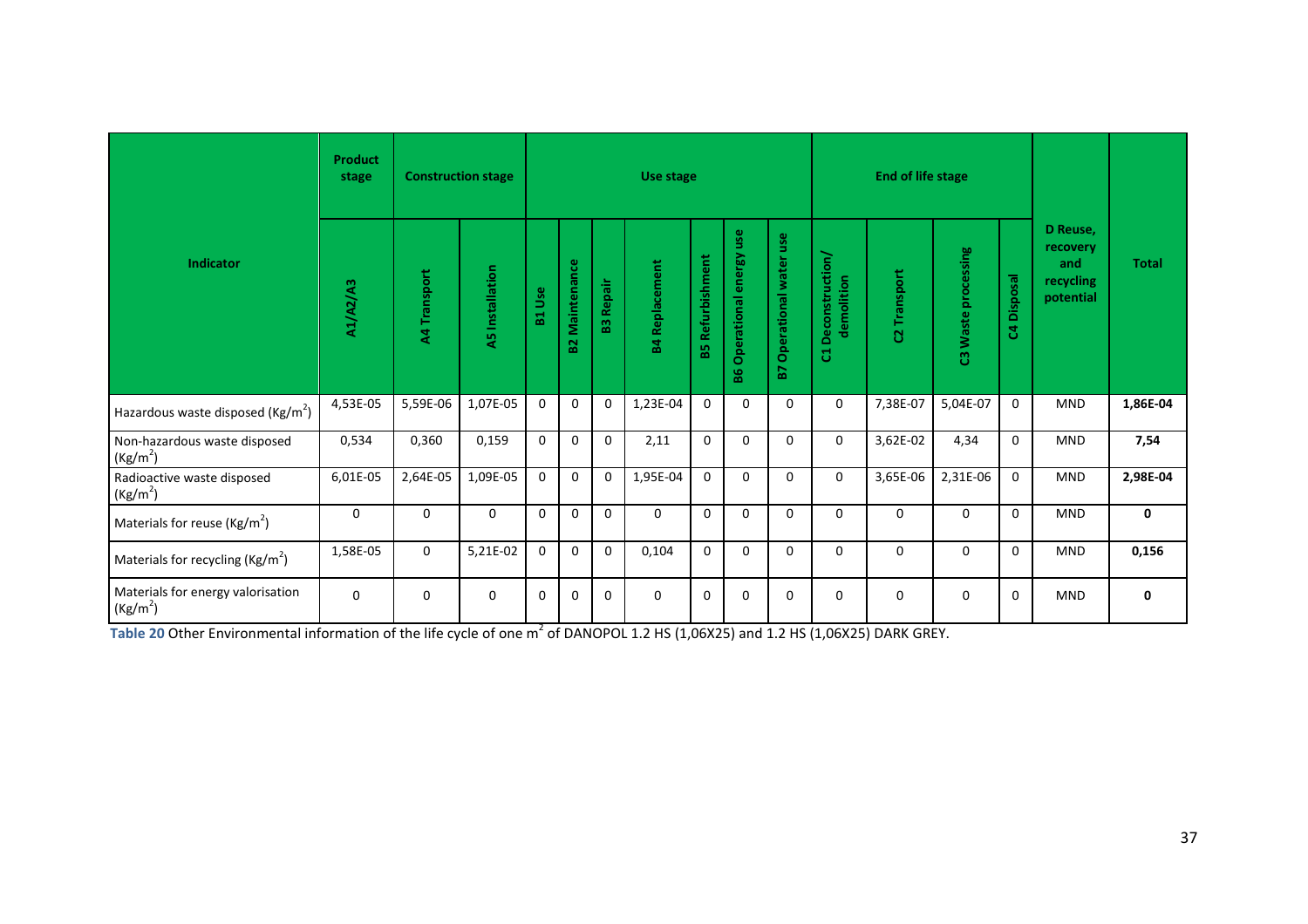# **DANOPOL 1.2 HS (1,80x20) AND 1.2 HS (1,80X20) DARK GREY**

| <b>Indicator</b>                                                 | <b>Product</b><br>stage |              | <b>Construction stage</b> |             |                   |                  | Use stage             |                    |                                  |                             |                                          | <b>End of life stage</b> |                     |             | D Reuse,<br>recovery and<br>recycling | <b>Total</b> |
|------------------------------------------------------------------|-------------------------|--------------|---------------------------|-------------|-------------------|------------------|-----------------------|--------------------|----------------------------------|-----------------------------|------------------------------------------|--------------------------|---------------------|-------------|---------------------------------------|--------------|
|                                                                  | A1/A2/A3                | A4 Transport | <b>A5</b> Installation    | Use<br>뷺    | Maintenance<br>S. | <b>B3 Repair</b> | <b>B4 Replacement</b> | Refurbishment<br>留 | use<br>Operational energy<br>န္တ | Operational water use<br>B7 | <b>Deconstruction</b><br>demolition<br>ដ | C2 Transport             | C3 Waste processing | C4 Disposal | potential                             |              |
| Global warming (Kg CO <sub>2</sub> -eq /m <sup>2</sup> )         | 4,58                    | 0,129        | 0,224                     | $\mathbf 0$ | $\mathbf 0$       | $\mathbf 0$      | 9,87                  | $\mathbf 0$        | $\mathbf 0$                      | $\mathbf 0$                 | <b>Not</b><br>relevant                   | 4,25E-02                 | 0,215               | $\mathbf 0$ | <b>MND</b>                            | 15,1         |
| Ozone layer depletion (Kg CFC<br>11-eq/m <sup>2</sup> )          | 1,49E-06                | 9,32E-09     | 9,62E-09                  | $\mathbf 0$ | 0                 | $\mathbf 0$      | 3,01E-06              | $\mathbf 0$        | $\mathbf 0$                      | $\mathbf{0}$                | Not<br>relevant                          | 2,98E-09                 | 1,57E-09            | $\Omega$    | MND                                   | 4,52E-06     |
| Acidification of land and water<br>$(Kg SO2-eq/m2)$              | 2,32E-02                | 6,18E-04     | 1,31E-03                  | $\mathbf 0$ | $\mathbf 0$       | $\mathbf 0$      | 5,03E-02              | $\mathbf 0$        | $\mathbf 0$                      | $\mathbf{0}$                | <b>Not</b><br>relevant                   | 1,33E-04                 | 1,67E-04            | $\Omega$    | <b>MND</b>                            | 7,57E-02     |
| Eutrophication (Kg $PO_4^{3.2}$ eq/m <sup>2</sup> )              | 3,77E-03                | 1,17E-04     | 4,26E-04                  | $\mathbf 0$ | $\mathbf 0$       | $\mathbf 0$      | 8,63E-03              | $\mathbf 0$        | $\mathbf 0$                      | $\Omega$                    | Not<br>relevant                          | 3,14E-05                 | 1,03E-02            | $\mathbf 0$ | <b>MND</b>                            | 2,33E-02     |
| Photochemical ozone creation<br>(Kg ethilene-eq/m <sup>2</sup> ) | 1,57E-03                | 2,55E-05     | 8,65E-05                  | $\Omega$    | $\mathbf 0$       | $\mathbf 0$      | 3,37E-03              | $\mathbf 0$        | $\mathbf 0$                      | $\Omega$                    | <b>Not</b><br>relevant                   | 5,61E-06                 | 4,30E-05            | $\Omega$    | <b>MND</b>                            | 5,10E-03     |
| Depletion of abiotic resources,<br>elements (Kg Sb-eq)           | 2,77E-06                | 3,78E-07     | 3,91E-06                  | $\mathbf 0$ | $\mathbf 0$       | $\mathbf 0$      | 1,41E-05              | $\mathbf 0$        | $\mathbf 0$                      | $\Omega$                    | Not<br>relevant                          | 1,07E-07                 | 1,96E-08            | 0           | <b>MND</b>                            | 2,13E-05     |
| Depletion of abiotic resources,<br>fossil (MJ)                   | 57,3                    | 1,97         | 2,96                      | 0           | $\mathbf 0$       | $\mathbf 0$      | 125                   | 0                  | 0                                | $\mathbf 0$                 | Not<br>relevant                          | 0,630                    | 0,362               | $\mathbf 0$ | <b>MND</b>                            | 188          |

**Table 21** Environmental impact of the life cycle of one m<sup>2</sup> of DANOPOL 1.2 HS (1,80X20) and 1.2 HS (1,80X20) Dark Grey.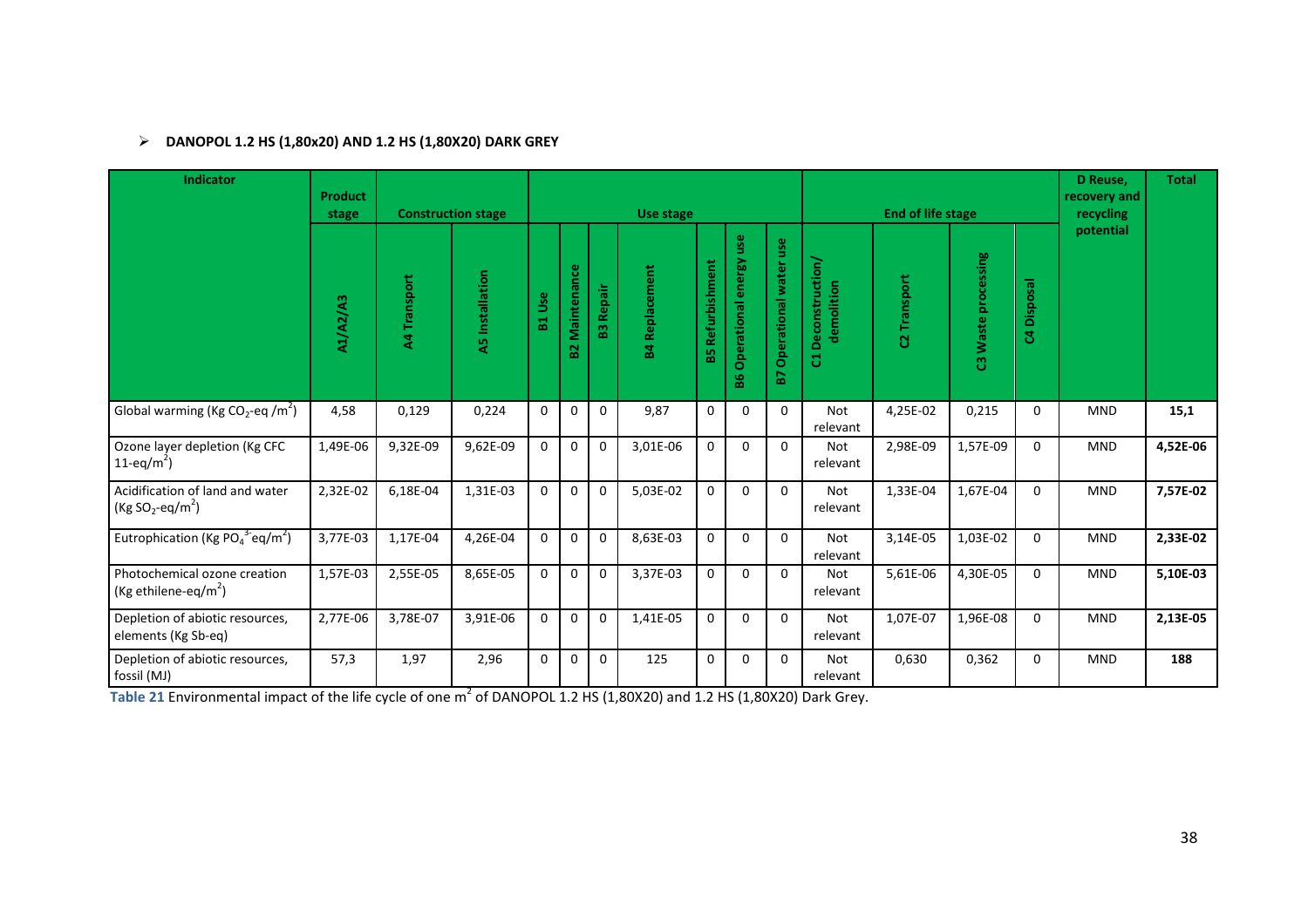| <b>Indicator</b>                                                                                                                     | <b>Product</b><br>stage | <b>Construction stage</b> |                        |               |                   |                  | Use stage             |                         |                              |                                         |                                  | <b>End of life stage</b> |                        |                | D Reuse,                                  |              |
|--------------------------------------------------------------------------------------------------------------------------------------|-------------------------|---------------------------|------------------------|---------------|-------------------|------------------|-----------------------|-------------------------|------------------------------|-----------------------------------------|----------------------------------|--------------------------|------------------------|----------------|-------------------------------------------|--------------|
|                                                                                                                                      | A1/A2/A3                | A4 Transport              | <b>A5</b> Installation | <b>B1 Use</b> | Maintenance<br>B2 | <b>B3 Repair</b> | <b>B4 Replacement</b> | <b>B5 Refurbishment</b> | Operational energy use<br>86 | Operational water use<br>$\overline{B}$ | C1 Deconstruction/<br>demolition | C2 Transport             | Waste processing<br>ၛၟ | Disposal<br>\$ | recovery<br>and<br>recycling<br>potential | <b>Total</b> |
| Use of renewable primary energy excluding renewable<br>primary energy resources used as raw materials (MJ/m2)                        | 0,144                   | $\mathbf 0$               | $\mathbf 0$            | 0             | 0                 | $\mathbf 0$      | 0,287                 | $\Omega$                | $\mathbf 0$                  | $\mathbf{0}$                            | Not<br>relevant                  | $\Omega$                 | $\Omega$               | $\Omega$       | <b>MND</b>                                | 0,431        |
| Use of renewable primary energy resources used as raw<br>materials (MJ/m2)                                                           | $\mathbf 0$             | $\mathbf 0$               | $\Omega$               | 0             | 0                 | $\Omega$         | $\Omega$              | $\Omega$                | $\Omega$                     | $\Omega$                                | Not<br>relevant                  | $\Omega$                 | $\Omega$               | $\Omega$       | <b>MND</b>                                | $\mathbf{0}$ |
| Total use of renewable primary energy resources (primary<br>energy and primary energy resources used as raw<br>materials)(MJ/m2)     | 0,144                   | $\mathbf 0$               | $\Omega$               | $\Omega$      | $\Omega$          | $\Omega$         | 0,287                 | $\Omega$                | $\Omega$                     | $\Omega$                                | Not<br>relevant                  | $\Omega$                 | $\Omega$               | $\Omega$       | <b>MND</b>                                | 0,431        |
| Use of non-renewable primary energy excluding non-<br>renewable primary energy resources used as raw materials<br>(MJ/m2)            | 25,0                    | 1,97                      | 2,96                   | 0             | 0                 | $\mathbf 0$      | 50,0                  | $\mathbf{0}$            | $\mathbf 0$                  | $\mathbf 0$                             | Not<br>relevant                  | 0,630                    | 0,362                  | $\mathbf 0$    | <b>MND</b>                                | 80,9         |
| Use of non-renewable primary energy resources used as<br>raw materials (MJ/m2)                                                       | 32,3                    | $\mathbf 0$               | $\mathbf 0$            | $\mathbf 0$   | $\Omega$          | $\Omega$         | 64,6                  | $\mathbf 0$             | $\mathbf 0$                  | $\Omega$                                | Not<br>relevant                  | $\Omega$                 | $\Omega$               | $\Omega$       | <b>MND</b>                                | 97,0         |
| Total use of non-renewable primary energy resources<br>(primary energy and primary energy resources used as raw<br>materials)(MJ/m2) | 57,3                    | 1,97                      | 2,96                   | $\Omega$      | $\Omega$          | $\Omega$         | 115                   | $\Omega$                | $\Omega$                     | $\Omega$                                | Not<br>relevant                  | 0,630                    | 0,362                  | $\mathbf{0}$   | <b>MND</b>                                | 178          |
| Use of secondary material (Kg/m2)                                                                                                    | 5,00E-02                | $\mathbf 0$               | $\mathbf 0$            | 0             | $\Omega$          | $\mathbf 0$      | 0,100                 | 0                       | $\mathbf 0$                  | $\mathbf{0}$                            | Not<br>relevant                  | $\Omega$                 | 0                      | 0              | <b>MND</b>                                | 0,150        |
| Use of renewable secondary fuels (MJ/m2)                                                                                             | $\mathbf 0$             | $\mathbf 0$               | $\mathbf 0$            | $\mathbf 0$   | $\Omega$          | $\Omega$         | $\Omega$              | $\Omega$                | $\Omega$                     | $\Omega$                                | Not<br>relevant                  | $\Omega$                 | $\Omega$               | $\Omega$       | <b>MND</b>                                | $\mathbf 0$  |
| Use of renewable secondary fuels (MJ/m2)                                                                                             | $\mathbf 0$             | $\mathbf 0$               | $\mathbf 0$            | $\mathbf 0$   | $\mathbf{0}$      | $\mathbf 0$      | $\mathbf 0$           | $\mathbf{0}$            | $\mathbf 0$                  | $\pmb{0}$                               | Not<br>relevant                  | $\Omega$                 | 0                      | $\mathbf 0$    | <b>MND</b>                                | $\mathbf 0$  |
| Use of net fresh water (m3/m2)                                                                                                       | 3,53E+06                | 1,26E+05                  | 2,86E+06               | $\Omega$      | $\Omega$          | $\Omega$         | 1,30E+07              | $\Omega$                | $\mathbf 0$                  | $\mathbf{0}$                            | <b>Not</b><br>relevant           | 3,27E<br>$+04$           | $4,17E+$<br>04         | $\Omega$       | <b>MND</b>                                | 1,96E+07     |

**Table 22** Use of natural resources of the life cycle of one m<sup>2</sup> of DANOPOL 1.2 HS (1,80X20) and 1.2 HS (1,80X20) Dark Grey.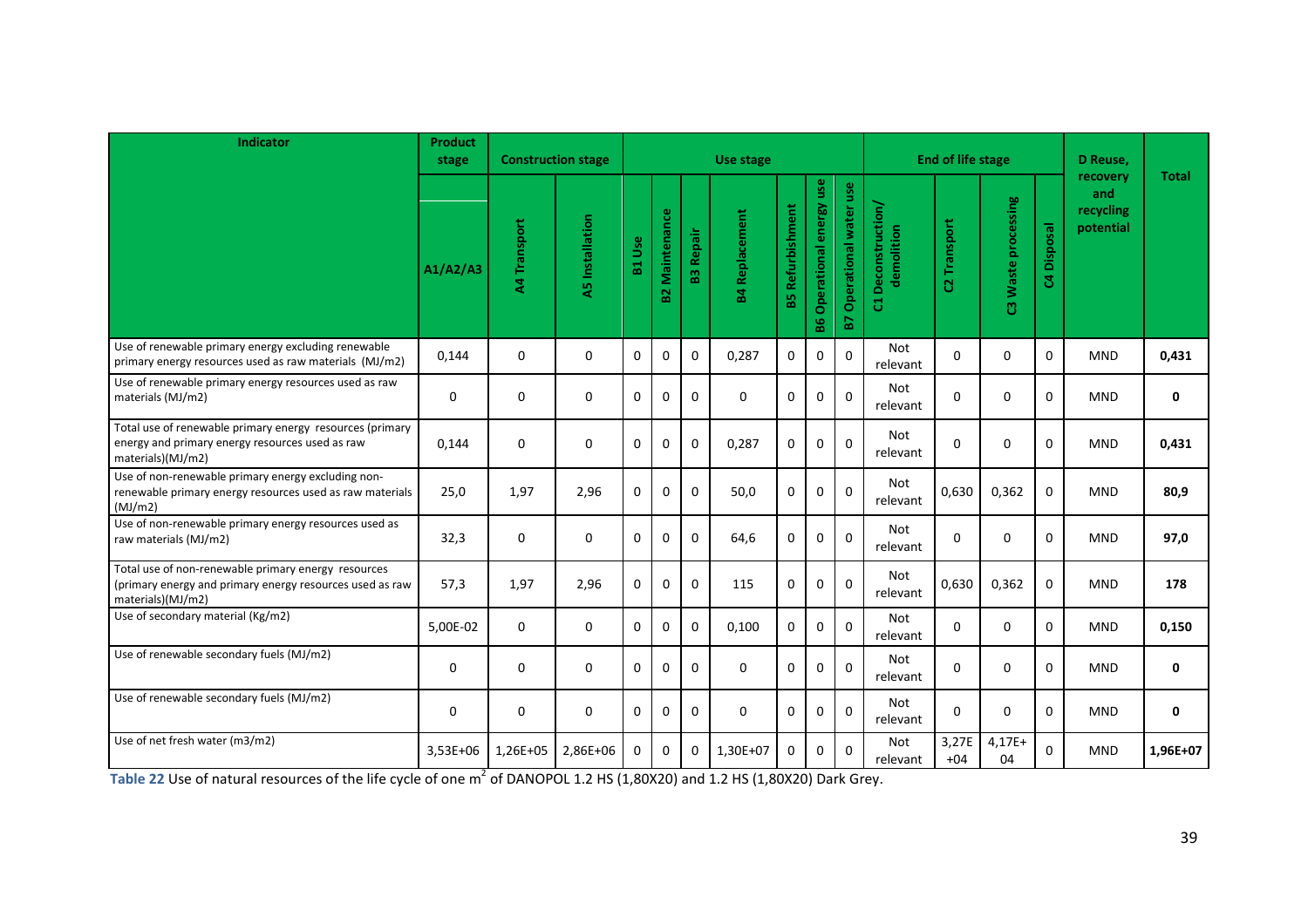|                                                       | <b>Product</b><br>stage |              | <b>Construction stage</b> |                  |                         |                  | Use stage             |                    |                              |                                       |                                    | End of life stage |                     |             |                                                    |              |
|-------------------------------------------------------|-------------------------|--------------|---------------------------|------------------|-------------------------|------------------|-----------------------|--------------------|------------------------------|---------------------------------------|------------------------------------|-------------------|---------------------|-------------|----------------------------------------------------|--------------|
| Indicator                                             | A1/A2/A3                | A4 Transport | <b>A5</b> Installation    | <b>Use</b><br>E. | <b>Maintenance</b><br>ន | <b>B3 Repair</b> | <b>B4 Replacement</b> | Refurbishment<br>뗢 | Operational energy use<br>86 | use<br><b>Operational water</b><br>P. | Deconstruction/<br>demolition<br>ರ | C2 Transport      | C3 Waste processing | C4 Disposal | D Reuse,<br>recovery and<br>recycling<br>potential | <b>Total</b> |
| Hazardous waste disposed (Kg/m <sup>2</sup> )         | 4,52E-05                | 2,40E-06     | 7,77E-06                  | $\mathbf 0$      | $\pmb{0}$               | $\mathbf 0$      | 1,11E-04              | $\mathbf 0$        | $\mathbf 0$                  | $\mathbf 0$                           | $\mathbf 0$                        | 7,39E-07          | 4,23E-07            | 0           | <b>MND</b>                                         | 1,68E-04     |
| Non-hazardous waste disposed ( $\text{Kg/m}^2$ )      | 0,526                   | 0,146        | 0,140                     | 0                | $\pmb{0}$               | $\mathbf 0$      | 1,62                  | $\Omega$           | 0                            | $\mathbf 0$                           | 0                                  | 3,63E-02          | 3,54                | 0           | <b>MND</b>                                         | 6,01         |
| Radioactive waste disposed ( $\text{Kg/m}^2$ )        | 5,95E-05                | 1,14E-05     | 8,23E-06                  | $\mathbf 0$      | $\mathbf 0$             | $\mathbf 0$      | 1,58E-04              | $\mathbf 0$        | $\mathbf 0$                  | $\mathbf 0$                           | $\mathbf 0$                        | 3,65E-06          | 1,94E-06            | $\mathbf 0$ | <b>MND</b>                                         | 2,43E-04     |
| Materials for reuse ( $\text{Kg/m}^2$ )               | $\Omega$                | $\Omega$     | $\mathbf 0$               | $\Omega$         | $\mathbf 0$             | $\mathbf{0}$     | $\mathbf{0}$          | $\Omega$           | $\Omega$                     | $\Omega$                              | $\Omega$                           | $\Omega$          | $\Omega$            | $\mathbf 0$ | <b>MND</b>                                         | $\mathbf{0}$ |
| Materials for recycling ( $\text{Kg/m}^2$ )           | 1,58E-05                | $\mathbf 0$  | 5,21E-02                  | $\mathbf 0$      | $\mathbf 0$             | $\mathbf 0$      | 0,104                 | $\mathbf{0}$       | $\mathbf 0$                  | $\mathbf 0$                           | $\mathbf{0}$                       | $\mathbf 0$       | $\Omega$            | 0           | <b>MND</b>                                         | 0,156        |
| Materials for energy valorisation ( $\text{Kg/m}^2$ ) | 0                       | $\mathbf 0$  | 0                         | $\Omega$         | $\Omega$                | $\mathbf 0$      | 0                     | $\Omega$           | $\mathbf 0$                  | $\Omega$                              | $\mathbf 0$                        | $\mathbf 0$       | $\Omega$            | 0           | <b>MND</b>                                         | 0            |

**Table 23** Other Environmental information of the life cycle of one m<sup>2</sup> of DANOPOL 1.2 HS (1,80x20) and 1.2 HS (1,80X20) Dark Grey.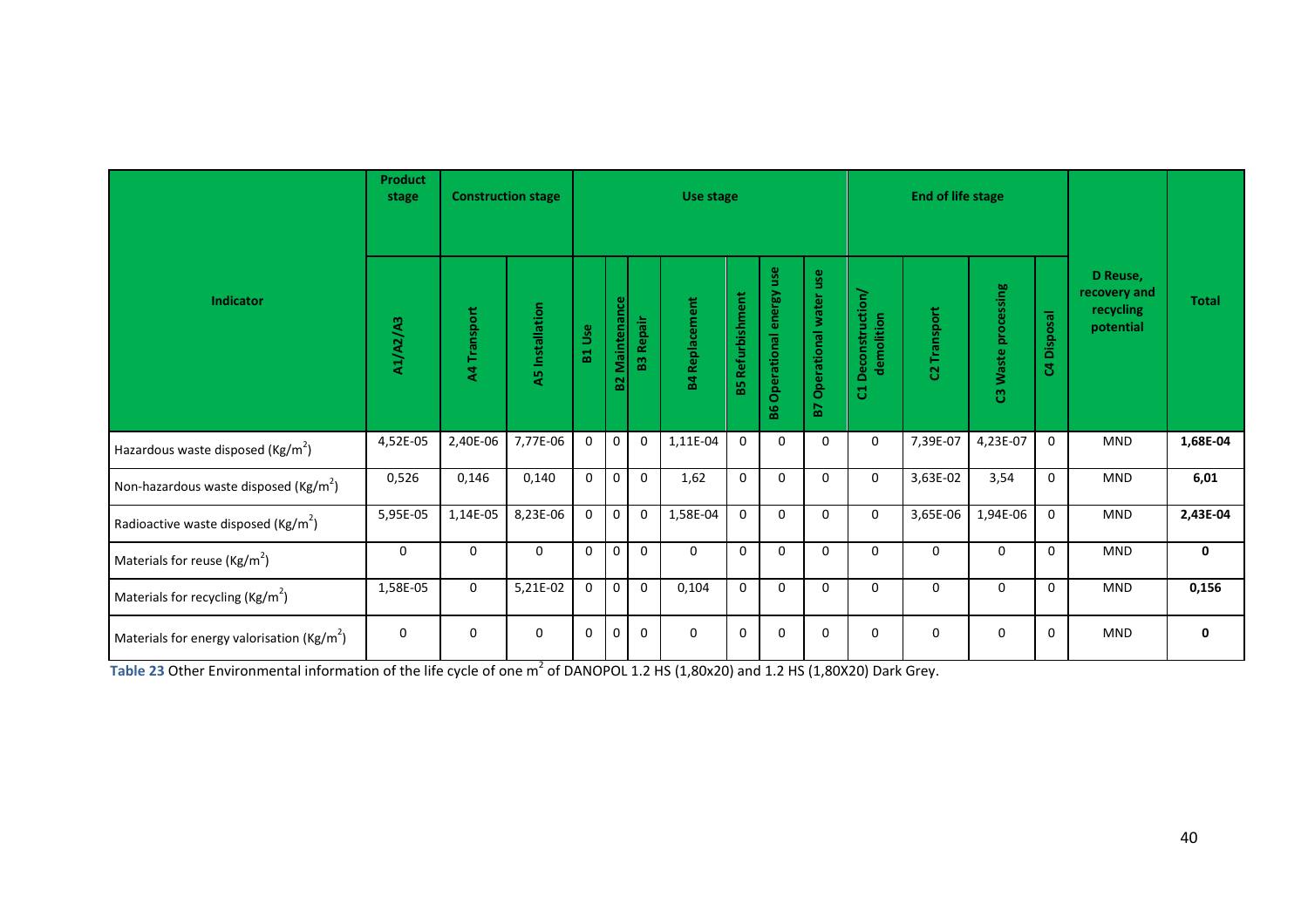# **DANOPOL 1.2 HS BLANCO**

| <b>Indicator</b>                                                                                | <b>Product</b><br>stage |              | <b>Construction stage</b> |               |                       |                  | Use stage             |                         |                                 |                             |                                          | <b>End of life stage</b> |                     |             | D Reuse,<br>recovery and | <b>Total</b> |
|-------------------------------------------------------------------------------------------------|-------------------------|--------------|---------------------------|---------------|-----------------------|------------------|-----------------------|-------------------------|---------------------------------|-----------------------------|------------------------------------------|--------------------------|---------------------|-------------|--------------------------|--------------|
|                                                                                                 | A1/A2/A3                | A4 Transport | <b>A5</b> Installation    | <b>B1 Use</b> | <b>B2 Maintenance</b> | <b>B3 Repair</b> | <b>B4 Replacement</b> | <b>B5 Refurbishment</b> | use<br>Operational energy<br>86 | Operational water use<br>B7 | <b>Deconstruction</b><br>demolition<br>ದ | C2 Transport             | C3 Waste processing | C4 Disposal | recycling<br>potential   |              |
| Global warming (Kg $CO_2$ -eq /m <sup>2</sup> )                                                 | 4,58                    | 0,223        | 0,224                     | $\mathbf{0}$  | $\mathbf 0$           | $\mathbf 0$      | 10,1                  | $\mathbf 0$             | $\mathbf 0$                     | $\Omega$                    | <b>Not</b><br>relevant                   | 4,25E-02                 | 0,215               | $\mathbf 0$ | <b>MND</b>               | 15,4         |
| Ozone layer depletion (Kg CFC<br>$11 - eq/m^2$                                                  | 1,49E-06                | 1,50E-08     | 9,62E-09                  | $\Omega$      | $\mathbf 0$           | $\mathbf 0$      | 3,02E-06              | $\mathbf 0$             | $\Omega$                        | $\Omega$                    | <b>Not</b><br>relevant                   | 2,98E-09                 | 1,57E-09            | $\Omega$    | <b>MND</b>               | 4,54E-06     |
| Acidification of land and water<br>$(Kg SO2-eq/m2)$                                             | 2,32E-02                | 3,03E-03     | 1,31E-03                  | $\mathbf{0}$  | $\mathbf 0$           | $\pmb{0}$        | 5,51E-02              | $\mathbf 0$             | $\Omega$                        | $\Omega$                    | Not<br>relevant                          | 1,33E-04                 | 1,67E-04            | $\mathbf 0$ | <b>MND</b>               | 8,30E-02     |
| Eutrophication (Kg $PO_4^{3}$ eq/m <sup>2</sup> )                                               | 3,77E-03                | 3,50E-04     | 4,26E-04                  | $\Omega$      | $\Omega$              | $\Omega$         | 9,09E-03              | $\Omega$                | $\Omega$                        | $\Omega$                    | <b>Not</b><br>relevant                   | 3,14E-05                 | 1,03E-02            | $\Omega$    | <b>MND</b>               | 2,40E-02     |
| Photochemical ozone creation<br>(Kg ethilene-eq/m <sup>2</sup> )                                | 1,57E-03                | 1,17E-04     | 8,65E-05                  | $\mathbf{0}$  | $\mathbf 0$           | $\mathbf 0$      | 3,55E-03              | $\mathbf 0$             | $\mathbf 0$                     | $\Omega$                    | <b>Not</b><br>relevant                   | 5,61E-06                 | 4,30E-05            | $\Omega$    | <b>MND</b>               | 5,37E-03     |
| Depletion of abiotic resources,<br>elements (Kg Sb-eq)                                          | 2,77E-06                | 3,64E-07     | 3,91E-06                  | $\mathbf{0}$  | $\mathbf 0$           | $\mathbf 0$      | 1,41E-05              | $\mathbf 0$             | $\mathbf 0$                     | $\Omega$                    | Not<br>relevant                          | 1,07E-07                 | 1,96E-08            | $\mathbf 0$ | <b>MND</b>               | 2,13E-05     |
| Depletion of abiotic resources,<br>fossil (MJ)                                                  | 57,3                    | 3,27         | 2,96                      | $\Omega$      | $\mathbf 0$           | $\Omega$         | 127                   | $\mathbf 0$             | $\Omega$                        | $\Omega$                    | <b>Not</b><br>relevant                   | 0,630                    | 0,362               | 0           | <b>MND</b>               | 192          |
| Table 24 Environmental impact of the life cycle of one m <sup>2</sup> of DANOPOL 1.2 HS BLANCO. |                         |              |                           |               |                       |                  |                       |                         |                                 |                             |                                          |                          |                     |             |                          |              |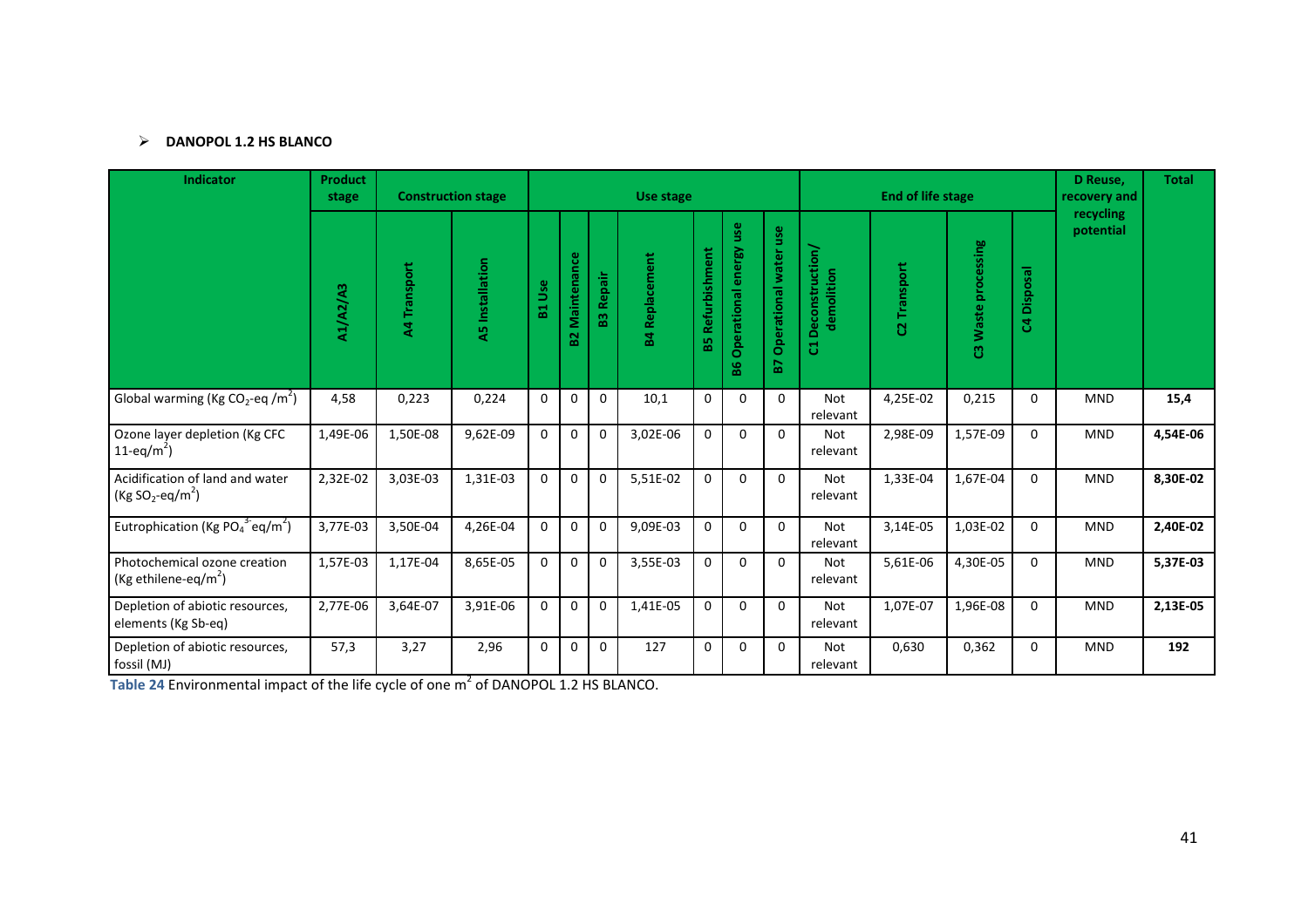| Indicator                                                                                                                            | <b>Product</b><br>stage |                                  | <b>Construction stage</b> |               |                   |                  | Use stage             |                         |                                          |                                 |                                  | <b>End of life stage</b> |                     |                                     | D Reuse,                                  |              |
|--------------------------------------------------------------------------------------------------------------------------------------|-------------------------|----------------------------------|---------------------------|---------------|-------------------|------------------|-----------------------|-------------------------|------------------------------------------|---------------------------------|----------------------------------|--------------------------|---------------------|-------------------------------------|-------------------------------------------|--------------|
|                                                                                                                                      | A1/A2/A3                | A4 Transport                     | <b>A5</b> Installation    | <b>B1 Use</b> | Maintenance<br>B2 | <b>B3 Repair</b> | <b>B4 Replacement</b> | <b>B5 Refurbishment</b> | Operational energy use<br>$\overline{8}$ | <b>B7 Operational water use</b> | C1 Deconstruction/<br>demolition | C2 Transport             | C3 Waste processing | Disposal<br>$\overline{\mathbf{a}}$ | recovery<br>and<br>recycling<br>potential | <b>Total</b> |
| Use of renewable primary energy excluding renewable<br>primary energy resources used as raw materials (MJ/m2)                        | 0,144                   | $\Omega$                         | $\Omega$                  | $\mathbf 0$   | 0                 | $\mathbf 0$      | 0,287                 | $\mathbf 0$             | $\mathbf 0$                              | $\Omega$                        | Not<br>relevant                  | $\Omega$                 | $\Omega$            | $\mathbf 0$                         | <b>MND</b>                                | 0,431        |
| Use of renewable primary energy resources used as raw<br>materials (MJ/m2)                                                           | $\mathbf 0$             | $\mathbf 0$                      | $\mathbf 0$               | $\mathbf 0$   | 0                 | $\Omega$         | $\Omega$              | $\mathbf 0$             | $\mathbf 0$                              | $\mathbf 0$                     | Not<br>relevant                  | $\Omega$                 | $\Omega$            | $\mathbf 0$                         | <b>MND</b>                                | 0            |
| Total use of renewable primary energy resources (primary<br>energy and primary energy resources used as raw<br>materials)(MJ/m2)     | 0,144                   | $\mathbf 0$                      | $\Omega$                  | $\Omega$      | $\Omega$          | $\Omega$         | 0,287                 | $\Omega$                | $\mathbf 0$                              | $\Omega$                        | <b>Not</b><br>relevant           | $\Omega$                 | $\Omega$            | $\Omega$                            | <b>MND</b>                                | 0,431        |
| Use of non-renewable primary energy excluding non-<br>renewable primary energy resources used as raw materials<br>(MJ/m2)            | 25,0                    | 3,27                             | 2,96                      | $\Omega$      | $\Omega$          | $\Omega$         | 50,0                  | $\Omega$                | $\Omega$                                 | $\Omega$                        | <b>Not</b><br>relevant           | 0,630                    | 0,362               | $\mathbf 0$                         | <b>MND</b>                                | 82,2         |
| Use of non-renewable primary energy resources used as<br>raw materials (MJ/m2)                                                       | 32,3                    | $\mathbf 0$                      | $\mathbf 0$               | $\mathbf 0$   | $\Omega$          | $\Omega$         | 64,6                  | $\Omega$                | $\mathbf 0$                              | $\mathbf 0$                     | Not<br>relevant                  | $\Omega$                 | $\Omega$            | $\mathbf 0$                         | <b>MND</b>                                | 97,0         |
| Total use of non-renewable primary energy resources<br>(primary energy and primary energy resources used as raw<br>materials)(MJ/m2) | 57,3                    | 3,27                             | 2,96                      | $\Omega$      | $\Omega$          | $\mathbf 0$      | 115,0                 | $\mathbf 0$             | $\mathbf 0$                              | $\Omega$                        | <b>Not</b><br>relevant           | 0,630                    | 0,362               | $\Omega$                            | <b>MND</b>                                | 179          |
| Use of secondary material (Kg/m2)                                                                                                    | 5,00E-02                | $\mathbf 0$                      | $\mathbf 0$               | $\mathbf 0$   | $\Omega$          | $\mathbf 0$      | 0,100                 | $\mathbf 0$             | $\mathbf 0$                              | $\mathbf{0}$                    | Not<br>relevant                  | $\Omega$                 | $\mathbf 0$         | $\mathbf 0$                         | <b>MND</b>                                | 0,150        |
| Use of renewable secondary fuels (MJ/m2)                                                                                             | $\mathbf 0$             | $\pmb{0}$                        | $\mathbf 0$               | $\mathbf 0$   | $\mathbf 0$       | $\mathbf{0}$     | $\mathbf 0$           | $\mathbf 0$             | $\mathbf 0$                              | $\mathbf{0}$                    | Not<br>relevant                  | $\Omega$                 | $\mathbf 0$         | $\mathbf{0}$                        | <b>MND</b>                                | 0            |
| Use of renewable secondary fuels (MJ/m2)                                                                                             | $\Omega$                | $\Omega$                         | $\Omega$                  | $\Omega$      | $\Omega$          | $\Omega$         | $\Omega$              | $\Omega$                | $\mathbf 0$                              | $\Omega$                        | Not<br>relevant                  | $\Omega$                 | $\Omega$            | $\mathbf 0$                         | <b>MND</b>                                | $\mathbf{0}$ |
| Use of net fresh water (m3/m2)                                                                                                       |                         | $3,53E+06$   2,44E+05   2,86E+06 |                           | $\Omega$      | $\Omega$          | $\mathbf 0$      | 1,33E+07              | $\mathbf 0$             | $\mathbf 0$                              | $\mathbf 0$                     | <b>Not</b><br>relevant           | 3,27E<br>$+04$           | $4,17E+$<br>04      | $\mathbf 0$                         | <b>MND</b>                                | 2,00E+07     |

**Table 25** Use of natural resources of the life cycle of one m<sup>2</sup> of DANOPOL 1.2 HS BLANCO.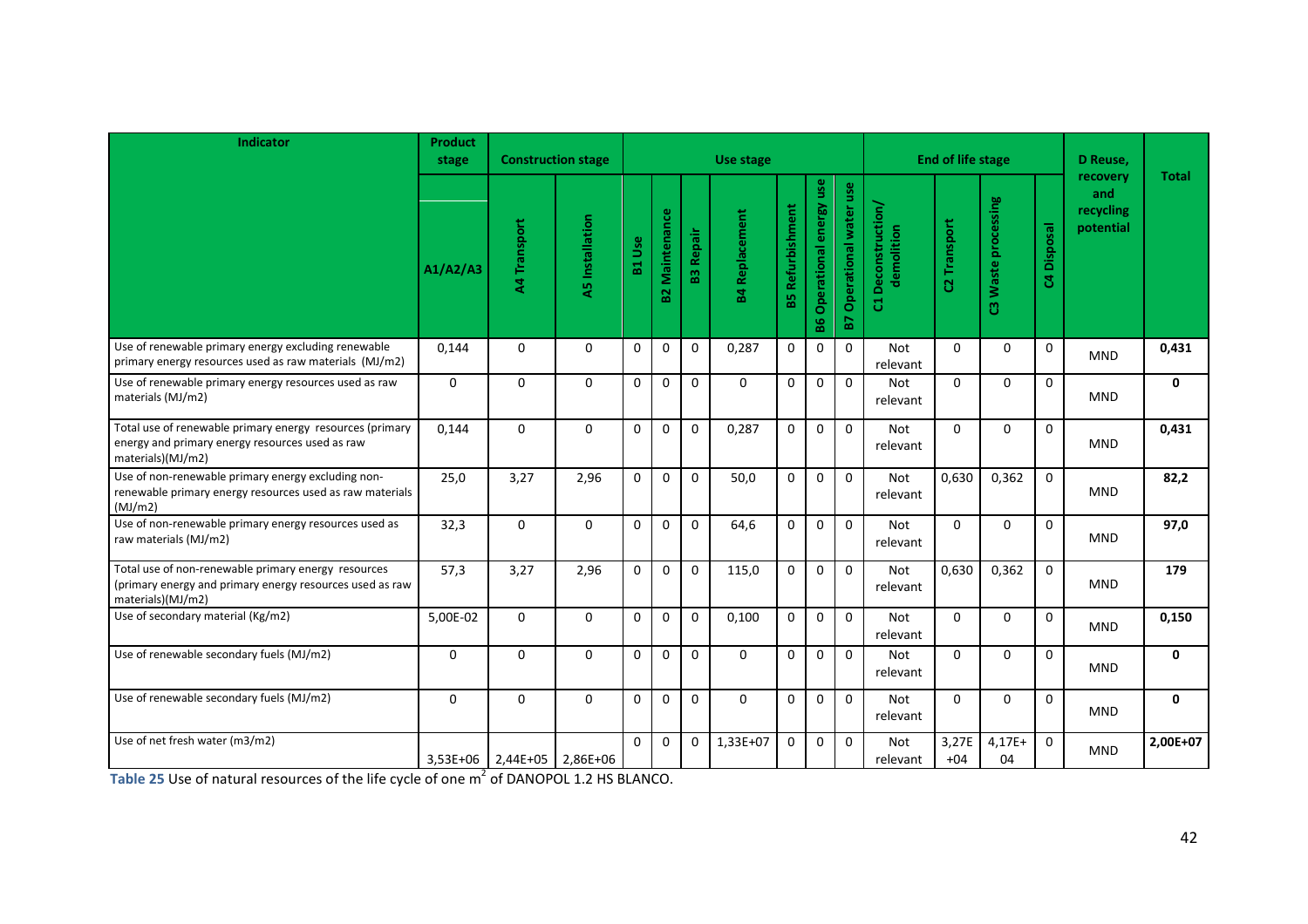|                                                       | <b>Product</b><br>stage |              | <b>Construction stage</b> |                  |                           |                  | Use stage             |                    |                              |                             |                                    | <b>End of life stage</b> |                     |             |                                                    |              |
|-------------------------------------------------------|-------------------------|--------------|---------------------------|------------------|---------------------------|------------------|-----------------------|--------------------|------------------------------|-----------------------------|------------------------------------|--------------------------|---------------------|-------------|----------------------------------------------------|--------------|
| Indicator                                             | A1/A2/A3                | A4 Transport | <b>A5</b> Installation    | <b>Use</b><br>E. | <b>Maintenance</b><br>ន្ល | <b>B3 Repair</b> | <b>B4 Replacement</b> | Refurbishment<br>盟 | Operational energy use<br>86 | Operational water use<br>P. | Deconstruction/<br>demolition<br>ರ | C2 Transport             | C3 Waste processing | C4 Disposal | D Reuse,<br>recovery and<br>recycling<br>potential | <b>Total</b> |
| Hazardous waste disposed (Kg/m <sup>2</sup> )         | 4,52E-05                | 3,65E-06     | 7,77E-06                  | $\mathbf 0$      | $\pmb{0}$                 | $\mathbf 0$      | 1,13E-04              | $\mathbf 0$        | $\mathbf 0$                  | $\mathbf 0$                 | $\mathbf 0$                        | 7,39E-07                 | 4,23E-07            | 0           | <b>MND</b>                                         | 1,71E-04     |
| Non-hazardous waste disposed ( $\text{Kg/m}^2$ )      | 0,526                   | 0,132        | 0,140                     | $\mathbf 0$      | $\mathbf 0$               | $\mathbf 0$      | 1,60                  | $\Omega$           | $\mathbf 0$                  | $\mathbf 0$                 | $\mathbf 0$                        | 3,63E-02                 | 3,54                | 0           | <b>MND</b>                                         | 5,97         |
| Radioactive waste disposed (Kg/m <sup>2</sup> )       | 5,95E-05                | 1,86E-05     | 8,23E-06                  | $\mathbf 0$      | $\pmb{0}$                 | $\mathbf 0$      | 1,73E-04              | $\mathbf 0$        | $\mathbf 0$                  | $\mathbf 0$                 | $\mathbf 0$                        | 3,65E-06                 | 1,94E-06            | 0           | <b>MND</b>                                         | 2,65E-04     |
| Materials for reuse ( $\text{Kg/m}^2$ )               | $\mathbf 0$             | $\mathbf 0$  | $\mathbf{0}$              | $\mathbf 0$      | $\mathbf 0$               | $\mathbf 0$      | $\mathbf 0$           | $\Omega$           | $\mathbf 0$                  | $\Omega$                    | $\mathbf 0$                        | $\mathbf 0$              | $\mathbf 0$         | 0           | <b>MND</b>                                         | 0            |
| Materials for recycling ( $\text{Kg/m}^2$ )           | 1,58E-05                | $\mathbf 0$  | 5,21E-02                  | $\mathbf 0$      | $\mathbf 0$               | $\mathbf 0$      | 0,104                 | $\Omega$           | $\mathbf 0$                  | $\Omega$                    | $\Omega$                           | $\mathbf 0$              | $\Omega$            | 0           | <b>MND</b>                                         | 0,156        |
| Materials for energy valorisation ( $\text{Kg/m}^2$ ) | $\mathbf 0$             | $\mathbf 0$  | $\mathbf 0$               | $\mathbf 0$      | $\mathbf 0$               | $\mathbf 0$      | $\mathbf 0$           | $\Omega$           | $\mathbf 0$                  | $\Omega$                    | $\mathbf 0$                        | 0                        | $\mathbf 0$         | 0           | <b>MND</b>                                         | 0            |

**Table 26 Other Environmental information of the life cycle of one m<sup>2</sup> of DANOPOL 1.2 HS BLANCO.**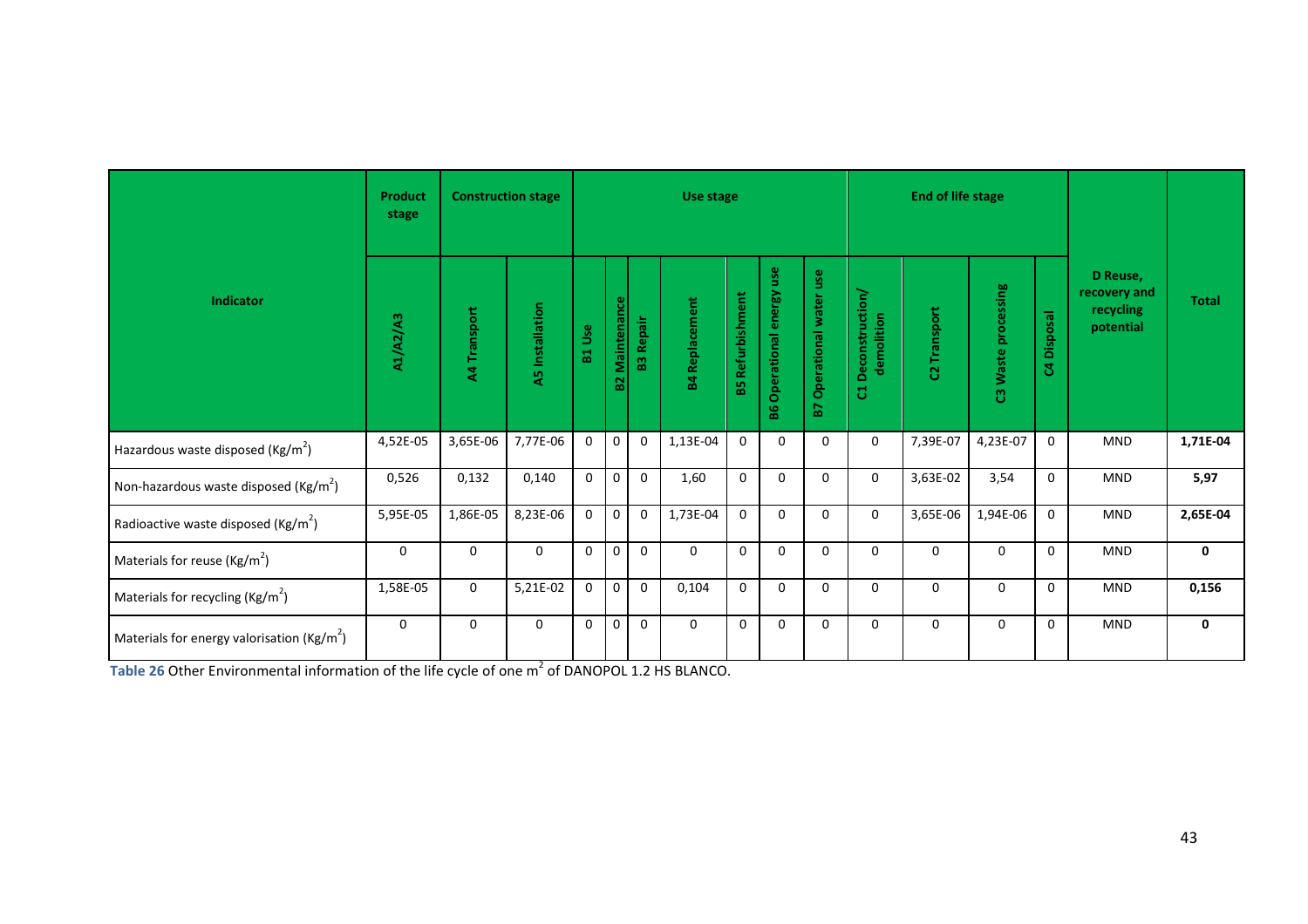# **DANOPOL 1.2 HS DW**

| <b>Indicator</b>                                                                            | <b>Product</b><br>stage |              | <b>Construction stage</b> |              |                   |                  | Use stage                     |                         |                              |                             |                                    | <b>End of life stage</b> |                     |             | D Reuse,                               |              |
|---------------------------------------------------------------------------------------------|-------------------------|--------------|---------------------------|--------------|-------------------|------------------|-------------------------------|-------------------------|------------------------------|-----------------------------|------------------------------------|--------------------------|---------------------|-------------|----------------------------------------|--------------|
|                                                                                             | A1/A2/A3                | A4 Transport | A5 Installation           | B1 Use       | Maintenance<br>53 | <b>B3 Repair</b> | Replacement<br>$\overline{a}$ | <b>B5 Refurbishment</b> | Operational energy use<br>88 | Operational water use<br>P. | Deconstruction/<br>demolition<br>ដ | C2 Transport             | C3 Waste processing | C4 Disposal | recovery and<br>recycling<br>potential | <b>Total</b> |
| Global warming (Kg CO <sub>2</sub> -eq /m <sup>2</sup> )                                    | 4,58                    | 0,190        | 0,130                     | $\mathbf 0$  | $\mathbf 0$       | $\Omega$         | 9,81                          | $\mathbf 0$             | $\mathbf 0$                  | $\Omega$                    | <b>Not</b><br>relevant             | 4,37E-02                 | 0,216               | $\mathbf 0$ | <b>MND</b>                             | 15,0         |
| Ozone layer depletion (Kg CFC<br>11-eq/m <sup>2</sup> )                                     | 1,49E-06                | 1,31E-08     | 5,94E-09                  | $\mathbf 0$  | $\mathbf 0$       | $\mathbf 0$      | 3,01E-06                      | $\mathbf 0$             | $\mathbf{0}$                 | $\Omega$                    | <b>Not</b><br>relevant             | 3,06E-09                 | 1,66E-09            | $\mathbf 0$ | <b>MND</b>                             | 4,52E-06     |
| Acidification of land and water<br>(Kg SO <sub>2</sub> -eq/m <sup>2</sup> )                 | 2,32E-02                | 2,13E-03     | 7,08E-04                  | $\mathbf{0}$ | $\pmb{0}$         | $\mathbf 0$      | 5,21E-02                      | $\mathbf 0$             | $\mathbf 0$                  | $\Omega$                    | Not<br>relevant                    | 1,37E-04                 | 1,72E-04            | $\mathbf 0$ | <b>MND</b>                             | 7,84E-02     |
| Eutrophication (Kg PO <sub>4</sub> <sup>3-</sup> eq/m <sup>2</sup> )                        | 3,77E-03                | 2,64E-04     | 2,71E-04                  | $\Omega$     | $\mathbf 0$       | $\Omega$         | 8,61E-03                      | $\Omega$                | $\Omega$                     | $\Omega$                    | <b>Not</b><br>relevant             | 3,22E-05                 | 1,03E-02            | $\Omega$    | <b>MND</b>                             | 2,33E-02     |
| Photochemical ozone creation<br>(Kg ethilene-eq/m <sup>2</sup> )                            | 1,57E-03                | 8,24E-05     | 5,32E-05                  | $\mathbf 0$  | $\mathbf 0$       | $\mathbf 0$      | 3,41E-03                      | $\mathbf 0$             | $\mathbf 0$                  | $\Omega$                    | <b>Not</b><br>relevant             | 5,77E-06                 | 4,33E-05            | $\mathbf 0$ | <b>MND</b>                             | 5,17E-03     |
| Depletion of abiotic resources,<br>elements (Kg Sb-eq)                                      | 2,77E-06                | 3,79E-07     | 1,05E-06                  | $\Omega$     | $\mathbf 0$       | $\mathbf 0$      | 8,40E-06                      | $\mathbf 0$             | $\Omega$                     | $\Omega$                    | <b>Not</b><br>relevant             | 1,10E-07                 | 2,06E-08            | $\mathbf 0$ | <b>MND</b>                             | 1,27E-05     |
| Depletion of abiotic resources,<br>fossil (MJ)                                              | 57,3                    | 2,82         | 1,73                      | $\Omega$     | $\mathbf 0$       | $\Omega$         | 124                           | $\mathbf 0$             | $\Omega$                     | $\Omega$                    | <b>Not</b><br>relevant             | 0,647                    | 0,383               | $\mathbf 0$ | <b>MND</b>                             | 187          |
| Table 27 Environmental impact of the life cycle of one m <sup>2</sup> of DANOPOL 1.2 HS DW. |                         |              |                           |              |                   |                  |                               |                         |                              |                             |                                    |                          |                     |             |                                        |              |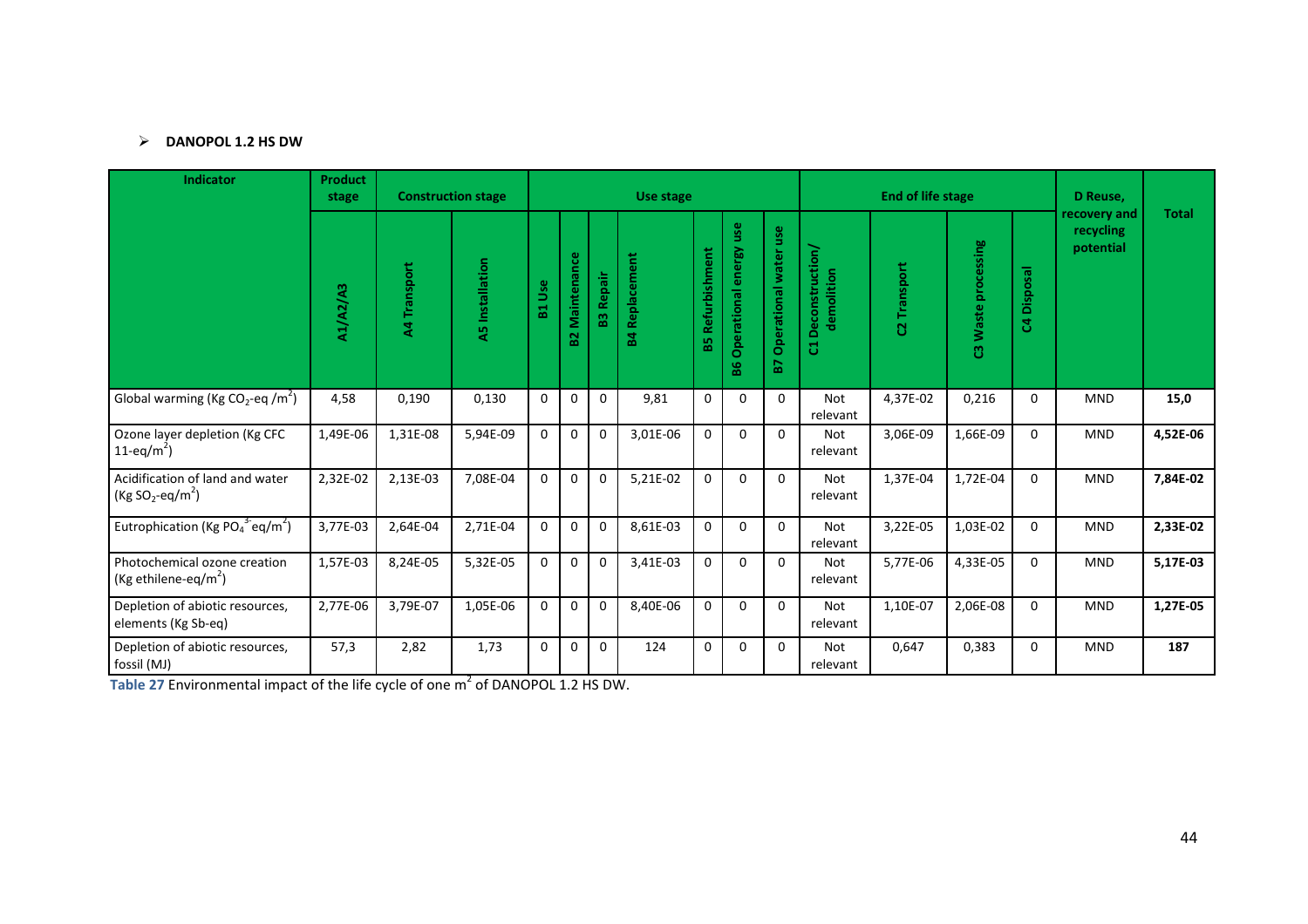| Indicator                                                                                                                            | <b>Product</b><br>stage |              | <b>Construction stage</b> |               |                       |                  | Use stage             |                         |                              |                                 |                                  | <b>End of life stage</b> |                        |                | D Reuse,                                  |              |
|--------------------------------------------------------------------------------------------------------------------------------------|-------------------------|--------------|---------------------------|---------------|-----------------------|------------------|-----------------------|-------------------------|------------------------------|---------------------------------|----------------------------------|--------------------------|------------------------|----------------|-------------------------------------------|--------------|
|                                                                                                                                      | A1/A2/A3                | A4 Transport | <b>A5</b> Installation    | <b>B1 Use</b> | <b>B2 Maintenance</b> | <b>B3 Repair</b> | <b>B4 Replacement</b> | <b>B5 Refurbishment</b> | Operational energy use<br>98 | <b>B7 Operational water use</b> | C1 Deconstruction/<br>demolition | C2 Transport             | Waste processing<br>ၛၟ | Disposal<br>\$ | recovery<br>and<br>recycling<br>potential | <b>Total</b> |
| Use of renewable primary energy excluding renewable<br>primary energy resources used as raw materials (MJ/m2)                        | 0.144                   | $\Omega$     | $\Omega$                  | $\mathbf 0$   | $\Omega$              | $\mathbf 0$      | 0,287                 | $\mathbf 0$             | $\mathbf 0$                  | $\Omega$                        | <b>Not</b><br>relevant           | $\Omega$                 | $\Omega$               | $\Omega$       | <b>MND</b>                                | 0,431        |
| Use of renewable primary energy resources used as raw<br>materials (MJ/m2)                                                           | $\mathbf 0$             | $\mathbf 0$  | $\mathbf{0}$              | $\mathbf 0$   | $\mathbf 0$           | $\mathbf 0$      | $\Omega$              | $\mathbf 0$             | $\mathbf 0$                  | $\mathbf 0$                     | Not<br>relevant                  | $\Omega$                 | $\Omega$               | $\Omega$       | <b>MND</b>                                | $\mathbf 0$  |
| Total use of renewable primary energy resources (primary<br>energy and primary energy resources used as raw<br>materials)(MJ/m2)     | 0,144                   | $\mathbf{0}$ | $\Omega$                  | $\Omega$      | $\Omega$              | $\Omega$         | 0,287                 | $\Omega$                | $\Omega$                     | $\Omega$                        | <b>Not</b><br>relevant           | $\Omega$                 | $\Omega$               | $\Omega$       | <b>MND</b>                                | 0,431        |
| Use of non-renewable primary energy excluding non-<br>renewable primary energy resources used as raw materials<br>(MJ/m2)            | 25,0                    | 2,82         | 1,73                      | $\Omega$      | $\Omega$              | $\Omega$         | 50.0                  | $\Omega$                | $\Omega$                     | $\Omega$                        | <b>Not</b><br>relevant           | 0,647                    | 0.647                  | $\Omega$       | <b>MND</b>                                | 80,8         |
| Use of non-renewable primary energy resources used as<br>raw materials (MJ/m2)                                                       | 32,3                    | $\mathbf 0$  | $\Omega$                  | $\Omega$      | $\Omega$              | $\Omega$         | 64,6                  | $\mathbf 0$             | $\mathbf 0$                  | $\mathbf 0$                     | Not<br>relevant                  | $\Omega$                 | $\Omega$               | $\Omega$       | <b>MND</b>                                | 97,0         |
| Total use of non-renewable primary energy resources<br>(primary energy and primary energy resources used as raw<br>materials)(MJ/m2) | 57,3                    | 2,82         | 1,73                      | $\Omega$      | $\Omega$              | $\Omega$         | 115                   | $\Omega$                | $\mathbf 0$                  | $\Omega$                        | <b>Not</b><br>relevant           | 0.647                    | 0.647                  | $\Omega$       | <b>MND</b>                                | 178          |
| Use of secondary material (Kg/m2)                                                                                                    | 5,00E-02                | $\mathbf 0$  | $\mathbf 0$               | $\mathbf 0$   | $\mathbf 0$           | $\mathbf 0$      | 0.100                 | $\mathbf 0$             | $\mathbf 0$                  | $\mathbf 0$                     | <b>Not</b><br>relevant           | $\Omega$                 | 0                      | $\Omega$       | <b>MND</b>                                | 0,150        |
| Use of renewable secondary fuels (MJ/m2)                                                                                             | $\mathbf 0$             | $\mathbf 0$  | $\mathbf{0}$              | $\mathbf 0$   | $\mathbf 0$           | $\mathbf 0$      | $\Omega$              | $\mathbf{0}$            | $\mathbf 0$                  | $\mathbf 0$                     | <b>Not</b><br>relevant           | $\Omega$                 | 0                      | $\mathbf{0}$   | <b>MND</b>                                | $\mathbf 0$  |
| Use of renewable secondary fuels (MJ/m2)                                                                                             | $\Omega$                | $\mathbf 0$  | $\Omega$                  | $\Omega$      | $\Omega$              | $\Omega$         | $\Omega$              | $\Omega$                | $\mathbf 0$                  | $\Omega$                        | <b>Not</b><br>relevant           | $\Omega$                 | $\Omega$               | $\Omega$       | <b>MND</b>                                | $\mathbf{0}$ |
| Use of net fresh water (m3/m2)                                                                                                       | 3,53E+06                | 2,02E+05     | 7,15E+05                  | $\Omega$      | $\Omega$              | 0                | 8,89E+06              | $\Omega$                | $\mathbf 0$                  | $\Omega$                        | <b>Not</b><br>relevant           | 3,36E<br>$+04$           | $3,36E+$<br>04         | $\Omega$       | <b>MND</b>                                | 1,34E+07     |

**Table 28** Use of natural resources of the life cycle of one m<sup>2</sup> of DANOPOL 1.2 HS DW.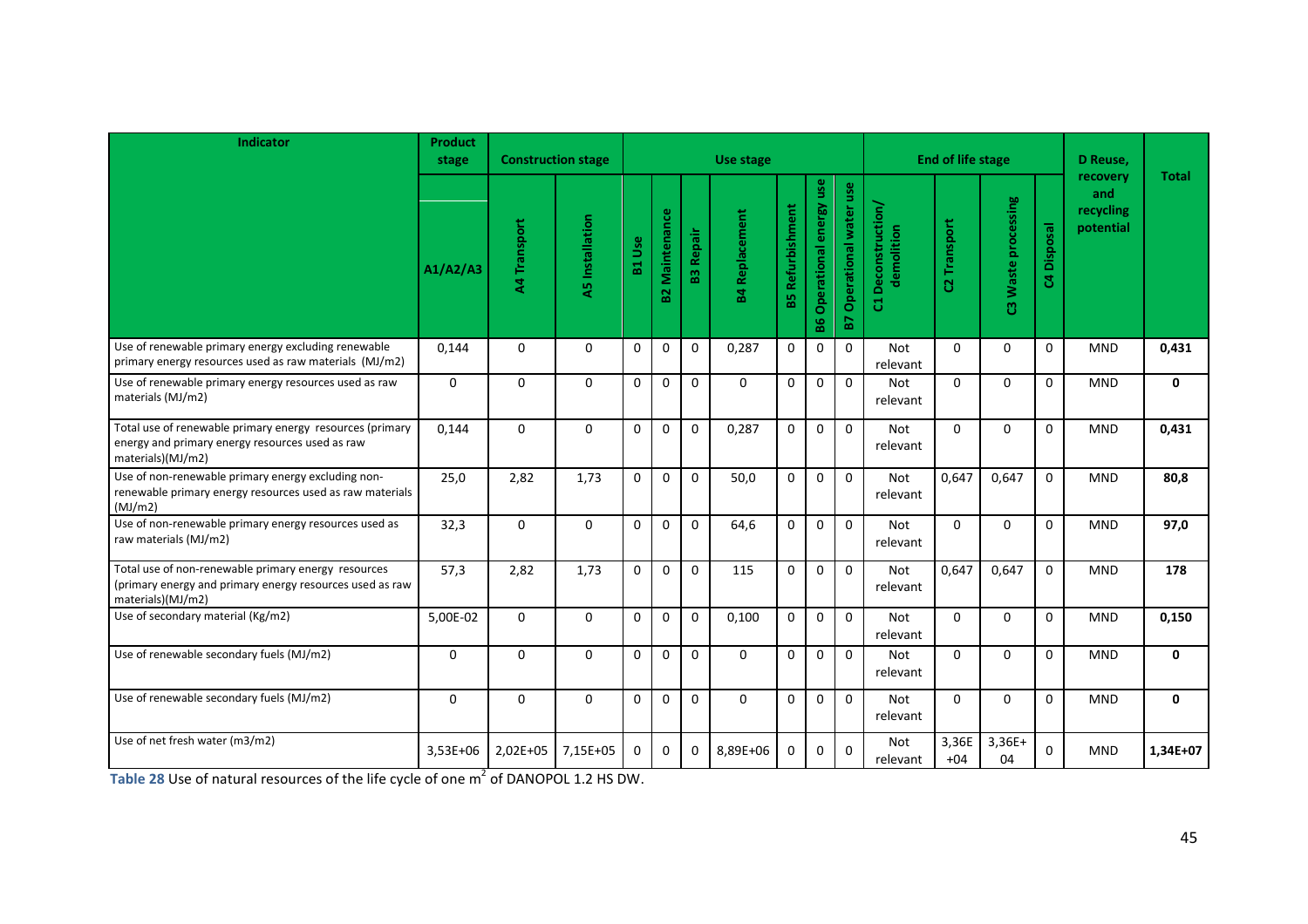|                                                           | <b>Product</b><br>stage | <b>Construction stage</b> |                        |                |                    |                  | Use stage             |                    |                              |                             |                                  | <b>End of life stage</b> |                     |                |                                                       |              |
|-----------------------------------------------------------|-------------------------|---------------------------|------------------------|----------------|--------------------|------------------|-----------------------|--------------------|------------------------------|-----------------------------|----------------------------------|--------------------------|---------------------|----------------|-------------------------------------------------------|--------------|
| Indicator                                                 | A1/A2/A3                | A4 Transport              | <b>A5</b> Installation | <b>Se</b><br>룲 | Maintenance<br>ន្ល | <b>B3 Repair</b> | <b>B4 Replacement</b> | Refurbishment<br>ѩ | Operational energy use<br>86 | Operational water use<br>29 | C1 Deconstruction/<br>demolition | C2 Transport             | C3 Waste processing | Disposal<br>\$ | D Reuse,<br>recovery<br>and<br>recycling<br>potential | <b>Total</b> |
| Hazardous waste disposed (Kg/m <sup>2</sup> )             | $4,52E-05$              | 3,23E-06                  | $5,62E-06$             | $\mathbf{0}$   | $\mathbf 0$        | $\Omega$         | 1,08E-04              | $\mathbf 0$        | $\mathbf 0$                  | $\mathbf 0$                 | $\overline{0}$                   | 7,60E-07                 | 4,46E-07            | $\Omega$       | <b>MND</b>                                            | 1,63E-04     |
| Non-hazardous waste disposed<br>(Kg/m <sup>2</sup> )      | 0,526                   | 0,141                     | 3,37E-02               | $\mathbf{0}$   | $\mathbf 0$        | $\Omega$         | 1,40                  | $\Omega$           | $\mathbf 0$                  | $\mathbf 0$                 | $\overline{0}$                   | 3,73E-02                 | 3,68                | $\Omega$       | <b>MND</b>                                            | 5,82         |
| Radioactive waste disposed ( $\text{Kg/m}^2$ )            | 5,95E-05                | 1,61E-05                  | 5,08E-06               | $\mathbf 0$    | $\mathbf 0$        | $\Omega$         | 1,61E-04              | $\Omega$           | $\mathbf 0$                  | $\mathbf 0$                 | $\mathbf 0$                      | 3,76E-06                 | 2,05E-06            | $\Omega$       | <b>MND</b>                                            | 2,48E-04     |
| Materials for reuse ( $\text{Kg/m}^2$ )                   | $\Omega$                | $\mathbf 0$               | $\Omega$               | $\mathbf 0$    | $\mathbf 0$        | $\Omega$         | $\Omega$              | $\Omega$           | $\mathbf 0$                  | $\mathbf 0$                 | $\mathbf{0}$                     | $\Omega$                 | $\Omega$            | $\mathbf 0$    | <b>MND</b>                                            | 0            |
| Materials for recycling ( $\text{Kg/m}^2$ )               | 1,58E-05                | $\mathbf 0$               | 5,21E-02               | $\mathbf 0$    | $\mathbf 0$        | $\Omega$         | 0,104                 | $\Omega$           | $\mathbf 0$                  | $\mathbf 0$                 | $\mathbf 0$                      | $\Omega$                 | 0                   | $\Omega$       | <b>MND</b>                                            | 0,156        |
| Materials for energy valorisation<br>(Kg/m <sup>2</sup> ) | $\Omega$                | $\Omega$                  | $\Omega$               | $\Omega$       | $\Omega$           | ∩                | $\Omega$              | $\Omega$           | $\Omega$                     | $\Omega$                    | $\Omega$                         | $\Omega$                 | 0                   | $\Omega$       | <b>MND</b>                                            | 0            |

Table 29 Other Environmental information of the life cycle of one m<sup>2</sup> of DANOPOL 1.2 HS DW.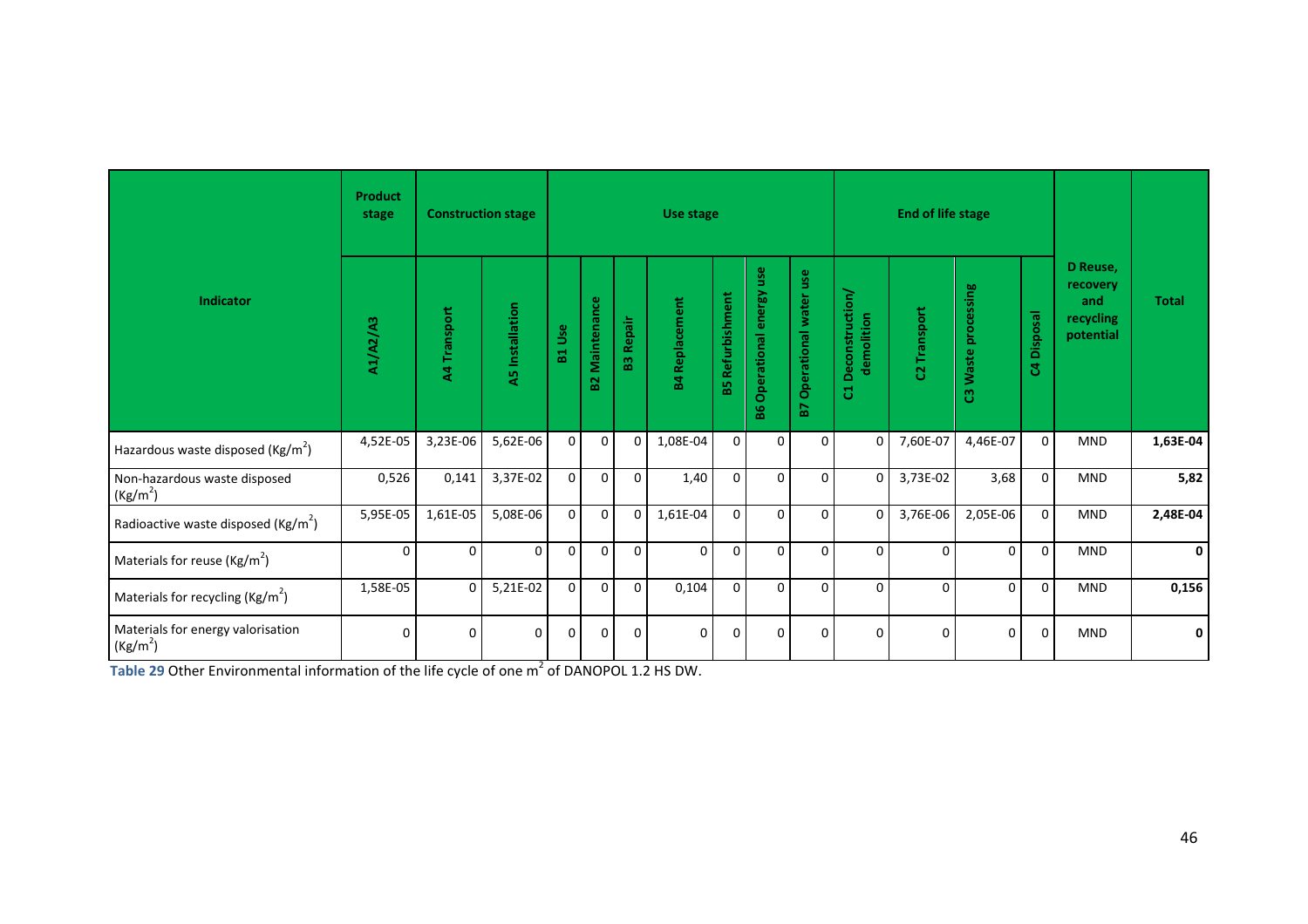# **DANOPOL 1.5 FV AND DANOPOL 1.5 FV NI**

| <b>Indicator</b>                                                                                               | <b>Product</b><br>stage |              | <b>Construction stage</b> |               |                   |                  | Use stage             |                         |                              |                             |                                    | <b>End of life stage</b> |                     |             | D Reuse,                               |              |
|----------------------------------------------------------------------------------------------------------------|-------------------------|--------------|---------------------------|---------------|-------------------|------------------|-----------------------|-------------------------|------------------------------|-----------------------------|------------------------------------|--------------------------|---------------------|-------------|----------------------------------------|--------------|
|                                                                                                                | A1/A2/A3                | A4 Transport | <b>A5</b> Installation    | <b>B1 Use</b> | Maintenance<br>82 | <b>B3 Repair</b> | <b>B4 Replacement</b> | <b>B5 Refurbishment</b> | Operational energy use<br>86 | Operational water use<br>P. | Deconstruction/<br>demolition<br>ದ | C2 Transport             | C3 Waste processing | C4 Disposal | recovery and<br>recycling<br>potential | <b>Total</b> |
| Global warming (Kg CO <sub>2</sub> -eq /m <sup>2</sup> )                                                       | 5,43                    | 0,272        | 0,132                     | $\mathbf 0$   | $\mathbf 0$       | $\mathbf 0$      | 11,7                  | $\mathbf 0$             | $\mathbf 0$                  | $\Omega$                    | <b>Not</b><br>relevant             | 5,21E-02                 | 0,243               | $\mathbf 0$ | <b>MND</b>                             | 17,8         |
| Ozone layer depletion (Kg CFC<br>11-eq/m <sup>2</sup> )                                                        | 1,85E-06                | 1,81E-08     | 6,02E-09                  | $\Omega$      | $\mathbf 0$       | $\mathbf 0$      | 3,75E-06              | $\Omega$                | $\Omega$                     | $\Omega$                    | <b>Not</b><br>relevant             | 3,65E-09                 | 1,76E-09            | $\mathbf 0$ | <b>MND</b>                             | 5,63E-06     |
| Acidification of land and water<br>(Kg SO <sub>2</sub> -eq/m <sup>2</sup> )                                    | 2,78E-02                | 4,14E-03     | 7,18E-04                  | $\mathbf 0$   | $\mathbf 0$       | $\mathbf 0$      | 6,53E-02              | $\mathbf{0}$            | $\Omega$                     | $\Omega$                    | <b>Not</b><br>relevant             | 1,63E-04                 | 1,93E-04            | $\mathbf 0$ | <b>MND</b>                             | 9,84E-02     |
| Eutrophication (Kg PO <sub>4</sub> <sup>3-</sup> eq/m <sup>2</sup> )                                           | 4,43E-03                | 4,60E-04     | 2,75E-04                  | $\mathbf 0$   | $\mathbf 0$       | $\mathbf 0$      | 1,03E-02              | $\mathbf 0$             | $\mathbf 0$                  | $\Omega$                    | <b>Not</b><br>relevant             | 3,84E-05                 | 1,14E-02            | $\mathbf 0$ | <b>MND</b>                             | 2,69E-02     |
| Photochemical ozone creation<br>(Kg ethilene-eq/m <sup>2</sup> )                                               | 1,89E-03                | 1,58E-04     | 5,39E-05                  | $\Omega$      | $\mathbf 0$       | $\mathbf 0$      | 4,20E-03              | $\Omega$                | $\mathbf{0}$                 | $\Omega$                    | <b>Not</b><br>relevant             | 6,87E-06                 | 4,86E-05            | $\Omega$    | <b>MND</b>                             | 6,36E-03     |
| Depletion of abiotic resources,<br>elements (Kg Sb-eq)                                                         | 2,13E-06                | 3,77E-07     | 1,07E-06                  | $\mathbf 0$   | $\mathbf 0$       | $\mathbf 0$      | 7,15E-06              | $\mathbf 0$             | $\mathbf 0$                  | $\Omega$                    | Not<br>relevant                    | 1,31E-07                 | 2,14E-08            | $\mathbf 0$ | <b>MND</b>                             | 1,09E-05     |
| Depletion of abiotic resources,<br>fossil (MJ)                                                                 | 64,0                    | 3,96         | 1,75                      | $\mathbf{0}$  | $\mathbf 0$       | $\mathbf 0$      | 139                   | $\mathbf 0$             | $\Omega$                     | $\Omega$                    | <b>Not</b><br>relevant             | 0,772                    | 0,405               | $\mathbf 0$ | <b>MND</b>                             | 210          |
| Table 30 Environmental impact of the life cycle of one m <sup>2</sup> of DANOPOL 1.5 FV and DANOPOL 1.5 FV NI. |                         |              |                           |               |                   |                  |                       |                         |                              |                             |                                    |                          |                     |             |                                        |              |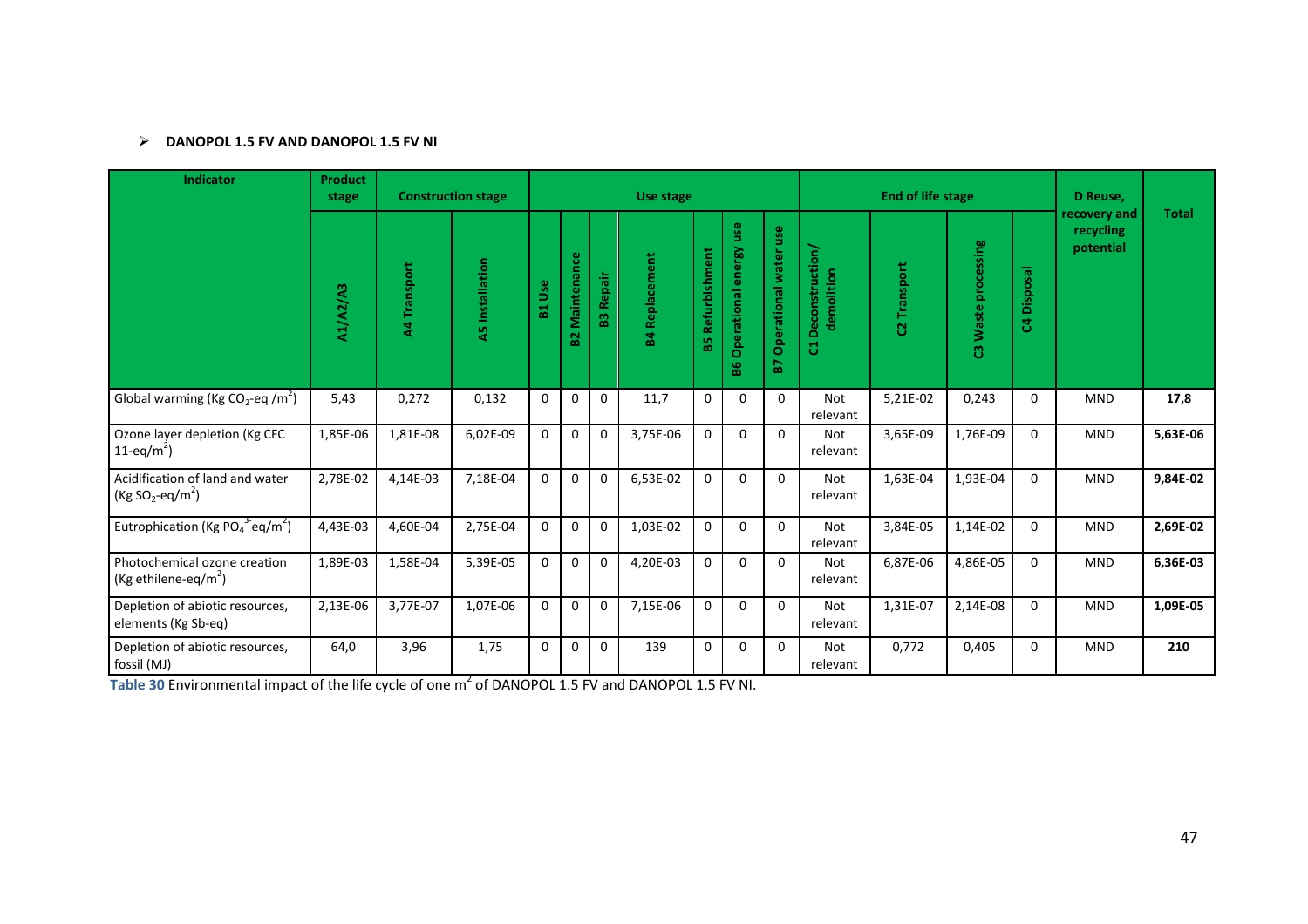| Indicator                                                                                                                            | <b>Product</b><br>stage |                     | <b>Construction stage</b> |               |                       |                  | Use stage             |                         |                              |                                 |                                  | <b>End of life stage</b> |                        |                | D Reuse,                                  |              |
|--------------------------------------------------------------------------------------------------------------------------------------|-------------------------|---------------------|---------------------------|---------------|-----------------------|------------------|-----------------------|-------------------------|------------------------------|---------------------------------|----------------------------------|--------------------------|------------------------|----------------|-------------------------------------------|--------------|
|                                                                                                                                      | A1/A2/A3                | A4 Transport        | <b>A5</b> Installation    | <b>B1 Use</b> | <b>B2 Maintenance</b> | <b>B3 Repair</b> | <b>B4 Replacement</b> | <b>B5 Refurbishment</b> | Operational energy use<br>98 | <b>B7 Operational water use</b> | C1 Deconstruction/<br>demolition | C2 Transport             | Waste processing<br>ၛၟ | Disposal<br>\$ | recovery<br>and<br>recycling<br>potential | <b>Total</b> |
| Use of renewable primary energy excluding renewable<br>primary energy resources used as raw materials (MJ/m2)                        | 0.180                   | $\Omega$            | $\Omega$                  | $\mathbf 0$   | $\Omega$              | $\mathbf 0$      | 0,359                 | $\mathbf 0$             | $\mathbf 0$                  | $\Omega$                        | <b>Not</b><br>relevant           | $\Omega$                 | $\Omega$               | $\Omega$       | <b>MND</b>                                | 0,539        |
| Use of renewable primary energy resources used as raw<br>materials (MJ/m2)                                                           | $\mathbf 0$             | 0                   | $\mathbf{0}$              | $\mathbf 0$   | $\mathbf 0$           | $\mathbf 0$      | $\Omega$              | $\mathbf 0$             | $\mathbf 0$                  | $\mathbf 0$                     | Not<br>relevant                  | $\Omega$                 | $\Omega$               | 0              | <b>MND</b>                                | $\mathbf 0$  |
| Total use of renewable primary energy resources (primary<br>energy and primary energy resources used as raw<br>materials)(MJ/m2)     | 0,180                   | $\mathbf{0}$        | $\Omega$                  | $\Omega$      | $\Omega$              | $\Omega$         | 0,359                 | $\Omega$                | $\Omega$                     | $\Omega$                        | <b>Not</b><br>relevant           | $\Omega$                 | $\Omega$               | $\Omega$       | <b>MND</b>                                | 0,539        |
| Use of non-renewable primary energy excluding non-<br>renewable primary energy resources used as raw materials<br>(MJ/m2)            | 25,9                    | 3,96                | 1,75                      | $\Omega$      | $\Omega$              | $\Omega$         | 51,9                  | $\Omega$                | $\mathbf 0$                  | $\Omega$                        | <b>Not</b><br>relevant           | 0,772                    | 0,405                  | $\Omega$       | <b>MND</b>                                | 84,7         |
| Use of non-renewable primary energy resources used as<br>raw materials (MJ/m2)                                                       | 38,1                    | $\mathbf 0$         | $\Omega$                  | $\Omega$      | $\Omega$              | $\mathbf 0$      | 76,1                  | $\mathbf 0$             | $\mathbf 0$                  | $\mathbf 0$                     | <b>Not</b><br>relevant           | $\Omega$                 | $\Omega$               | $\mathbf 0$    | <b>MND</b>                                | 114          |
| Total use of non-renewable primary energy resources<br>(primary energy and primary energy resources used as raw<br>materials)(MJ/m2) | 64,0                    | 3,96                | 1,75                      | $\mathbf 0$   | $\Omega$              | $\Omega$         | 128                   | $\Omega$                | $\mathbf 0$                  | $\Omega$                        | <b>Not</b><br>relevant           | 0,772                    | 0,405                  | $\Omega$       | <b>MND</b>                                | 199          |
| Use of secondary material (Kg/m2)                                                                                                    | 5,00E-02                | $\mathbf 0$         | $\mathbf 0$               | $\mathbf 0$   | $\mathbf 0$           | $\mathbf 0$      | 0.100                 | $\mathbf 0$             | $\mathbf 0$                  | $\mathbf 0$                     | <b>Not</b><br>relevant           | $\Omega$                 | 0                      | $\Omega$       | <b>MND</b>                                | 0,150        |
| Use of renewable secondary fuels (MJ/m2)                                                                                             | $\mathbf 0$             | $\mathbf 0$         | $\mathbf{0}$              | $\mathbf 0$   | $\mathbf 0$           | $\mathbf 0$      | $\mathbf 0$           | $\mathbf{0}$            | $\mathbf 0$                  | $\mathbf 0$                     | Not<br>relevant                  | $\Omega$                 | 0                      | $\mathbf{0}$   | <b>MND</b>                                | $\mathbf 0$  |
| Use of renewable secondary fuels (MJ/m2)                                                                                             | $\Omega$                | $\Omega$            | $\Omega$                  | $\Omega$      | $\Omega$              | $\Omega$         | $\Omega$              | $\Omega$                | $\mathbf 0$                  | $\Omega$                        | <b>Not</b><br>relevant           | $\Omega$                 | $\Omega$               | $\Omega$       | <b>MND</b>                                | $\mathbf{0}$ |
| Use of net fresh water (m3/m2)                                                                                                       |                         | $4,03E+06$ 3,02E+05 | 7,25E+05                  | $\Omega$      | $\Omega$              | $\mathbf 0$      | 1,01E+07              | $\mathbf 0$             | $\mathbf 0$                  | $\mathbf 0$                     | Not<br>relevant                  | 4,01E<br>$+04$           | $4,54E+$<br>04         | $\Omega$       | <b>MND</b>                                | 1,53E+07     |

**Table 31** Use of natural resources of the life cycle of one  $m^2$  of DANOPOL 1.5 FV and DANOPOL 1.5 FV NI.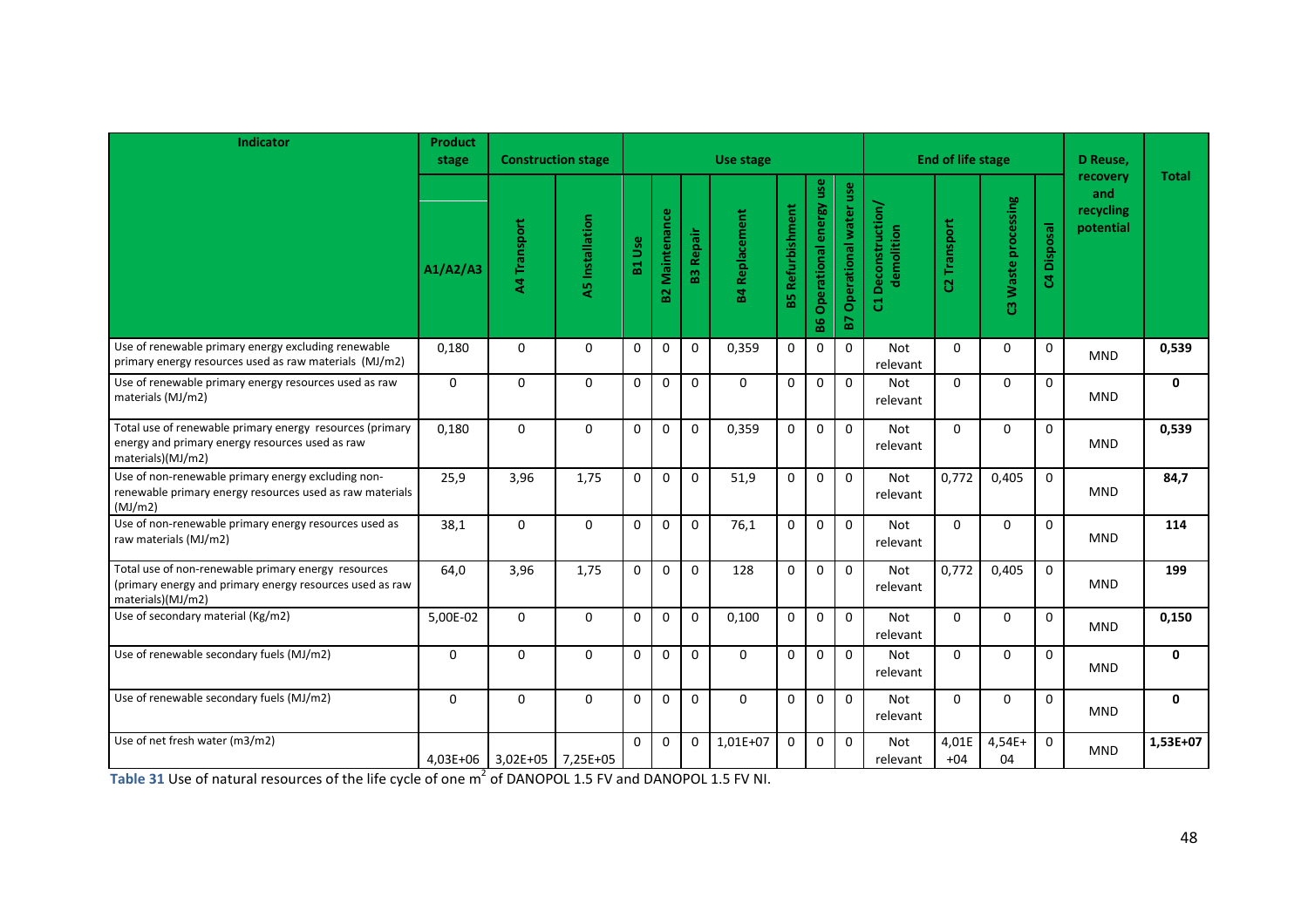|                                                           | <b>Product</b><br>stage | <b>Construction stage</b> |                        |              |                               |                  | Use stage             |                    |                                 |                                   |                                    | <b>End of life stage</b> |                     |                                            |                                                    |              |
|-----------------------------------------------------------|-------------------------|---------------------------|------------------------|--------------|-------------------------------|------------------|-----------------------|--------------------|---------------------------------|-----------------------------------|------------------------------------|--------------------------|---------------------|--------------------------------------------|----------------------------------------------------|--------------|
| Indicator                                                 | A1/A2/A3                | A4 Transport              | <b>A5</b> Installation | <b>B1Use</b> | Maintenance<br>B <sub>2</sub> | <b>B3 Repair</b> | <b>34 Replacement</b> | Refurbishment<br>ѩ | use<br>Operational energy<br>86 | use<br>water<br>Operational<br>B7 | Deconstruction/<br>demolition<br>đ | 2 Transport              | C3 Waste processing | <b>Disposal</b><br>$\overline{\mathbf{S}}$ | D Reuse,<br>recovery and<br>recycling<br>potential | <b>Total</b> |
| Hazardous waste disposed (Kg/m <sup>2</sup> )             | 2,24E-05                | 4,33E-06                  | 5,70E-06               | $\mathbf 0$  | $\mathbf 0$                   | $\mathbf 0$      | 6,49E-05              | $\mathbf 0$        | $\mathbf 0$                     | $\mathbf{0}$                      | $\mathbf 0$                        | 9,06E-07                 | 4,67E-07            | $\mathbf 0$                                | <b>MND</b>                                         | 9,87E-05     |
| Non-hazardous waste disposed<br>(Kg/m <sup>2</sup> )      | 0,624                   | 0,133                     | 3,42E-02               | $\mathbf 0$  | $\mathbf 0$                   | $\Omega$         | 1,58                  | $\Omega$           | $\mathbf 0$                     | $\Omega$                          | $\mathbf 0$                        | 4,45E-02                 | 4,36                | $\Omega$                                   | <b>MND</b>                                         | 6,78         |
| Radioactive waste disposed (Kg/m <sup>2</sup> )           | 6,78E-05                | 2,24E-05                  | 5,15E-06               | $\mathbf 0$  | $\mathbf 0$                   | $\mathbf 0$      | 1,91E-04              | $\Omega$           | $\Omega$                        | $\Omega$                          | $\Omega$                           | 4,48E-06                 | 2,17E-06            | $\mathbf 0$                                | <b>MND</b>                                         | 2,93E-04     |
| Materials for reuse ( $\text{Kg/m}^2$ )                   | $\Omega$                | $\Omega$                  | $\Omega$               | $\Omega$     | $\Omega$                      | $\Omega$         | 0                     | $\Omega$           | $\Omega$                        | $\Omega$                          | $\Omega$                           | $\Omega$                 | $\Omega$            | $\Omega$                                   | <b>MND</b>                                         | 0            |
| Materials for recycling ( $\text{Kg/m}^2$ )               | 1,58E-05                | 0                         | 5,21E-02               | $\mathbf{0}$ | $\mathbf{0}$                  | $\Omega$         | 0,104                 | $\Omega$           | $\Omega$                        | $\Omega$                          | $\Omega$                           | $\Omega$                 | $\Omega$            | $\Omega$                                   | <b>MND</b>                                         | 0,156        |
| Materials for energy valorisation<br>(Kg/m <sup>2</sup> ) | $\Omega$                | 0                         | $\mathbf 0$            | $\mathbf 0$  | $\mathbf 0$                   | $\Omega$         | 0                     | $\Omega$           | 0                               | $\Omega$                          | $\Omega$                           | $\mathbf 0$              | $\mathbf 0$         | $\Omega$                                   | <b>MND</b>                                         | 0            |

**Table 32 Other Environmental information of the life cycle of one m<sup>2</sup> of DANOPOL 1.5 FV and DANOPOL 1.5 FV NI.**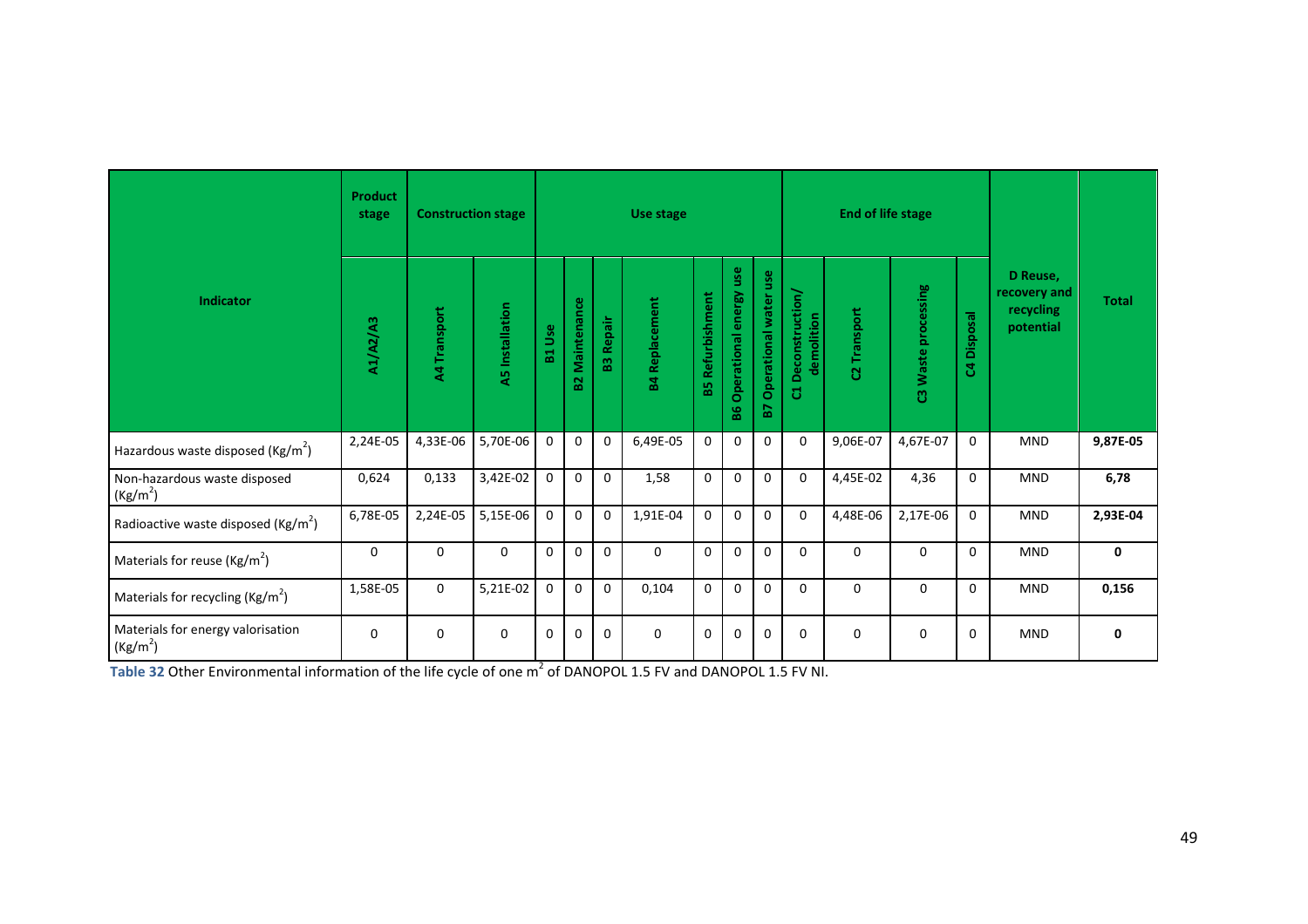# **DANOPOL HS 1.5 (1,06X20) AND HS 1.5 (1,06X20) DARK GREY**

| Indicator                                                            | <b>Product</b><br>stage |              | <b>Construction stage</b> |              |                   |              | <b>Use stage</b>      |                     |                                 |                                |                                    | <b>End of life stage</b> |                     |                       | D Reuse,                               |              |
|----------------------------------------------------------------------|-------------------------|--------------|---------------------------|--------------|-------------------|--------------|-----------------------|---------------------|---------------------------------|--------------------------------|------------------------------------|--------------------------|---------------------|-----------------------|----------------------------------------|--------------|
|                                                                      | A1/A2/A3                | A4 Transport | A5 Installation           | Use<br>E.    | Maintenance<br>82 | Repair<br>23 | <b>B4 Replacement</b> | Refurbishment<br>59 | use<br>Operational energy<br>98 | use<br>Operational water<br>P. | Deconstruction/<br>demolition<br>ដ | <b>C2</b> Transport      | C3 Waste processing | Disposal<br>$\bar{5}$ | recovery and<br>recycling<br>potential | <b>Total</b> |
| Global warming (Kg CO <sub>2</sub> -eq /m <sup>2</sup> )             | 5,64                    | 0,295        | 0,293                     | $\mathbf{0}$ | $\mathbf 0$       | $\mathbf 0$  | 12,4                  | $\mathbf 0$         | $\Omega$                        | $\Omega$                       | Not<br>relevant                    | 5,24E-02                 | 0,264               | $\Omega$              | <b>MND</b>                             | 19,0         |
| Ozone layer depletion (Kg CFC<br>$11 - eq/m^2$                       | 1,85E-06                | 2,15E-08     | 1,27E-08                  | $\mathbf{0}$ | $\mathbf 0$       | $\mathbf 0$  | 3,78E-06              | $\mathbf 0$         | $\Omega$                        | $\Omega$                       | <b>Not</b><br>relevant             | 3,67E-09                 | 1,88E-09            | $\Omega$              | MND                                    | 5,67E-06     |
| Acidification of land and water<br>$(Kg SO2-eq/m2)$                  | 2,86E-02                | 9,93E-04     | 1,68E-03                  | $\Omega$     | $\mathbf 0$       | $\mathbf 0$  | 6,25E-02              | $\mathbf{0}$        | $\Omega$                        | $\Omega$                       | <b>Not</b><br>relevant             | 1,64E-04                 | 2,03E-04            | $\Omega$              | MND                                    | 9,41E-02     |
| Eutrophication (Kg PO <sub>4</sub> <sup>3-</sup> eq/m <sup>2</sup> ) | 4,60E-03                | 2,37E-04     | 5,73E-04                  | $\mathbf{0}$ | $\mathbf 0$       | $\mathbf 0$  | 1,08E-02              | $\Omega$            | $\Omega$                        | $\Omega$                       | <b>Not</b><br>relevant             | 3,86E-05                 | 1,26E-02            | $\Omega$              | <b>MND</b>                             | 2,89E-02     |
| Photochemical ozone creation<br>(Kg ethilene-eq/m <sup>2</sup> )     | 1,94E-03                | 4,27E-05     | 1,16E-04                  | $\Omega$     | $\mathbf 0$       | $\mathbf 0$  | 4,20E-03              | $\mathbf{0}$        | $\Omega$                        | $\Omega$                       | Not<br>relevant                    | 6,91E-06                 | 5,26E-05            | $\Omega$              | <b>MND</b>                             | 6,36E-03     |
| Depletion of abiotic resources,<br>elements (Kg Sb-eq)               | 3,07E-06                | 9,28E-07     | 4,43E-06                  | $\mathbf{0}$ | $\mathbf 0$       | $\mathbf 0$  | 1,68E-05              | $\mathbf 0$         | $\mathbf 0$                     | $\Omega$                       | <b>Not</b><br>relevant             | 1,32E-07                 | 2,34E-08            | $\Omega$              | <b>MND</b>                             | 2,54E-05     |
| Depletion of abiotic resources,<br>fossil (MJ)                       | 69,6                    | 4,53         | 3,85                      | $\Omega$     | $\mathbf 0$       | $\Omega$     | 156                   | $\mathbf 0$         | $\Omega$                        | $\Omega$                       | <b>Not</b><br>relevant             | 0,776                    | 0,432               | $\Omega$              | <b>MND</b>                             | 235          |

**Table 33** Environmental impact of the life cycle of one m<sup>2</sup> of DANOPOL HS 1.5 (1,06X20) and HS 1.5 (1,06X20) Dark Grey.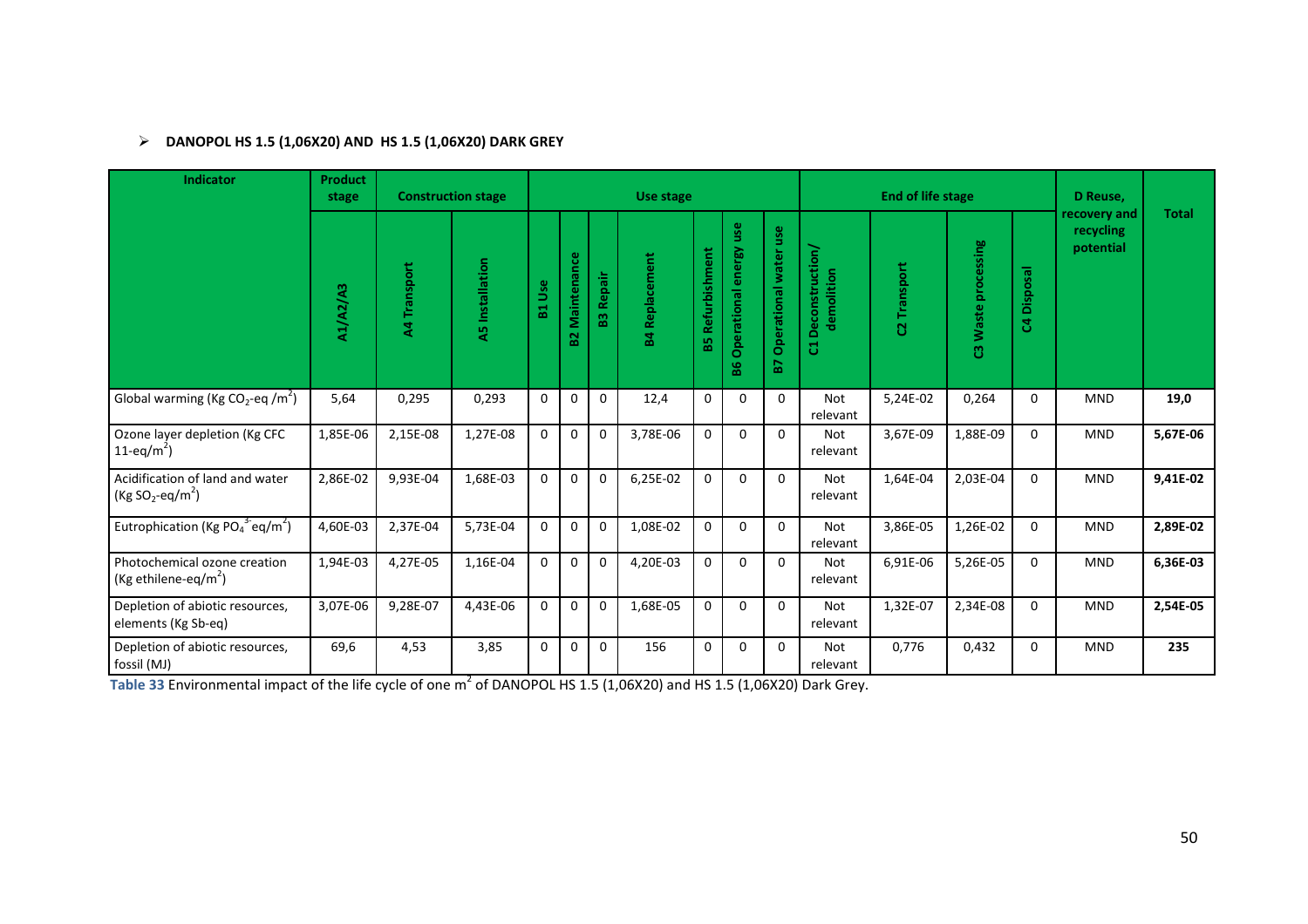| Indicator                                                                                                                            | <b>Product</b><br>stage |                            | <b>Construction stage</b> |               |                       |                  | Use stage             |                         |                              |                                 |                                  | <b>End of life stage</b> |                     |                | D Reuse,                                  |              |
|--------------------------------------------------------------------------------------------------------------------------------------|-------------------------|----------------------------|---------------------------|---------------|-----------------------|------------------|-----------------------|-------------------------|------------------------------|---------------------------------|----------------------------------|--------------------------|---------------------|----------------|-------------------------------------------|--------------|
|                                                                                                                                      | A1/A2/A3                | A4 Transport               | <b>A5</b> Installation    | <b>B1 Use</b> | <b>B2 Maintenance</b> | <b>B3 Repair</b> | <b>B4 Replacement</b> | <b>B5 Refurbishment</b> | Operational energy use<br>98 | <b>B7 Operational water use</b> | C1 Deconstruction/<br>demolition | C2 Transport             | C3 Waste processing | Disposal<br>\$ | recovery<br>and<br>recycling<br>potential | <b>Total</b> |
| Use of renewable primary energy excluding renewable<br>primary energy resources used as raw materials (MJ/m2)                        | 0.180                   | $\Omega$                   | $\Omega$                  | $\mathbf 0$   | $\Omega$              | $\mathbf 0$      | 0,359                 | $\mathbf 0$             | $\mathbf 0$                  | $\Omega$                        | Not<br>relevant                  | $\Omega$                 | $\Omega$            | $\Omega$       | <b>MND</b>                                | 0,539        |
| Use of renewable primary energy resources used as raw<br>materials (MJ/m2)                                                           | $\mathbf 0$             | 0                          | $\mathbf{0}$              | $\mathbf 0$   | $\mathbf 0$           | $\mathbf 0$      | $\Omega$              | $\mathbf 0$             | $\mathbf 0$                  | $\mathbf 0$                     | Not<br>relevant                  | $\Omega$                 | $\Omega$            | 0              | <b>MND</b>                                | $\mathbf 0$  |
| Total use of renewable primary energy resources (primary<br>energy and primary energy resources used as raw<br>materials)(MJ/m2)     | 0,180                   | $\mathbf{0}$               | $\Omega$                  | $\Omega$      | $\Omega$              | $\Omega$         | 0,359                 | $\Omega$                | $\Omega$                     | $\Omega$                        | <b>Not</b><br>relevant           | $\Omega$                 | $\Omega$            | $\Omega$       | <b>MND</b>                                | 0,539        |
| Use of non-renewable primary energy excluding non-<br>renewable primary energy resources used as raw materials<br>(MJ/m2)            | 29,7                    | 4,53                       | 3,85                      | $\Omega$      | $\Omega$              | $\Omega$         | 59,4                  | $\Omega$                | $\mathbf 0$                  | $\Omega$                        | <b>Not</b><br>relevant           | 0,776                    | 0,432               | $\Omega$       | <b>MND</b>                                | 98,6         |
| Use of non-renewable primary energy resources used as<br>raw materials (MJ/m2)                                                       | 39,9                    | $\mathbf 0$                | $\Omega$                  | $\Omega$      | $\Omega$              | $\mathbf 0$      | 79,8                  | $\mathbf 0$             | $\mathbf 0$                  | $\mathbf 0$                     | Not<br>relevant                  | $\Omega$                 | $\Omega$            | $\Omega$       | <b>MND</b>                                | 120          |
| Total use of non-renewable primary energy resources<br>(primary energy and primary energy resources used as raw<br>materials)(MJ/m2) | 69,6                    | 4,53                       | 3,85                      | $\Omega$      | $\Omega$              | $\Omega$         | 139                   | $\Omega$                | $\mathbf 0$                  | $\Omega$                        | <b>Not</b><br>relevant           | 0,776                    | 0,432               | $\Omega$       | <b>MND</b>                                | 218          |
| Use of secondary material (Kg/m2)                                                                                                    | 5,00E-02                | $\mathbf 0$                | $\mathbf 0$               | $\mathbf 0$   | $\mathbf 0$           | $\mathbf 0$      | 0.100                 | $\mathbf 0$             | $\mathbf 0$                  | $\mathbf 0$                     | <b>Not</b><br>relevant           | $\Omega$                 | 0                   | $\mathbf 0$    | <b>MND</b>                                | 0,150        |
| Use of renewable secondary fuels (MJ/m2)                                                                                             | $\mathbf 0$             | $\mathbf 0$                | $\mathbf{0}$              | $\mathbf 0$   | $\mathbf 0$           | $\mathbf 0$      | $\mathbf 0$           | $\mathbf{0}$            | $\mathbf 0$                  | $\mathbf 0$                     | Not<br>relevant                  | $\Omega$                 | 0                   | $\mathbf{0}$   | <b>MND</b>                                | $\mathbf 0$  |
| Use of renewable secondary fuels (MJ/m2)                                                                                             | $\Omega$                | $\Omega$                   | $\Omega$                  | $\Omega$      | $\Omega$              | $\Omega$         | $\Omega$              | $\Omega$                | $\mathbf 0$                  | $\Omega$                        | <b>Not</b><br>relevant           | $\Omega$                 | $\Omega$            | $\Omega$       | <b>MND</b>                                | $\mathbf{0}$ |
| Use of net fresh water (m3/m2)                                                                                                       |                         | 4,25E+06 2,83E+05 3,24E+06 |                           | $\Omega$      | $\Omega$              | $\mathbf 0$      | 1,55E+07              | $\mathbf 0$             | $\mathbf 0$                  | $\mathbf 0$                     | Not<br>relevant                  | 4,03E<br>$+04$           | $5,04E+$<br>04      | $\Omega$       | <b>MND</b>                                | 2,34E+07     |

**Table 34** Use of natural resources of the life cycle of one m<sup>2</sup> of DANOPOL HS 1.5 (1,06X20) and HS 1.5 (1,06X20) Dark Grey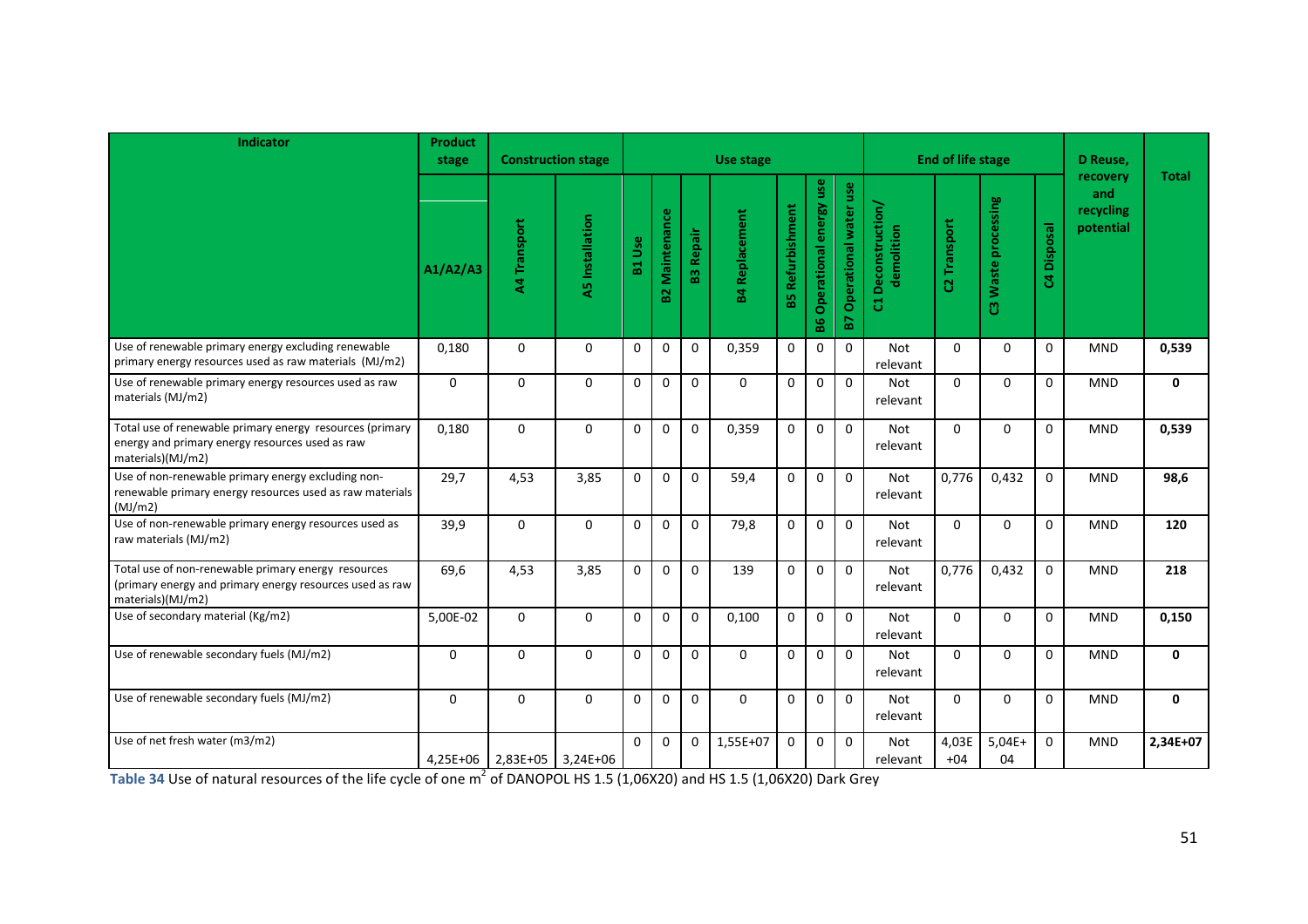|                                                           | <b>Product</b><br>stage |              | <b>Construction stage</b> |                 |                    |                  | Use stage             |                     |                              |                             |                                  | <b>End of life stage</b> |                     |                      |                                                    |              |
|-----------------------------------------------------------|-------------------------|--------------|---------------------------|-----------------|--------------------|------------------|-----------------------|---------------------|------------------------------|-----------------------------|----------------------------------|--------------------------|---------------------|----------------------|----------------------------------------------------|--------------|
| <b>Indicator</b>                                          | A1/A2/A3                | A4 Transport | <b>A5</b> Installation    | <b>Use</b><br>뷺 | Maintenance<br>ន្ល | <b>B3 Repair</b> | <b>B4 Replacement</b> | Refurbishment<br>85 | Operational energy use<br>86 | Operational water use<br>P. | C1 Deconstruction/<br>demolition | Transport<br>ន           | C3 Waste processing | <b>Disposal</b><br>3 | D Reuse,<br>recovery and<br>recycling<br>potential | <b>Total</b> |
| Hazardous waste disposed (Kg/m <sup>2</sup> )             | 4,90E-05                | 5,59E-06     | 1,07E-05                  | $\overline{0}$  | $\mathbf 0$        | $\mathbf 0$      | 1,31E-04              | $\mathbf 0$         | 0                            | $\mathbf 0$                 | $\mathbf 0$                      | 9,11E-07                 | 5,04E-07            | $\mathbf 0$          | <b>MND</b>                                         | 1,97E-04     |
| Non-hazardous waste disposed<br>(Kg/m <sup>2</sup> )      | 0,643                   | 0,360        | 0,160                     | $\Omega$        | $\mathbf 0$        | $\mathbf 0$      | 2,33                  | $\mathbf 0$         | 0                            | $\Omega$                    | $\mathbf 0$                      | 4,47E-02                 | 4,34                | 0                    | <b>MND</b>                                         | 7,88         |
| Radioactive waste disposed ( $\text{Kg/m}^2$ )            | 7,14E-05                | 2,64E-05     | 1,09E-05                  | $\overline{0}$  | $\mathbf 0$        | $\mathbf 0$      | 2,17E-04              | $\mathbf 0$         | 0                            | $\Omega$                    | $\mathbf 0$                      | 4,50E-06                 | 2,31E-06            | 0                    | <b>MND</b>                                         | 3,33E-04     |
| Materials for reuse ( $\text{Kg/m}^2$ )                   | $\mathbf 0$             | $\Omega$     | $\mathbf 0$               | 0               | $\Omega$           | $\mathbf 0$      | $\mathbf 0$           | $\mathbf 0$         | 0                            | $\Omega$                    | $\mathbf 0$                      | $\Omega$                 | $\Omega$            | $\mathbf 0$          | <b>MND</b>                                         | 0            |
| Materials for recycling ( $\text{Kg/m}^2$ )               | 1,58E-05                | $\mathbf 0$  | 5,21E-02                  | $\Omega$        | $\mathbf 0$        | $\Omega$         | 0,104                 | $\Omega$            | 0                            | $\mathbf 0$                 | $\mathbf 0$                      | $\Omega$                 | $\mathbf 0$         | $\mathbf{0}$         | <b>MND</b>                                         | 0,156        |
| Materials for energy valorisation<br>(Kg/m <sup>2</sup> ) | $\mathbf 0$             | $\mathbf 0$  | $\mathbf 0$               | 0               | $\overline{0}$     | $\mathbf 0$      | 0                     | $\Omega$            | 0                            | $\mathbf 0$                 | $\mathbf 0$                      | $\Omega$                 | $\mathbf 0$         | $\mathbf{0}$         | <b>MND</b>                                         | 0            |

**Table 35** Other Environmental information of the life cycle of one m<sup>2</sup> of DANOPOL HS 1.5 (1,06X20) and HS 1.5 (1,06X20) Dark Grey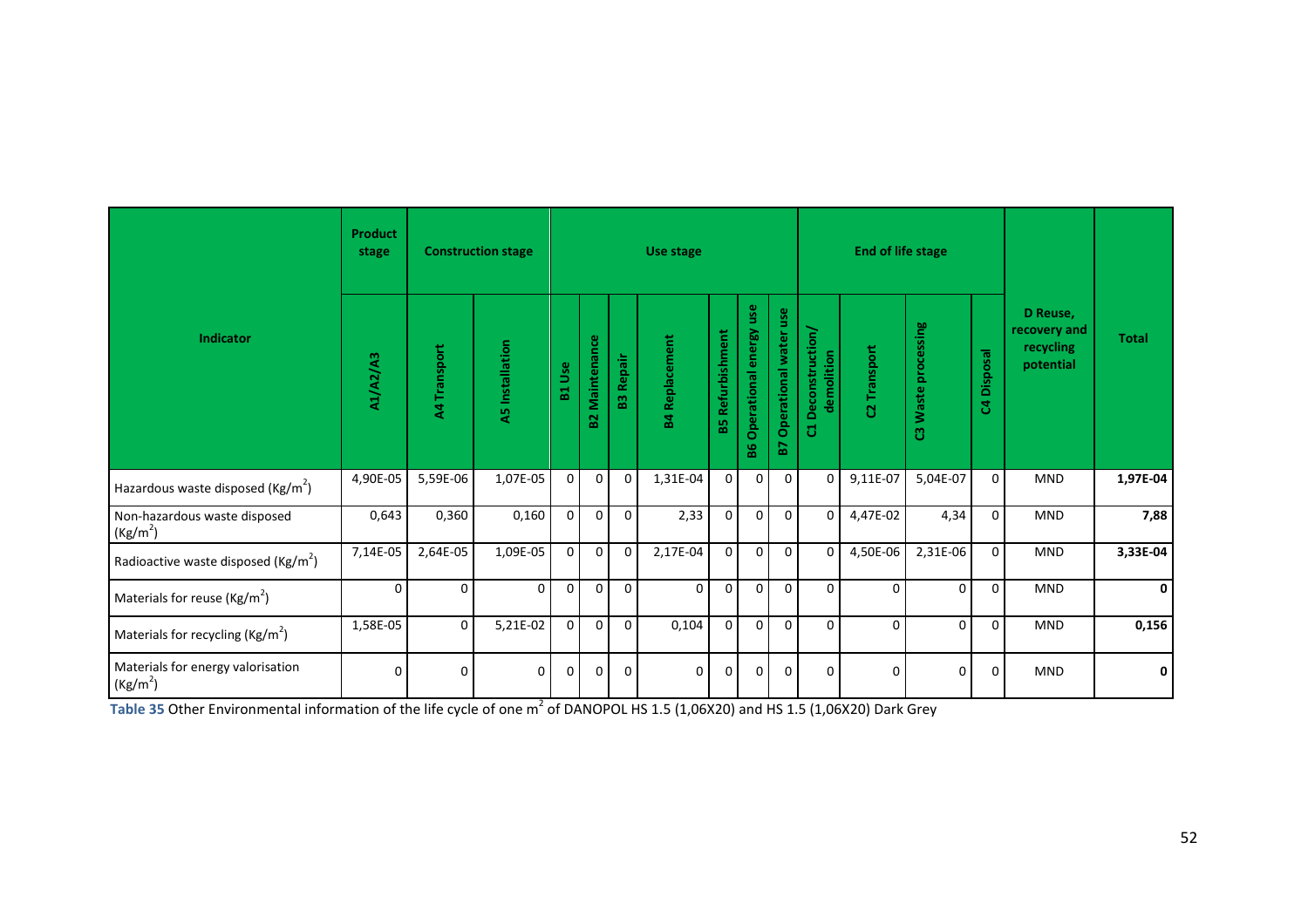# **DANOPOL 1.8 FV**

| <b>Indicator</b>                                                                         | <b>Product</b><br>stage |              | <b>Construction stage</b> |               |                   |                  | Use stage             |                         |                              |                             |                                    | <b>End of life stage</b> |                     |             | D Reuse,                               |              |
|------------------------------------------------------------------------------------------|-------------------------|--------------|---------------------------|---------------|-------------------|------------------|-----------------------|-------------------------|------------------------------|-----------------------------|------------------------------------|--------------------------|---------------------|-------------|----------------------------------------|--------------|
|                                                                                          | A1/A2/A3                | A4 Transport | A5 Installation           | <b>B1 Use</b> | Maintenance<br>53 | <b>B3 Repair</b> | <b>B4 Replacement</b> | <b>B5 Refurbishment</b> | Operational energy use<br>88 | Operational water use<br>P. | Deconstruction/<br>demolition<br>៩ | C2 Transport             | C3 Waste processing | C4 Disposal | recovery and<br>recycling<br>potential | <b>Total</b> |
| Global warming (Kg CO <sub>2</sub> -eq /m <sup>2</sup> )                                 | 6,49                    | 9,51E-02     | 0,134                     | $\mathbf 0$   | $\mathbf 0$       | $\Omega$         | 13,4                  | $\mathbf 0$             | $\mathbf 0$                  | $\Omega$                    | <b>Not</b><br>relevant             | 6,20E-02                 | 0,291               | $\mathbf 0$ | <b>MND</b>                             | 20,5         |
| Ozone layer depletion (Kg CFC<br>11-eq/m <sup>2</sup> )                                  | 2,22E-06                | 6,93E-09     | 6,10E-09                  | $\mathbf 0$   | $\mathbf 0$       | $\mathbf 0$      | 4,46E-06              | $\mathbf 0$             | $\mathbf{0}$                 | $\Omega$                    | <b>Not</b><br>relevant             | 4,34E-09                 | 1,97E-09            | $\mathbf 0$ | <b>MND</b>                             | 6,70E-06     |
| Acidification of land and water<br>(Kg SO <sub>2</sub> -eq/m <sup>2</sup> )              | 3,32E-02                | 3,45E-04     | 7,27E-04                  | $\mathbf{0}$  | $\pmb{0}$         | $\mathbf 0$      | 6,86E-02              | $\mathbf 0$             | $\mathbf 0$                  | $\Omega$                    | Not<br>relevant                    | 1,94E-04                 | 2,23E-04            | $\mathbf 0$ | <b>MND</b>                             | 0,103        |
| Eutrophication (Kg PO <sub>4</sub> <sup>3-</sup> eq/m <sup>2</sup> )                     | 5,27E-03                | 7,81E-05     | 2,79E-04                  | $\Omega$      | $\mathbf 0$       | $\Omega$         | 1,12E-02              | $\Omega$                | $\Omega$                     | $\Omega$                    | <b>Not</b><br>relevant             | 4,57E-05                 | 1,37E-02            | $\Omega$    | <b>MND</b>                             | 3,06E-02     |
| Photochemical ozone creation<br>(Kg ethilene-eq/m <sup>2</sup> )                         | 2,26E-03                | 1,47E-05     | 5,47E-05                  | $\mathbf 0$   | 0                 | $\mathbf 0$      | 4,66E-03              | $\mathbf 0$             | $\mathbf 0$                  | $\Omega$                    | <b>Not</b><br>relevant             | 8,17E-06                 | 5,79E-05            | $\mathbf 0$ | <b>MND</b>                             | 7,06E-03     |
| Depletion of abiotic resources,<br>elements (Kg Sb-eq)                                   | 2,44E-06                | 2,95E-07     | 1,08E-06                  | $\Omega$      | $\mathbf 0$       | $\mathbf 0$      | 7,63E-06              | $\mathbf 0$             | $\Omega$                     | $\Omega$                    | <b>Not</b><br>relevant             | 1,56E-07                 | 2,41E-08            | $\mathbf 0$ | <b>MND</b>                             | 1,16E-05     |
| Depletion of abiotic resources,<br>fossil (MJ)                                           | 76,3                    | 1,46         | 1,77                      | $\Omega$      | $\mathbf 0$       | $\Omega$         | 159                   | $\mathbf 0$             | $\Omega$                     | $\Omega$                    | <b>Not</b><br>relevant             | 0,918                    | 0,453               | $\mathbf 0$ | <b>MND</b>                             | 240          |
| Table 36 Environmental impact of the life cycle of one m <sup>2</sup> of DANOPOL 1.8 FV. |                         |              |                           |               |                   |                  |                       |                         |                              |                             |                                    |                          |                     |             |                                        |              |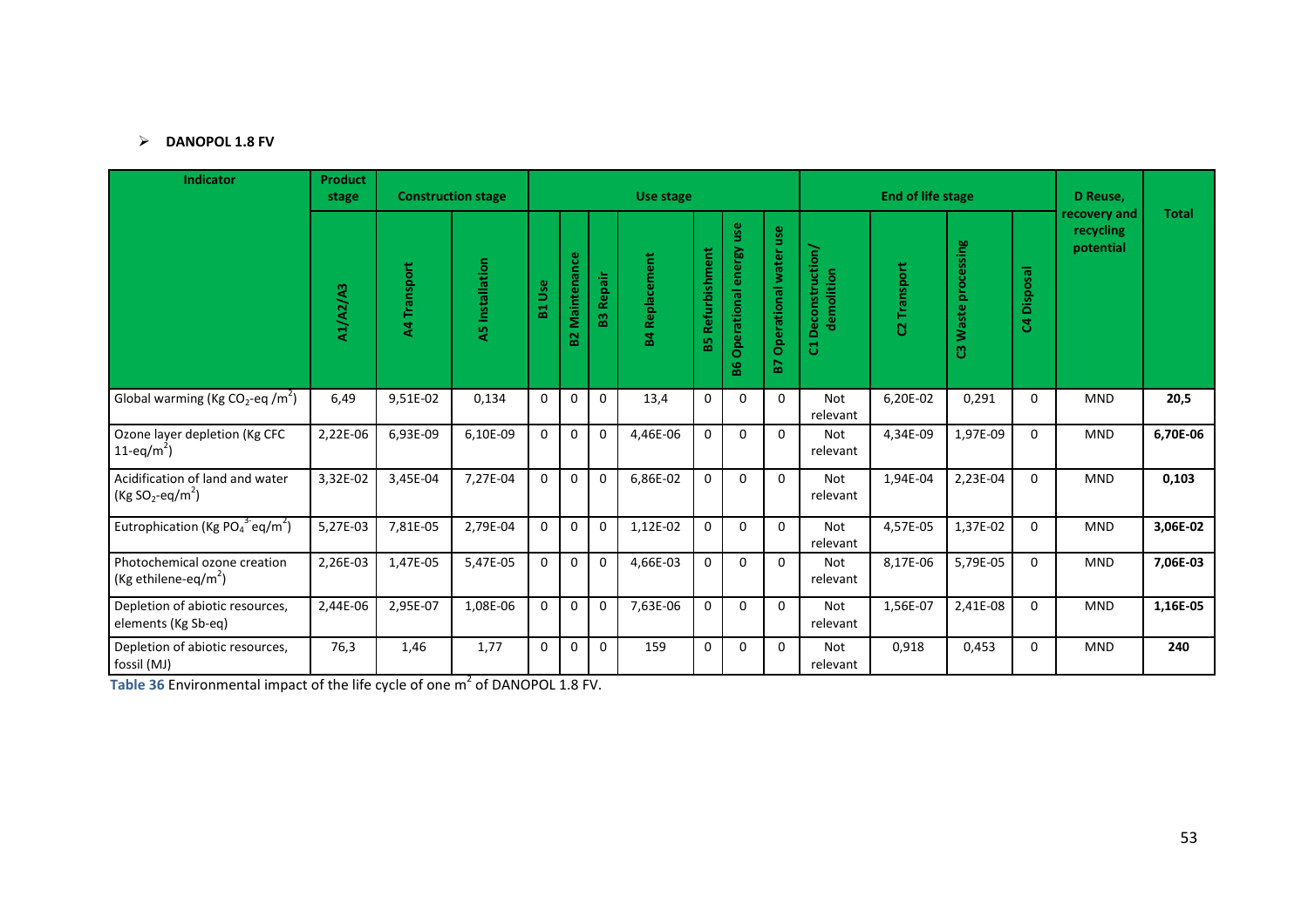| <b>Indicator</b>                                                                                                                     | <b>Product</b><br>stage | <b>Construction stage</b> |                        |               |                   |              | Use stage             |                         |                              |                                 |                                  | <b>End of life stage</b> |                     |               | D Reuse,                                  |              |
|--------------------------------------------------------------------------------------------------------------------------------------|-------------------------|---------------------------|------------------------|---------------|-------------------|--------------|-----------------------|-------------------------|------------------------------|---------------------------------|----------------------------------|--------------------------|---------------------|---------------|-------------------------------------------|--------------|
|                                                                                                                                      | A1/A2/A3                | A4 Transport              | <b>A5</b> Installation | <b>B1 Use</b> | Maintenance<br>B2 | Repair<br>63 | <b>B4 Replacement</b> | <b>B5 Refurbishment</b> | Operational energy use<br>86 | <b>B7 Operational water use</b> | C1 Deconstruction/<br>demolition | C2 Transport             | C3 Waste processing | Disposal<br>3 | recovery<br>and<br>recycling<br>potential | <b>Total</b> |
| Use of renewable primary energy excluding renewable<br>primary energy resources used as raw materials (MJ/m2)                        | 0,215                   | $\mathbf 0$               | $\mathbf 0$            | 0             | 0                 | $\mathbf 0$  | 0,431                 | $\Omega$                | $\mathbf 0$                  | $\mathbf{0}$                    | <b>Not</b><br>relevant           | $\Omega$                 | $\Omega$            | $\Omega$      | <b>MND</b>                                | 0,646        |
| Use of renewable primary energy resources used as raw<br>materials (MJ/m2)                                                           | $\mathbf 0$             | $\mathbf 0$               | $\Omega$               | 0             | $\Omega$          | $\Omega$     | $\Omega$              | $\Omega$                | $\Omega$                     | $\Omega$                        | Not<br>relevant                  | $\Omega$                 | $\Omega$            | $\Omega$      | <b>MND</b>                                | $\mathbf{0}$ |
| Total use of renewable primary energy resources (primary<br>energy and primary energy resources used as raw<br>materials)(MJ/m2)     | 0,215                   | 0                         | $\mathbf 0$            | 0             | 0                 | $\mathbf 0$  | 0,431                 | $\mathbf 0$             | $\mathbf 0$                  | $\pmb{0}$                       | Not<br>relevant                  | $\Omega$                 | 0                   | $\mathbf 0$   | <b>MND</b>                                | 0,646        |
| Use of non-renewable primary energy excluding non-<br>renewable primary energy resources used as raw materials<br>(MJ/m2)            | 30,6                    | 1,46                      | 1,77                   | 0             | $\Omega$          | $\mathbf 0$  | 61,2                  | $\mathbf{0}$            | $\mathbf 0$                  | $\Omega$                        | Not<br>relevant                  | 0,918                    | 0,453               | $\mathbf 0$   | <b>MND</b>                                | 96,5         |
| Use of non-renewable primary energy resources used as<br>raw materials (MJ/m2)                                                       | 45,7                    | 0                         | 0                      | $\mathbf 0$   | $\Omega$          | $\mathbf 0$  | 91,4                  | $\mathbf 0$             | $\mathbf 0$                  | $\Omega$                        | Not<br>relevant                  | $\Omega$                 | 0                   | 0             | <b>MND</b>                                | 137          |
| Total use of non-renewable primary energy resources<br>(primary energy and primary energy resources used as raw<br>materials)(MJ/m2) | 76,3                    | 1,46                      | 1,77                   | 0             | $\Omega$          | $\Omega$     | 153                   | $\mathbf{0}$            | $\mathbf 0$                  | $\mathbf 0$                     | Not<br>relevant                  | 0,918                    | 0,453               | $\mathbf 0$   | <b>MND</b>                                | 233,5        |
| Use of secondary material (Kg/m2)                                                                                                    | 5,00E-02                | $\mathbf 0$               | $\mathbf 0$            | $\mathbf 0$   | $\Omega$          | $\mathbf 0$  | 0,100                 | $\mathbf 0$             | $\mathbf 0$                  | $\mathbf 0$                     | Not<br>relevant                  | $\Omega$                 | 0                   | $\mathbf 0$   | <b>MND</b>                                | 0,150        |
| Use of renewable secondary fuels (MJ/m2)                                                                                             | $\mathbf 0$             | $\mathbf 0$               | $\mathbf 0$            | $\mathbf 0$   | $\Omega$          | $\Omega$     | $\Omega$              | $\mathbf 0$             | $\mathbf 0$                  | $\Omega$                        | Not<br>relevant                  | $\Omega$                 | $\Omega$            | $\mathbf 0$   | <b>MND</b>                                | $\mathbf 0$  |
| Use of renewable secondary fuels (MJ/m2)                                                                                             | $\mathbf 0$             | $\mathbf 0$               | 0                      | $\mathbf 0$   | 0                 | $\mathbf 0$  | $\mathbf 0$           | $\mathbf 0$             | $\mathbf 0$                  | $\Omega$                        | Not<br>relevant                  | $\Omega$                 | 0                   | $\mathbf{0}$  | <b>MND</b>                                | $\mathbf 0$  |
| Use of net fresh water (m3/m2)                                                                                                       | 4,79E+06                | 9,17E+04                  | 7,35E+05               | $\Omega$      | $\Omega$          | $\Omega$     | $1,12E+07$            | $\Omega$                | $\Omega$                     | $\Omega$                        | Not<br>relevant                  | 4,77E<br>$+04$           | $5,35E+$<br>04      | $\Omega$      | <b>MND</b>                                | 1,69E+07     |

**Table 37** Use of natural resources of the life cycle of one  $m^2$  of DANOPOL 1.8 FV.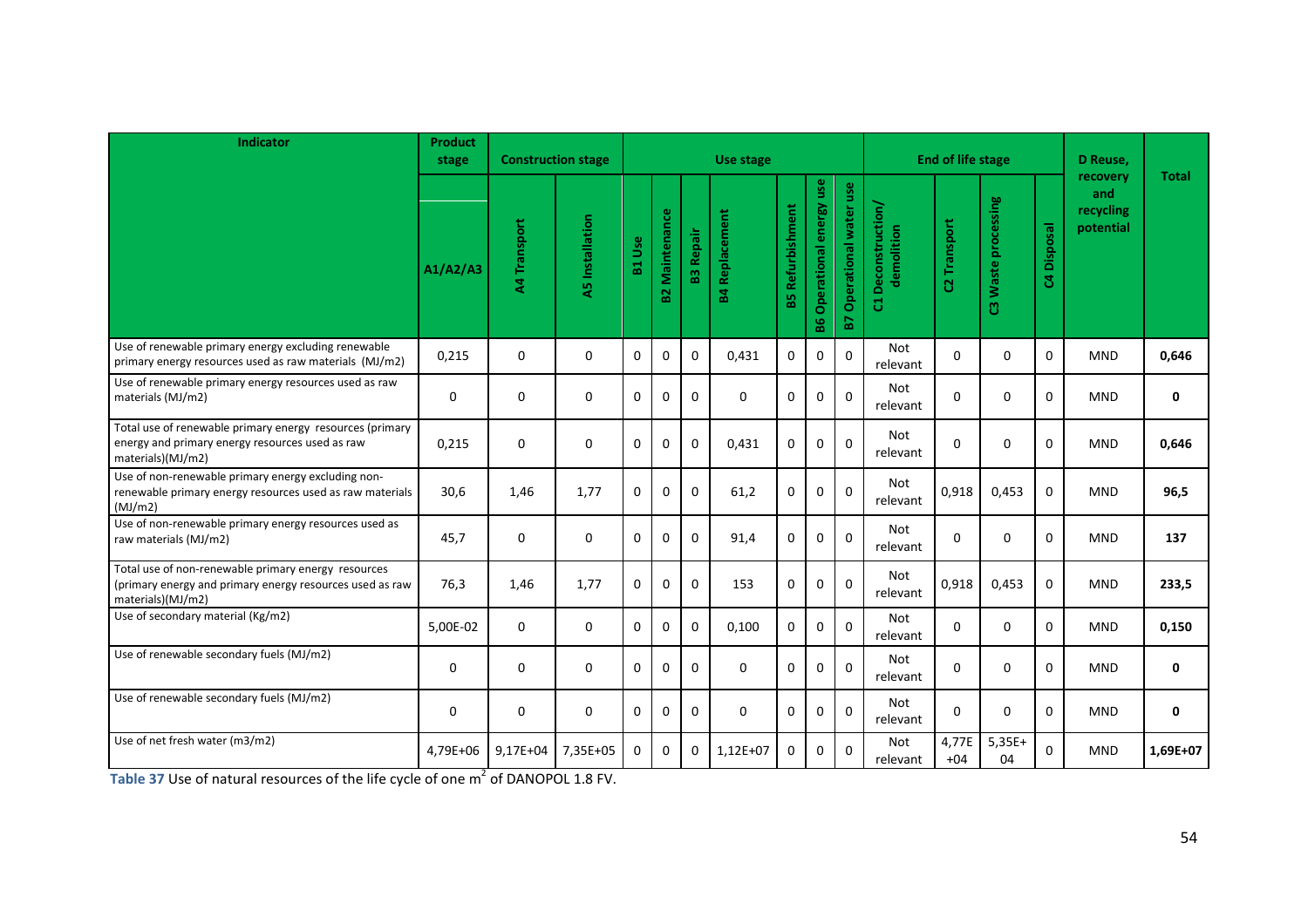|                                                           | <b>Product</b><br>stage | <b>Construction stage</b> |                        |                |                   |                  | Use stage             |                     |                                 |                             |                                    | <b>End of life stage</b> |                     |                                   |                                                    |              |
|-----------------------------------------------------------|-------------------------|---------------------------|------------------------|----------------|-------------------|------------------|-----------------------|---------------------|---------------------------------|-----------------------------|------------------------------------|--------------------------|---------------------|-----------------------------------|----------------------------------------------------|--------------|
| Indicator                                                 | A1/A2/A3                | A4 Transport              | <b>A5</b> Installation | <b>B1 Use</b>  | Maintenance<br>S. | <b>B3 Repair</b> | <b>B4 Replacement</b> | Refurbishment<br>59 | use<br>Operational energy<br>98 | Operational water use<br>B7 | Deconstruction/<br>demolition<br>ដ | <b>22 Transport</b>      | C3 Waste processing | <b>Disposal</b><br>$\overline{5}$ | D Reuse,<br>recovery and<br>recycling<br>potential | <b>Total</b> |
| Hazardous waste disposed (Kg/m <sup>2</sup> )             | 2,64E-05                |                           | 1,80E-06 5,77E-06      | $\overline{0}$ | $\overline{0}$    | $\Omega$         | 6,79E-05              | $\overline{0}$      | $\overline{0}$                  | $\mathbf 0$                 | $\overline{0}$                     | 1,08E-06                 | 5,23E-07            | $\mathbf{0}$                      | <b>MND</b>                                         | 1,03E-04     |
| Non-hazardous waste disposed<br>(Kg/m <sup>2</sup> )      | 0,742                   | 0,115                     | 3,47E-02               | $\overline{0}$ | $\Omega$          | $\Omega$         | 1,78                  | 0                   | $\overline{0}$                  | $\mathbf 0$                 | $\mathbf{0}$                       | 5,29E-02                 | 5,02                | 0                                 | <b>MND</b>                                         | 7,75         |
| Radioactive waste disposed ( $\text{Kg/m}^2$ )            | 8,07E-05                | 8,49E-06                  | 5,22E-06               | $\Omega$       | $\Omega$          | $\Omega$         | 1,89E-04              | $\Omega$            | $\overline{0}$                  | $\mathbf 0$                 | $\mathbf 0$                        | 5,33E-06                 | 2,43E-06            | 0                                 | <b>MND</b>                                         | 2,91E-04     |
| Materials for reuse ( $\text{Kg/m}^2$ )                   | 0                       | $\Omega$                  | $\Omega$               | $\mathbf 0$    | $\Omega$          | $\Omega$         | $\Omega$              | $\Omega$            | $\Omega$                        | $\Omega$                    | $\Omega$                           | $\Omega$                 | $\Omega$            | 0                                 | <b>MND</b>                                         | $\Omega$     |
| Materials for recycling ( $\text{Kg/m}^2$ )               | 1,58E-05                |                           | $0 \mid 5,21E-02$      | $\overline{0}$ | $\overline{0}$    | $\Omega$         | 0,104                 | $\overline{0}$      | $\overline{0}$                  | $\mathbf 0$                 | $\mathbf{0}$                       | $\Omega$                 | $\Omega$            | $\Omega$                          | <b>MND</b>                                         | 0,156        |
| Materials for energy valorisation<br>(Kg/m <sup>2</sup> ) | 0                       | $\Omega$                  | $\mathbf 0$            | $\Omega$       | $\Omega$          | $\Omega$         | $\Omega$              | $\Omega$            | $\Omega$                        | $\Omega$                    | $\Omega$                           | $\Omega$                 | $\mathbf 0$         | 0                                 | <b>MND</b>                                         | 0            |

**Table 38 Other Environmental information of the life cycle of one**  $m^2$  **of DANOPOL 1.8 FV.**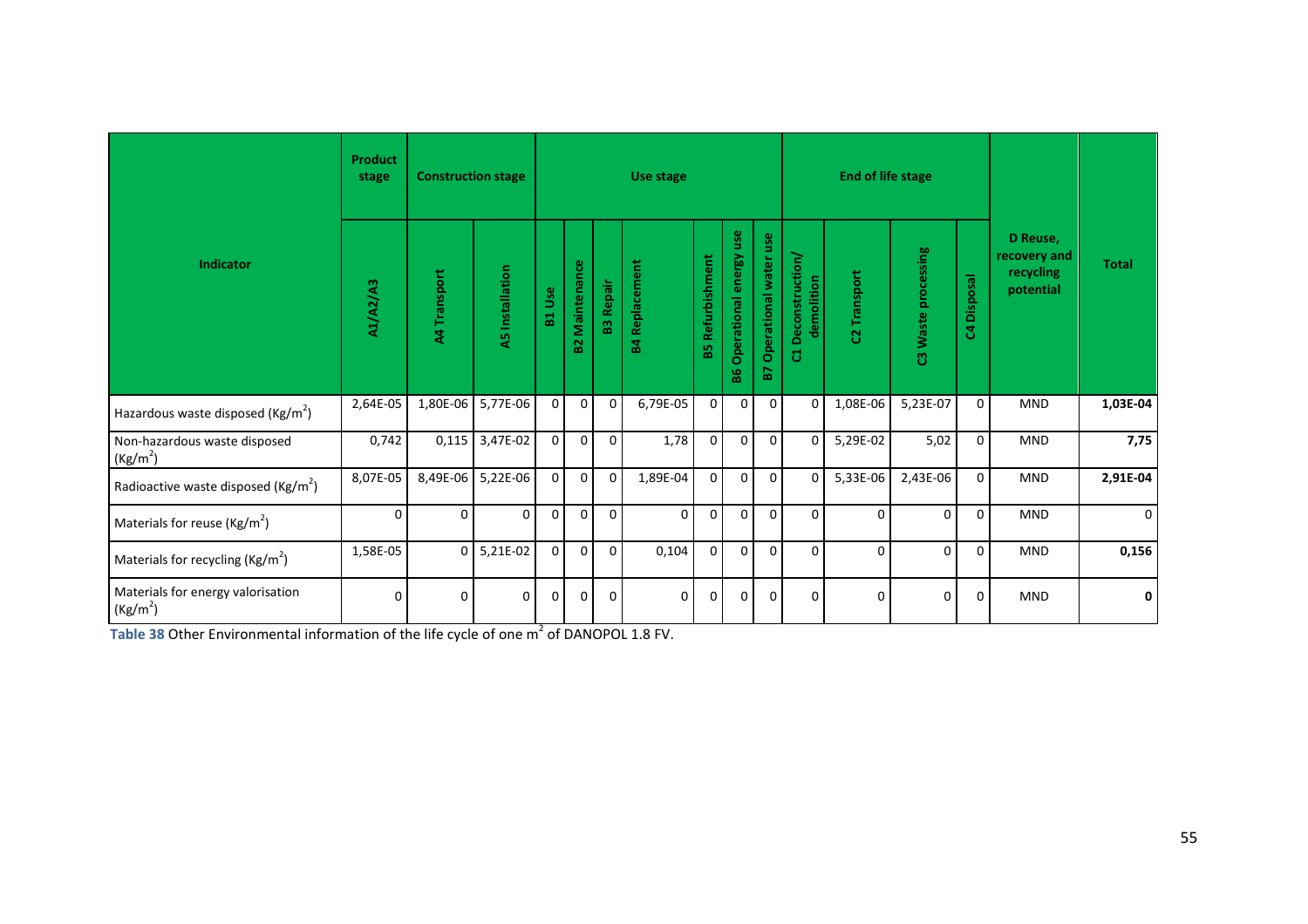# **DANOPOL 1.8 HS (1,80X13)**

| <b>Indicator</b>                                                     | <b>Product</b><br>stage |                     | <b>Construction stage</b> |               |                             |                  | Use stage             |                     |                              |                                       |                                          | <b>End of life stage</b> |                     |             | D Reuse,<br>recovery          | <b>Total</b> |
|----------------------------------------------------------------------|-------------------------|---------------------|---------------------------|---------------|-----------------------------|------------------|-----------------------|---------------------|------------------------------|---------------------------------------|------------------------------------------|--------------------------|---------------------|-------------|-------------------------------|--------------|
|                                                                      | A1/A2/A3                | <b>A4 Transport</b> | <b>A5</b> Installation    | <b>B1 Use</b> | Maintenance<br>$\mathbf{S}$ | <b>B3 Repair</b> | <b>B4 Replacement</b> | Refurbishment<br>85 | Operational energy use<br>88 | Operational water use<br>$\mathbf{E}$ | <b>Deconstruction</b><br>demolition<br>đ | C2 Transport             | C3 Waste processing | C4 Disposal | and<br>recycling<br>potential |              |
| Global warming (Kg CO <sub>2</sub> -eq /m <sup>2</sup> )             | 6,70                    | 0,592               | 0,228                     | $\Omega$      | $\mathbf 0$                 | $\mathbf 0$      | 15,0                  | $\Omega$            | $\mathbf 0$                  | 0                                     | <b>Not</b><br>relevant                   | 6,23E-02                 | 0,312               | $\Omega$    | <b>MND</b>                    | 22,9         |
| Ozone layer depletion (Kg CFC<br>11-eq/m <sup>2</sup> )              | 2,22E-06                | 4,32E-08            | 9,78E-09                  | $\Omega$      | $\mathbf 0$                 | $\mathbf 0$      | 4,55E-06              | $\Omega$            | $\Omega$                     | $\Omega$                              | Not<br>relevant                          | 4,36E-09                 | 2,18E-09            | $\Omega$    | <b>MND</b>                    | 6,84E-06     |
| Acidification of land and water<br>$(Kg SO2-eq/m2)$                  | 3,40E-02                | 1,97E-03            | 1,33E-03                  | $\mathbf{0}$  | $\mathbf 0$                 | $\mathbf 0$      | 7,46E-02              | $\mathbf 0$         | $\mathbf 0$                  | 0                                     | Not<br>relevant                          | 1,95E-04                 | 2,39E-04            | $\Omega$    | <b>MND</b>                    | 0,112        |
| Eutrophication (Kg PO <sub>4</sub> <sup>3-</sup> eq/m <sup>2</sup> ) | 5,44E-03                | 4,73E-04            | 4,33E-04                  | $\mathbf 0$   | $\mathbf 0$                 | $\mathbf 0$      | 1,27E-02              | $\mathbf 0$         | 0                            | 0                                     | <b>Not</b><br>relevant                   | 4,59E-05                 | 1,49E-02            | $\Omega$    | <b>MND</b>                    | 3,40E-02     |
| Photochemical ozone creation<br>(Kg ethilene-eq/m <sup>2</sup> )     | 2,31E-03                | 8,48E-05            | 8,81E-05                  | $\mathbf{0}$  | $\mathbf 0$                 | $\mathbf 0$      | 4,97E-03              | $\mathbf{0}$        | $\Omega$                     | $\Omega$                              | Not<br>relevant                          | 8,21E-06                 | 6,22E-05            | $\Omega$    | <b>MND</b>                    | 7,52E-03     |
| Depletion of abiotic resources,<br>elements (Kg Sb-eq)               | 3,38E-06                | 1,87E-06            | 3,94E-06                  | $\mathbf 0$   | $\mathbf 0$                 | $\mathbf 0$      | 1,84E-05              | $\mathbf 0$         | $\mathbf 0$                  | 0                                     | Not<br>relevant                          | 1,56E-07                 | 2,72E-08            | $\mathbf 0$ | <b>MND</b>                    | 2,77E-05     |
| Depletion of abiotic resources,<br>fossil (MJ)                       | 81,9                    | 9,09                | 3,00                      | $\mathbf 0$   | $\mathbf 0$                 | $\mathbf{0}$     | 188                   | $\Omega$            | $\mathbf 0$                  | $\Omega$                              | Not<br>relevant                          | 0,922                    | 0,502               | $\Omega$    | <b>MND</b>                    | 283          |

**Table 39** Environmental impact of the life cycle of one  $m^2$  of DANOPOL 1.8 HS (1,80X13).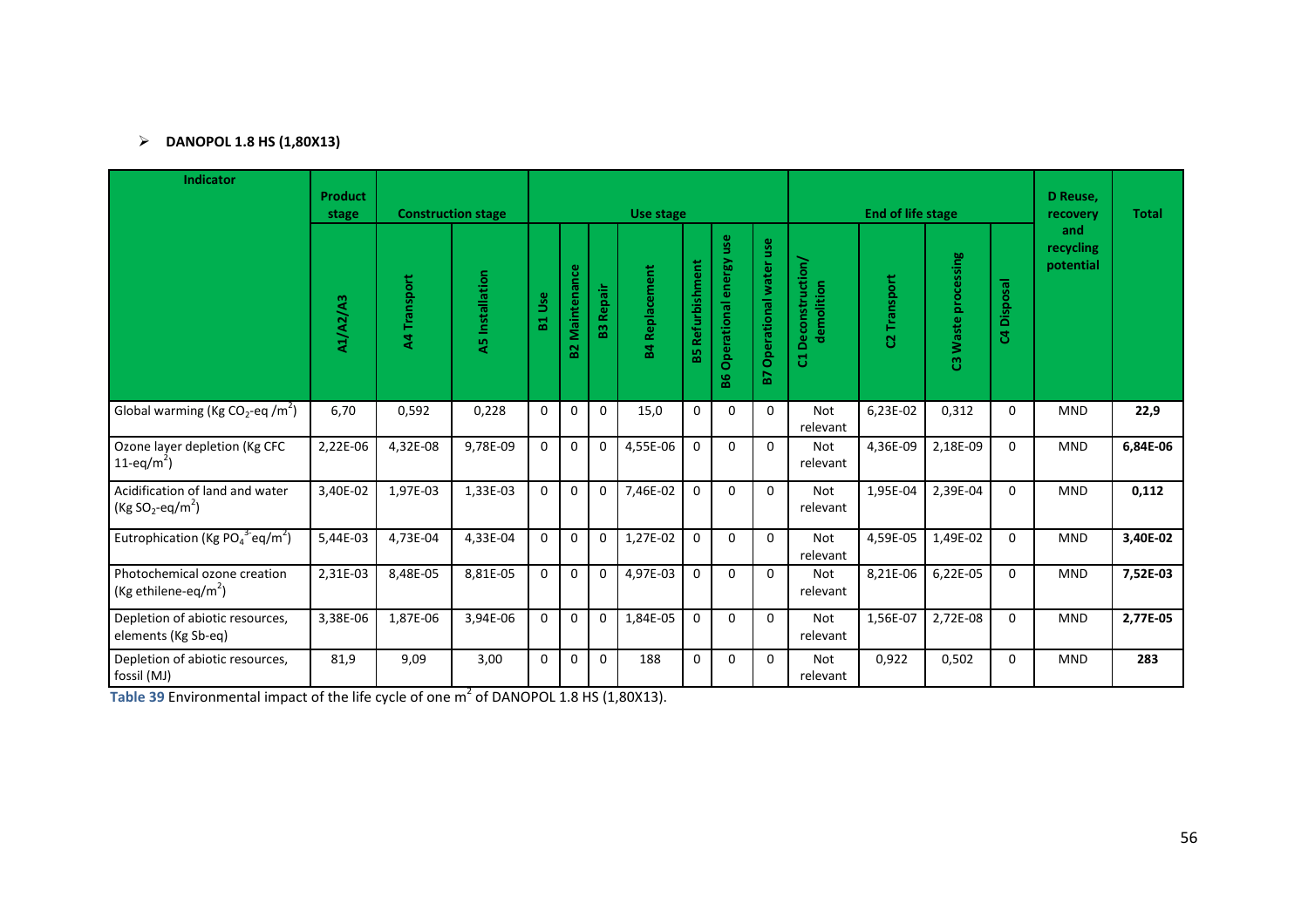| Indicator                                                                                                                            | <b>Product</b><br>stage | <b>Construction stage</b> |                        |               |                       | Use stage    |                       |                         |                              |                                         | <b>End of life stage</b>         | D Reuse,       |                     |                |                                           |              |
|--------------------------------------------------------------------------------------------------------------------------------------|-------------------------|---------------------------|------------------------|---------------|-----------------------|--------------|-----------------------|-------------------------|------------------------------|-----------------------------------------|----------------------------------|----------------|---------------------|----------------|-------------------------------------------|--------------|
|                                                                                                                                      | A1/A2/A3                | A4 Transport              | <b>A5</b> Installation | <b>B1 Use</b> | <b>B2 Maintenance</b> | Repair<br>63 | <b>B4 Replacement</b> | <b>B5 Refurbishment</b> | Operational energy use<br>96 | Operational water use<br>$\overline{B}$ | C1 Deconstruction/<br>demolition | C2 Transport   | C3 Waste processing | Disposal<br>\$ | recovery<br>and<br>recycling<br>potential | <b>Total</b> |
| Use of renewable primary energy excluding renewable<br>primary energy resources used as raw materials (MJ/m2)                        | 0,215                   | $\mathbf 0$               | $\mathbf 0$            | $\mathbf 0$   | $\mathbf 0$           | $\mathbf 0$  | 0,431                 | $\mathbf 0$             | $\mathbf 0$                  | $\mathbf{0}$                            | Not<br>relevant                  | $\Omega$       | 0                   | $\mathbf{0}$   | <b>MND</b>                                | 0,646        |
| Use of renewable primary energy resources used as raw<br>materials (MJ/m2)                                                           | $\mathbf 0$             | $\mathbf 0$               | $\mathbf 0$            | $\mathbf 0$   | $\mathbf 0$           | $\mathbf 0$  | $\Omega$              | $\mathbf 0$             | $\mathbf 0$                  | $\mathbf 0$                             | Not<br>relevant                  | $\Omega$       | $\Omega$            | $\mathbf 0$    | <b>MND</b>                                | $\mathbf 0$  |
| Total use of renewable primary energy resources (primary<br>energy and primary energy resources used as raw<br>materials)(MJ/m2)     | 0,215                   | $\mathbf{0}$              | $\mathbf{0}$           | $\Omega$      | $\Omega$              | $\mathbf 0$  | 0,431                 | $\Omega$                | $\mathbf 0$                  | $\mathbf 0$                             | <b>Not</b><br>relevant           | $\Omega$       | $\Omega$            | $\Omega$       | <b>MND</b>                                | 0,646        |
| Use of non-renewable primary energy excluding non-<br>renewable primary energy resources used as raw materials<br>(MJ/m2)            | 34,4                    | 9,09                      | 3,00                   | $\Omega$      | $\Omega$              | $\Omega$     | 68,7                  | $\Omega$                | $\Omega$                     | $\Omega$                                | <b>Not</b><br>relevant           | 0,922          | 0,502               | $\Omega$       | <b>MND</b>                                | 117          |
| Use of non-renewable primary energy resources used as<br>raw materials (MJ/m2)                                                       | 47,5                    | $\mathbf 0$               | $\mathbf 0$            | $\mathbf 0$   | $\mathbf 0$           | $\mathbf 0$  | 95,1                  | $\mathbf 0$             | $\mathbf 0$                  | $\mathbf 0$                             | Not<br>relevant                  | $\Omega$       | 0                   | $\mathbf 0$    | <b>MND</b>                                | 143          |
| Total use of non-renewable primary energy resources<br>(primary energy and primary energy resources used as raw<br>materials)(MJ/m2) | 81,9                    | 9,09                      | 3,00                   | $\mathbf 0$   | $\mathbf 0$           | $\mathbf 0$  | 167                   | $\mathbf{0}$            | $\mathbf 0$                  | $\mathbf 0$                             | <b>Not</b><br>relevant           | 0,922          | 0,502               | $\mathbf{0}$   | <b>MND</b>                                | 262          |
| Use of secondary material (Kg/m2)                                                                                                    | 5,00E-02                | $\mathbf{0}$              | $\mathbf 0$            | $\Omega$      | $\Omega$              | $\Omega$     | 0,100                 | $\Omega$                | $\mathbf 0$                  | $\Omega$                                | <b>Not</b><br>relevant           | $\Omega$       | $\Omega$            | $\Omega$       | <b>MND</b>                                | 0,150        |
| Use of renewable secondary fuels (MJ/m2)                                                                                             | $\mathbf 0$             | $\mathbf 0$               | $\mathbf 0$            | $\mathbf 0$   | $\mathbf 0$           | $\mathbf 0$  | $\Omega$              | $\mathbf 0$             | $\mathbf 0$                  | $\mathbf 0$                             | Not<br>relevant                  | $\Omega$       | $\Omega$            | $\Omega$       | <b>MND</b>                                | $\mathbf 0$  |
| Use of renewable secondary fuels (MJ/m2)                                                                                             | $\mathbf 0$             | $\mathbf{0}$              | $\mathbf 0$            | $\mathbf 0$   | $\mathbf 0$           | $\mathbf 0$  | $\Omega$              | $\mathbf{0}$            | $\mathbf 0$                  | $\mathbf 0$                             | <b>Not</b><br>relevant           | $\Omega$       | $\Omega$            | $\mathbf 0$    | <b>MND</b>                                | $\mathbf 0$  |
| Use of net fresh water (m3/m2)                                                                                                       | 4,78E+06                | 4,81E+05                  | 2,85E+06               | $\Omega$      | 0                     | $\mathbf{0}$ | $1,62E+07$            | $\Omega$                | $\mathbf 0$                  | $\Omega$                                | Not<br>relevant                  | 4,11E<br>$+04$ | $5,28E+$<br>04      | $\Omega$       | <b>MND</b>                                | 2,44E+07     |

**Table 40** Use of natural resources of the life cycle of one  $m^2$  of DANOPOL 1.8 HS (1,80X13).